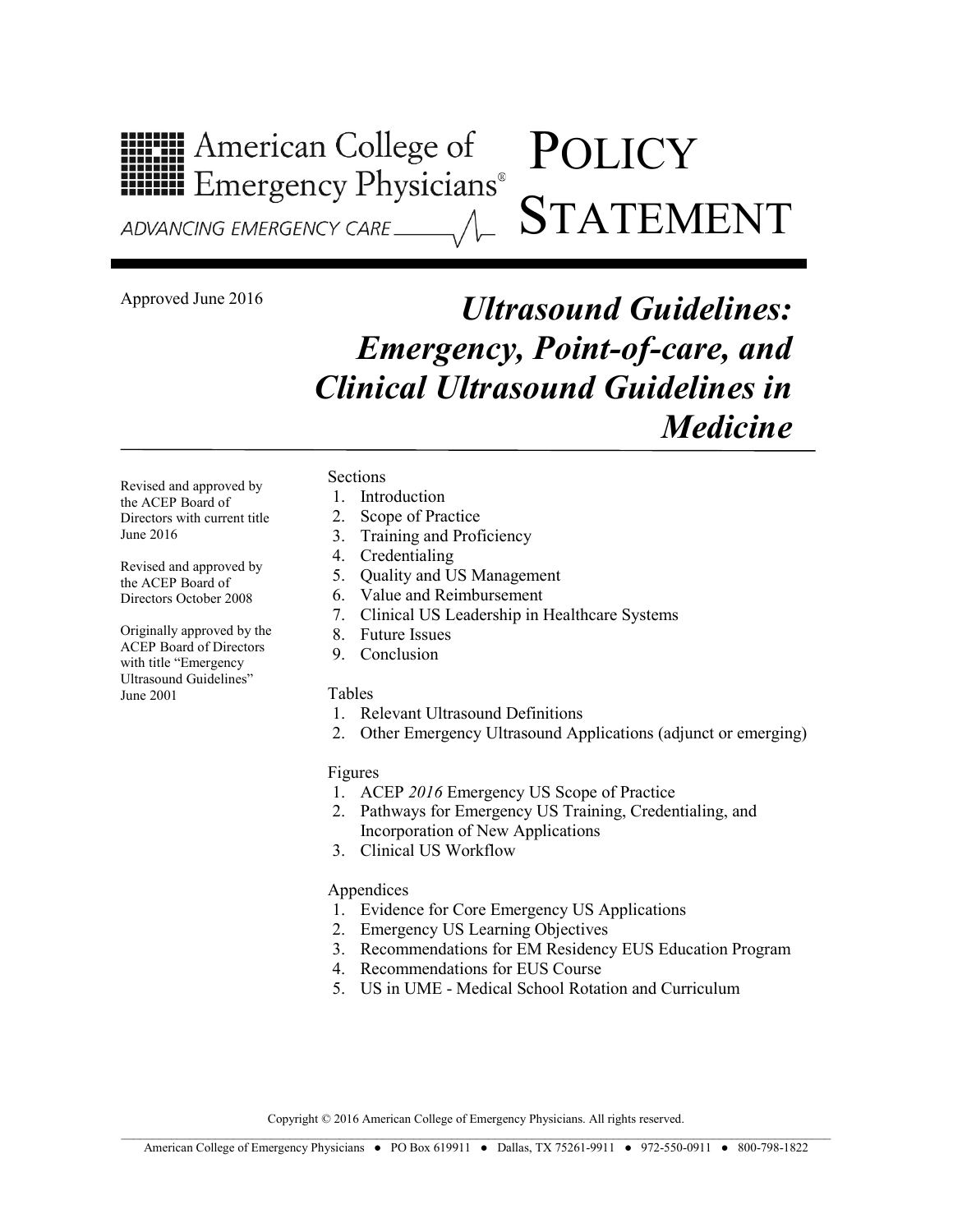#### **Section 1 – Introduction**

Ultrasound (US) has become an integral modality in emergency care in the United States during the last two decades. Since the last update of these guidelines in 2008, US use has expanded throughout clinical medicine and established itself as a standard in the clinical evaluation of the emergency patient. There is a wide breadth of recognized emergency US applications offering advanced diagnostic and therapeutic capability benefit to patients across the globe. With its low capital, space, energy, and cost of training requirements, US can be brought to the bedside anywhere a clinician can go, directly or remotely. The use of US in emergency care has contributed to improvement in quality and value, specifically in regard to procedural safety, timeliness of care, diagnostic accuracy, and cost reduction. In a medical world full of technological options, US fulfills the concept of "staged imaging," where the use of US first can answer important clinical questions accurately without the expense, time or side effects of advanced imaging or invasive procedures.

Emergency physicians have taken the leadership role for the establishment and education of bedside, clinical, point-of-care US use by clinicians in the United States and around the world. Ultrasonography has spread throughout all levels of medical education, integrated into medical school curricula through residency to postgraduate education of physicians, and extended to other providers such as nursing, advanced practice professionals, and prehospital providers. US curricula in undergraduate medical education is growing exponentially due to the leadership and advocacy of emergency physicians. US in emergency medicine (EM) residency training has now been codified in the Accreditation Council for Graduate Medical Education (ACGME) Next Accreditation System (NAS). Emergency US specialists have created the foundation of a subspecialty of ultrasonography that provides the expertise for establishing clinical practice, educating across the educational spectrum, and researching the wide range of applications of ultrasonography. Within healthcare institutions and healthcare systems, emergency physicians are now leading institutional clinical US programs that have used this guideline as a format for multidisciplinary programs.

US imaging and information systems have become more sophisticated and digital over the last decade allowing emergency US examinations to have versatility, mobility and integration. US hardware for emergency care has become more modular, smaller, and powerful, ranging from smartphone size to slim, cart-based systems dedicated to the emergency medicine market. US hardware has evolved to allow on-machine reporting, wireless connectivity and electronic medical record (EMR) and picture archiving and communication system (PACS) integration. A new software entity, US management systems, was created to provide administrative functionality and the integration of US images into electronic records. Emergency physician expertise was integral in the development of these hardware and software advances.

These guidelines reflect the evolution and changes in the evolving world of emergency medicine and the growth of US practice. Themes of universality of practice, educational innovation, core credentialing, quality improvement, and value highlight this new edition of the guidelines. The ultimate mission of providing excellent patient care will be enhanced by emergency physicians and other clinicians being empowered with the use of US.

#### **Section 2 -- Scope of Practice**

Emergency Ultrasound (EUS) is the medical use of US technology for the bedside evaluation of acute or critical medical conditions.<sup>1</sup> It is utilized for diagnosis of any emergency condition, resuscitation of the acutely ill, critically ill or injured, guidance of procedures, monitoring of certain pathologic states and as an adjunct to therapy. EUS examinations are typically performed, interpreted, and integrated into care by emergency physicians or those under the supervision of emergency physicians in the setting of the emergency department (ED) or a non-ED emergency setting such as hospital unit, out-of-hospital, battlefield, space, urgent care,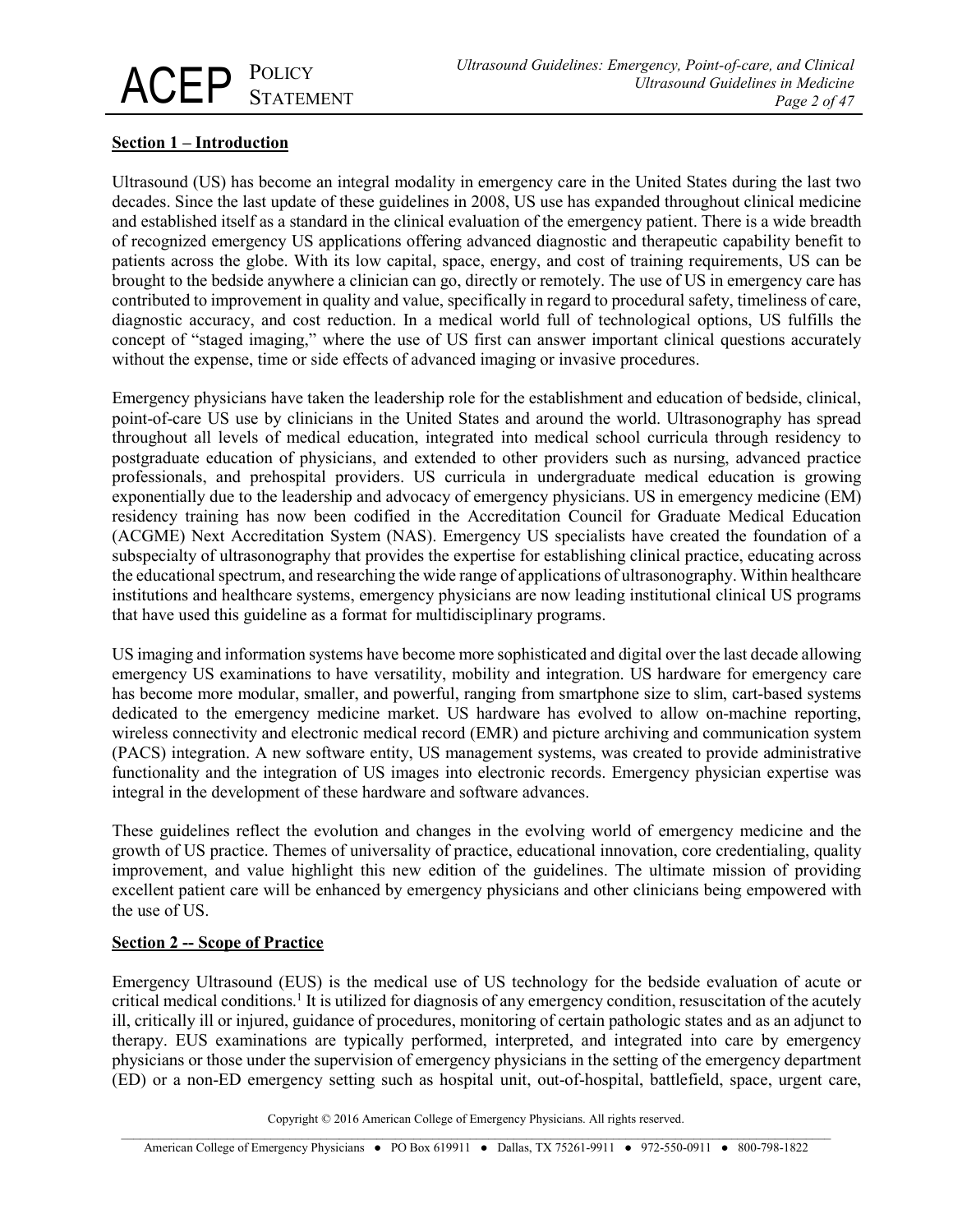clinic, or remote or other settings. It may be performed as a single examination, repeated due to clinical need or deterioration, or used for monitoring of physiologic or pathologic changes.

Emergency US is synonymous with the terms clinical, bedside, point-of-care, focused, and physician performed, but is part of a larger field of clinical ultrasonography. In this document, EUS refers to US performed by emergency physicians or clinicians in the emergency setting, while clinical ultrasonography refers to a multidisciplinary field of US use by clinicians at the point-of-care.2 Table 1 summarizes relevant US definitions in EUS.

Other medical specialties may wish to use this document if they perform EUS in the manner described above. However, guidelines which apply to US examinations or procedures performed by consultants, especially consultative imaging in US laboratories or departments, or in a different setting may not be applicable to emergency physicians.

Emergency US is an emergency medicine procedure, and should not be considered in conflict with exclusive "imaging" contracts that may be in place with consultative US practices. In addition, emergency US should be reimbursed as a separate billable procedure.3 (See Section 6- Value and Reimbursement)

EUS is a separate entity distinct from the physical examination that adds anatomic, functional, and physiologic information to the care of the acutely-ill patient.<sup>4</sup> It provides clinically significant data not obtainable by inspection, palpation, auscultation, or other components of the physical examination.<sup>5</sup> US used in this clinical context is also not equivalent to use in the training of medical students and other clinicians in training looking to improve their understanding of anatomic and physiologic relationships of organ systems.

EUS can be classified into the following functional clinical categories:

- 1. *Resuscitative*: US use as directly related to an acute resuscitation
- 2. *Diagnostic*: US utilized in an emergent diagnostic imaging capacity
- 3. *Symptom or sign-based*: US used in a clinical pathway based upon the patient's symptom or sign (eg, shortness of breath)
- 4. *Procedure guidance*: US used as an aid to guide a procedure
- 5. *Therapeutic and Monitoring*: US use in therapeutics or in physiological monitoring

Within these broad functional categories of use, 12 core emergency US applications have been identified as Trauma, Pregnancy, Cardiac /Hemodynamic assessment, Abdominal aorta, Airway/Thoracic, Biliary, Urinary Tract, Deep Vein Thrombosis (DVT), Soft-tissue/Musculoskeletal (MSK), Ocular, Bowel, and Procedural Guidance. Evidence for these core applications may be found in Appendix 1. The criteria for inclusion for core are widespread use, significant evidence base, uniqueness in diagnosis or decision-making, importance in primary emergency diagnosis and patient care, or technological advance.

Alternatively, symptom and sign based US pathways, such as Shock or Dyspnea, may be considered an integrated application based on the skills required in the pathway. In such pathways, applications may be mixed and utilized in a format and order that maximizes medical decision-making, outcomes, efficiency and patient safety tailored to the setting, resources, and patient characteristics. See Figure 1.

Copyright © 2016 American College of Emergency Physicians. All rights reserved. Emergency physicians should have basic education in US physics, instrumentation procedural guidance, and Focused Assessment with Sonography in Trauma (FAST) as part of EM practice. It is not mandatory that every clinician performing emergency US examinations utilize or be expert in each core application, but it is understood that each core application is incorporated into common emergency US practice nationwide. The descriptions of these examinations may be found in the ACEP policy, Emergency Ultrasound Imaging Criteria

American College of Emergency Physicians ● PO Box 619911 ● Dallas, TX 75261-9911 ● 972-550-0911 ● 800-798-1822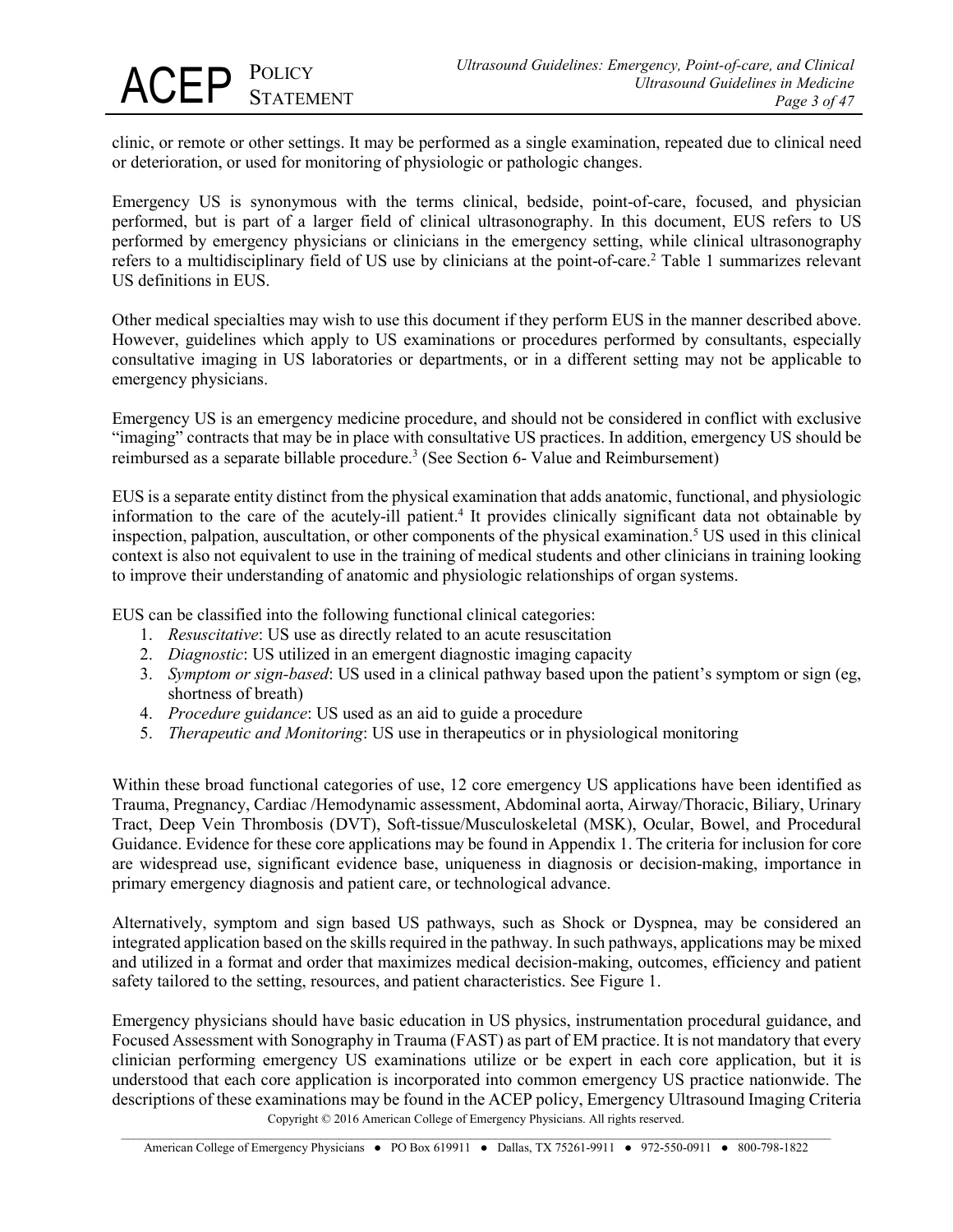Compendium.6 Many other US applications or advanced uses of these applications may be used by emergency physicians. Their non-inclusion as a core application does not diminish their importance in practice nor imply that emergency physicians are unable to use them in daily patient care.

Each EUS application represents a clinical bedside skill that can be of great advantage in a variety of emergency patient care settings. In classifying an emergency US, a single application may appear in more than one category and clinical setting. For example, a focused cardiac US may be utilized to identify a pericardial effusion in the diagnosis of an enlarged heart on chest x-ray. The focused cardiac US may be utilized in a cardiac resuscitation setting to differentiate true pulseless electrical activity from profound hypovolemia. The focused cardiac US can be used to monitor the heart during resuscitation in response to fluids or medications. If the patient is in cardiac tamponade, the cardiac US can also be used to guide the procedure of pericardiocentesis. In addition, the same focused cardiac study can be combined with one or more additional emergency US types, such as the focused abdominal, the focused aortic or the focused chest US, into a clinical algorithm and used to evaluate a presenting symptom complex. Examples of this would be the evaluation of patients with undifferentiated non-traumatic shock or the focused assessment with sonography in trauma (FAST), or extended FAST examination in the patient presenting with traumatic injury. See Figure 1.

Ultrasound guided procedures provide safety to a wide variety of procedures from vascular access (eg, central venous access) to drainage procedures (eg, thoracentesis pericardiocentesis, paracentesis, arthrocentesis) to localization procedures like US guided nerve blocks. These procedures may provide additional benefits by increasing patient safety and treating pain without the side-effects of systemic opiates.

Other US applications are performed by emergency physicians, and may be integrated depending on the setting, training, and needs of that particular ED or EM group. Table 2 lists other emergency US applications.

#### **Other Settings or Populations**

**Pediatrics.** US is a particularly advantageous diagnostic tool in the management of pediatric patients, in whom radiation exposure is a significant concern. EUS applications such as musculoskeletal evaluation for certain fractures (rib, forearm, skull), and lung for pneumonia may be more advantageous in children than in adults due to patient size and density.<sup>7</sup> US can be associated with increased procedural success and patient safety, and decreased length of stay.<sup>8,9</sup> While most US modalities in the pediatric arena are the same as in adult patients (the EFAST exam for trauma, procedural guidance), other modalities are unique to the pediatric population such as in suspected pyloric stenosis and intussusception, or in the child with hip pain or a limp).<sup>10-12</sup> Mostly recently, EUS has been formally incorporated into Pediatric EM fellowship training.<sup>13-14</sup>

**Critical Care.** EUS core applications are being integrated into cardiopulmonary and non-invasive hemodynamic monitoring into critical care scenarios.<sup>15-16</sup> Dual-trained physicians in emergency medicine and critical care are leading the application, education, and research of US for critically ill patients, and have significant leadership in advancing US concepts in multidisciplinary critical care practice. Advanced cardiopulmonary US application are being integrated into critical care practice.

**Prehospital.** There is increasing evidence that US has an increasing role in out-of-hospital emergency care.<sup>17-</sup> <sup>18</sup> Challenges to the widespread implementation of out-of-hospital US include significant training and equipment requirements, and the need for careful physician oversight and quality assurance. Studies focusing on patient outcomes need to be conducted to further define the role of out-of-hospital US and to identify settings where the benefit to the patient justifies the investment of resources necessary to implement such a program. 19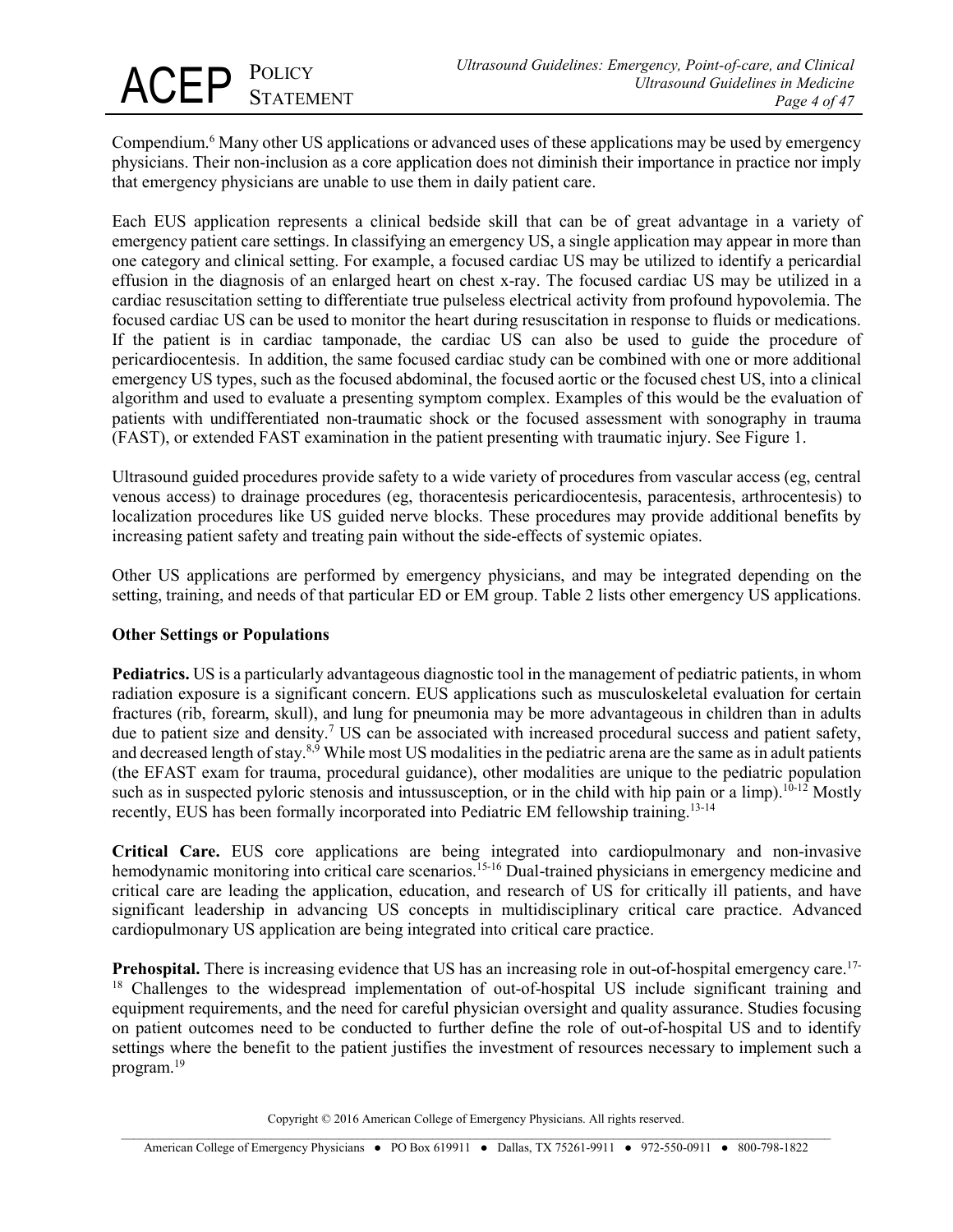**International arena including field, remote, rural, global public health and disaster situations.** US has become the primary initial imaging modality in disaster care.<sup>20-24</sup> US can direct and optimize patient care in domestic and international natural disasters such as tsunami, hurricane, famine or man-made disasters such as battlefield or refugee camps. US provides effective advanced diagnostic technology in remote geographies such as rural areas, developing countries, or small villages which share the common characteristics of limited technology (ie, x-ray, CT, MRI), unreliable electrical supplies, and minimally trained health care providers. US use in outer space is unique as the main imaging modality for space exploration and missions.<sup>25-26</sup> Ultrasound has also been used in remote settings such as international exploration, mountain base camps, and cruise ships.<sup>27</sup> The increasing portability of US machines with increasing image resolution has expanded the use of emergent imaging in such settings. See ACEP linked resources at [www.globalsono.org](http://www.globalsono.org/)

**Military and Tactical.** The military has embraced the utilization of US technology in austere battlefield environments.<sup>28</sup>-<sup>29</sup> It is now routine for combat support hospitals as well as forward surgical teams to deploy with next generation portable ultrasonography equipment. Clinical ultrasonography is often used to inform decisions on mobilization of causalities to higher echelons of care and justify use of limited resources. Within the last decade, emergency physicians at academic military medical centers have expanded ultrasonography training to clinical personnel who practice in close proximity to the point of injury, such as combat medics, special operations forces, and advanced practice professionals.<sup>30</sup> The overarching goal of these training programs is to create a generation of competent clinical sonologists capable of practicing "good medicine in bad places." The military is pursuing telemedicine-enabled US applications, automated US interpretation capabilities, and extension of clinical ultrasonography in additional areas of operation, such as critical care air evacuation platforms.31

#### **Section 3 – Training and Proficiency**

There is an evolving spectrum of training in clinical US from undergraduate medical education through postgraduate training, where skills are introduced, applications are learned, core concepts are reinforced and new applications and ideas evolve in the life-long practice of US in emergency medicine.<sup>32-33</sup>

#### **Competency and Curriculum Recommendations**

Competency in EUS requires the progressive development and application of increasingly sophisticated knowledge and psychomotor skills for an expanding number of EUS applications. This development parallels the performance of any EUS exam.

The ACEP definition of US competency includes the following components. First, the clinician needs to recognize the indications and contraindications for the EUS exam. Next, the clinician must be able to acquire adequate images. This begins with an understanding of basic US physics, translated into the skills needed to operate the US system correctly (knobology), while performing exam protocols on patients presenting with different conditions and body habitus. Simultaneous with image acquisition, the clinician needs to interpret the imaging by distinguishing between normal anatomy, common variants, as well as a range of pathology from obvious to subtle. Finally, the clinician must be able to integrate EUS exam findings into individual patient care plans and management. Ultimately, effective integration includes knowledge of each particular exam accuracy, as well as proper documentation, quality assurance, and EUS reimbursement. See ACEP linked resources at www.acep.org/sonoguide.

An EUS curriculum requires considerable faculty expertise, dedicated faculty time and resources, and departmental support. These updated guidelines continue to provide the learning objectives (See Appendix 2), educational methods, and assessment measures for any EUS residency or practice-based curriculum. As part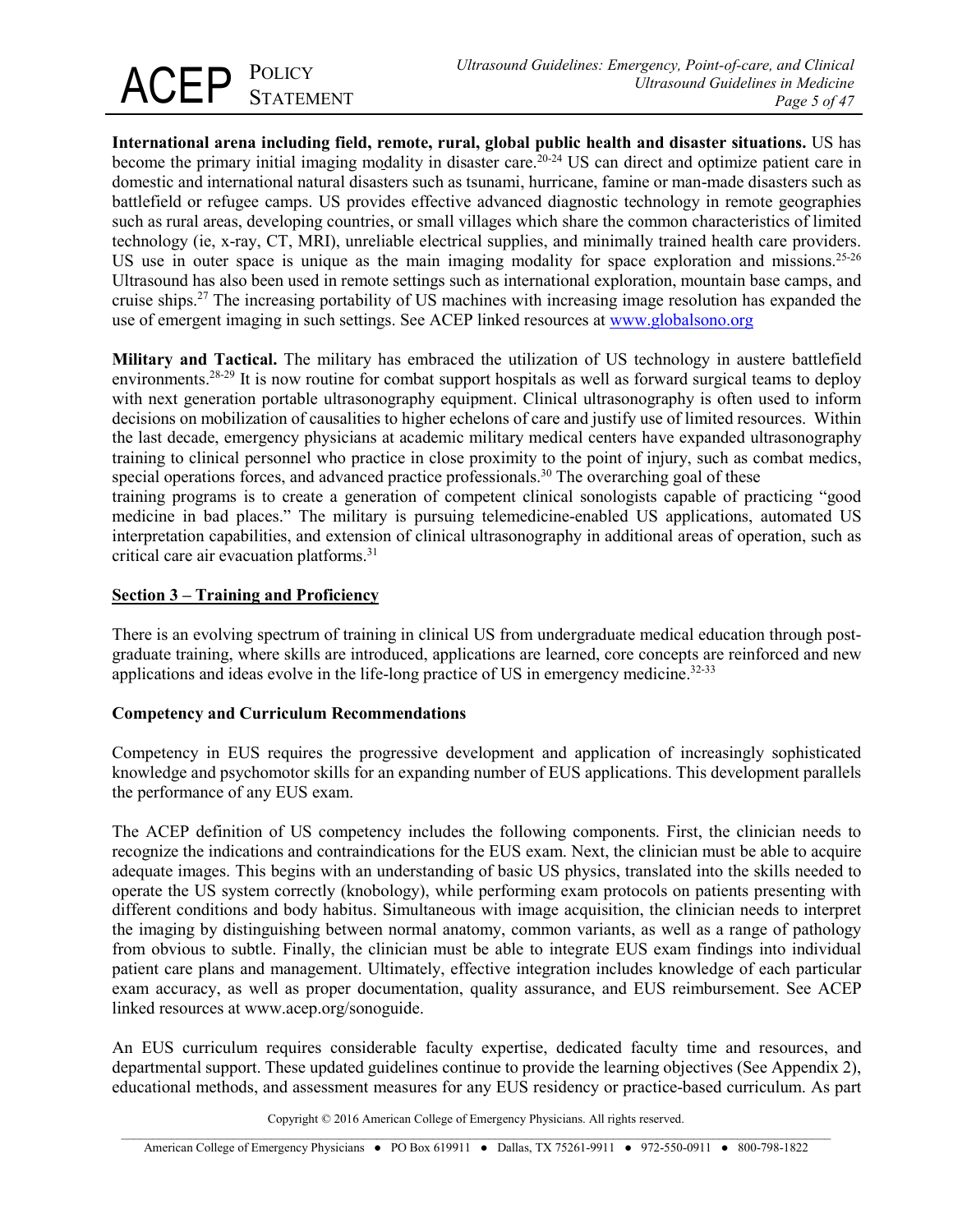of today's effort to reinvent medical education, all educators are now faced with the challenge of creating curricula that provide for individualized learning yet result in the standardized outcomes such as those outlined in current residency milestones.<sup>34</sup>

#### **Innovative Educational Methods and Assessment Measures**

As a supplement to traditional EUS education already described in previous guidelines, recent online and technological innovation is providing additional individualized educational methods and standardized assessment measures to meet this challenge.<sup>32, 35-36</sup> Free open access medical (FOAM) education podcasts and narrated lectures provide the opportunity to create the flipped EUS classroom.<sup>37-40</sup> For the trainee, asynchronous learning provides the opportunity to repeatedly review required knowledge on demand and at their own pace. For educators, less time may be spent providing recurring EUS didactics, and more time dedicated to higher level tasks such as teaching psychomotor skills and integration of exam findings into patient and ED management. Both EUS faculty and trainees together may identify potential FOAM resources. However, EUS faculty must now take the new role of FOAM curator. New online resources must be carefully reviewed to ensure that each effectively teaches the objectives in these guidelines before being introduced into an EUS curriculum.

Similar to knowledge learning, there are new educational methods to teach the required psychomotor skills of EUS. The primary educational method continues to be small group hands-on training in the ED with EUS faculty, followed by supervised examination performance with timely quality assurance review. Simulation is currently playing an increasingly important role as both an EUS educational method and assessment measure.<sup>36</sup> Numerous investigators have demonstrated that simulation results in equivalent image acquisition, interpretation, and operator confidence in comparison to traditional hands-on training.41-42 US simulators provide the opportunity for deliberate practice of a new skill in a safe environment prior to actual clinical performance. The use of simulation for deliberate practice improves the success rate of invasive procedures and reduces patient complications.<sup>43-44</sup> Additionally, simulation has the potential to expose trainees to a wider spectrum of pathology and common variants than typically encountered during an EUS rotation. Blended learning created by the flipped classroom, live instructor training, and simulation provide the opportunity for self-directed learning, deliberate practice and mastery learning.<sup>45-47</sup>

Simulation also provides a valid assessment measure of each component of EUS competency. Appropriately designed cases assess a trainee's ability to recognize indications, demonstrate image acquisition and interpretation, as well as apply EUS findings to patient and ED management.<sup>42</sup> These proven benefits and the reduction in direct faculty time justify the cost of a high-fidelity US simulator. Furthermore, costs may be shared across departments.

#### **Documenting Experience and Demonstrating Proficiency**

Traditional number benchmarks for procedural training in medical education provide a convenient method for documenting the performance of a reasonable number of exams needed for a trainee to develop competency.<sup>48-</sup> <sup>49</sup> However, learning curves vary by trainee and application.<sup>49</sup> Individuals learn required knowledge and psychomotor skills at their own pace. Supervision, opportunities to practice different applications and encounter pathology also differ across departments.

Therefore, in addition to set number benchmarks individualized assessment methods need to be utilized. Recommended methods include the following: real time supervision during clinical EUS, weekly QA teaching sessions and image review, ongoing QA exam feedback, standardized knowledge assessments, small group Observed Structured Clinical Examinations (OSCEs), one-on-one standardized direct observation tools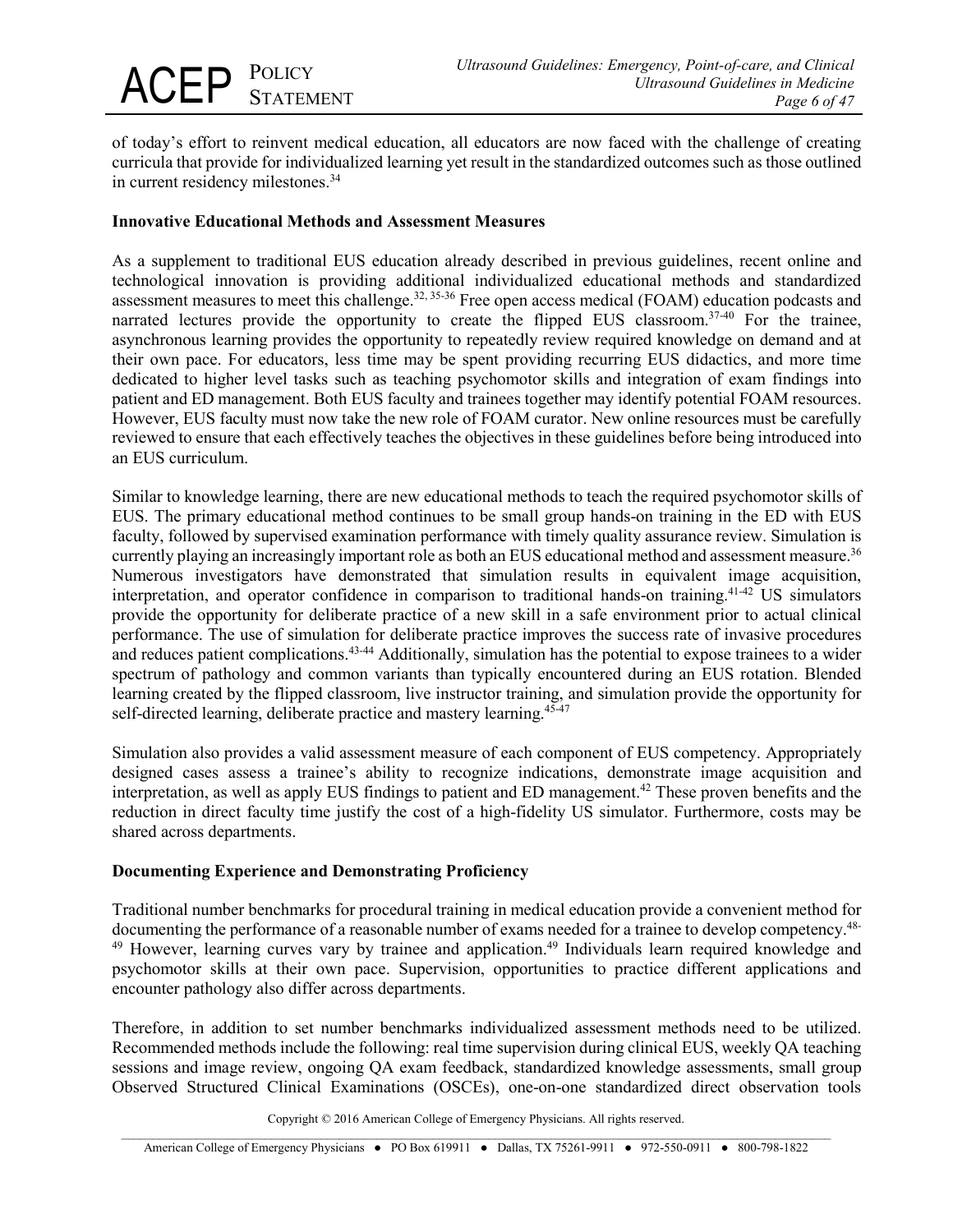(SDOTs), simulation assessments and other focused educational tools.36 Ideally these assessment measures are completed both at the beginning and the end of a training period. Initial assessment measures identify each trainee's unique needs, providing the opportunity to modify a local curriculum as needed to create more individualized learning plans. Final assessment measures demonstrate current trainee competency and future learning needs, as well as identify opportunities for improvement in local EUS education.

*Trainees should complete a benchmark of 25-50 quality-reviewed exams in a particular application.* It is acknowledged that the training curve may level out below or above this recommended threshold, and that learning is a lifelong process with improvements beyond initial

training. Previously learned psychomotor skills are often applicable to new applications. For example, experience with FAST provides a springboard to learning resuscitation, genitourinary, and transabdominal pelvic EUS.

*Overall EUS trainees should complete a benchmark of 150-300 total EUS exams depending on the number of applications being utilized*. For example, an academic department regularly performing greater than six applications may require residents to complete more than 150 exams, while a community ED with practicing physicians just beginning to incorporate EUS with FAST and vascular access should require less.

If different modalities such as endovaginal technique are being used for an application, the minimum may need to include a substantial experience in that technique. We would recommend a minimum of 10 examinations in the other technique (eg, endocavitary for early pregnancy) with the assumption that educational goals of anatomic, pathophysiology, and abnormal states are identified with all techniques taught.

Procedural US applications require fewer exams given prior knowledge, psychomotor skills, and clinical experience with traditional blind technique. Trainees should complete five quality reviewed US-guided procedure examinations or a learning module on an US-guided procedures task trainer.

Training exams need to include patients with different conditions and body types. Exams may be completed in different settings including clinical and educational patients in the ED, live models at EUS courses, utilizing US simulators, and in other clinical environments. Abnormal or positive scans should be included in a significant number of training exams used to meet credentialing requirements. Image review or simulation may be utilized for training examinations in addition to patient encounters when adequate pathology is not available for the specific application. In-person supervision is optimal during introductory education but is not required for residency or credentialing examinations after initial didactic training.

During benchmark completion, all EUS exams should be quality reviewed for technique and accuracy by EUS faculty. Alternatively, an EUS training portfolio of exam images and results may be compared to other diagnostic studies and clinical outcomes in departments where EUS faculty are not yet available. After initial training, continued quality assurance of EUS exams is recommended for a proportion (5-10%) of ongoing exams to document continued competency.

Recently, several secure online quality assurance workflow systems have become commercially available (See Section 5- Quality and US Management). Current systems greatly enhance trainee feedback by providing for more timely review of still images and video loops, customized application and feedback forms, typed and voice feedback, as well as storage and export of data within a relational database.

#### **Training Pathways**

There are two recommended pathways for clinicians to become proficient in EUS. See Figure 2. The majority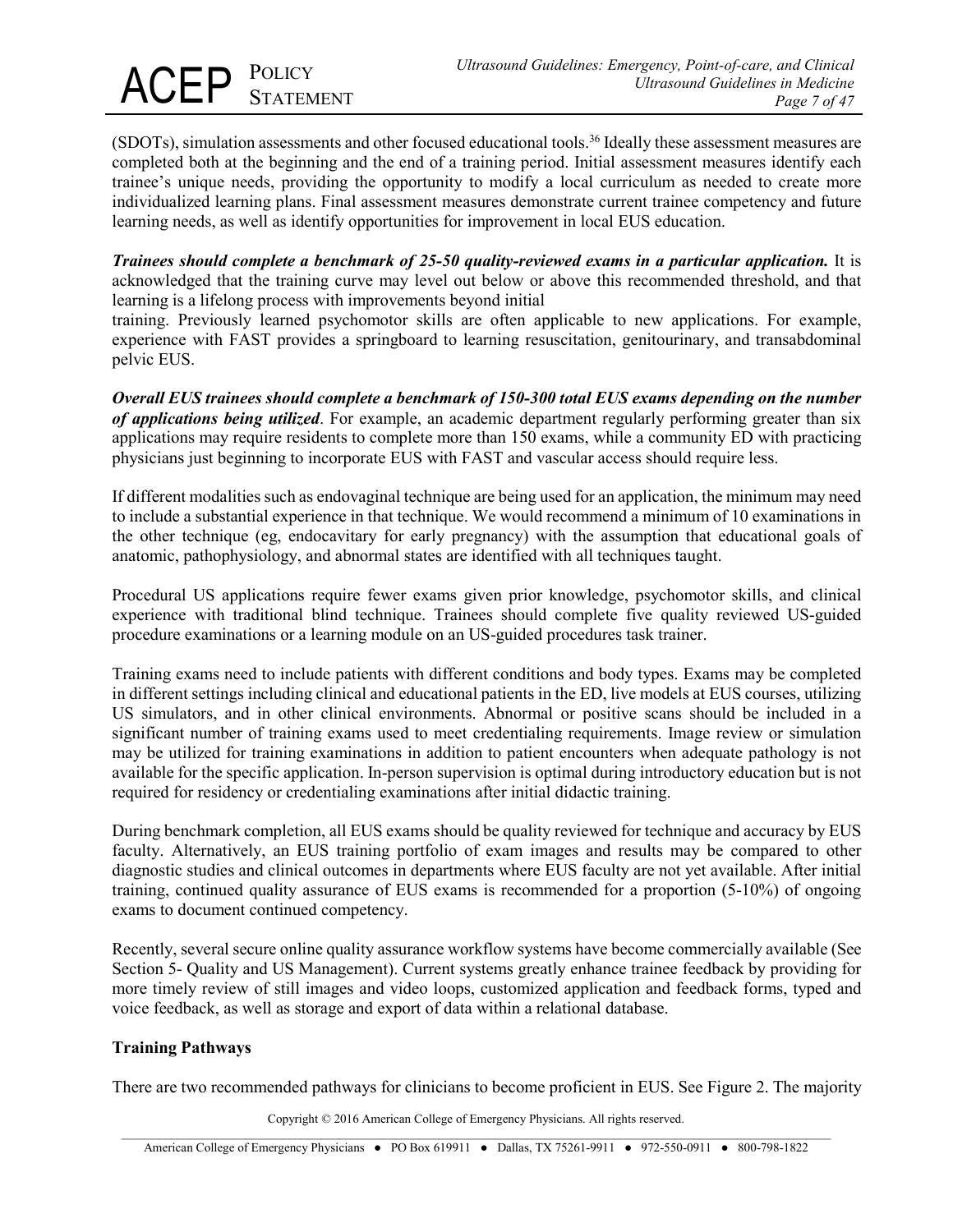of emergency physicians today receive EUS training as part of an ACGME-approved EM residency. A second practice-based pathway is provided for practicing EM physicians and other EM clinicians who did not receive EUS training through completion of an EM residency program.

These updated EUS guidelines continue to provide the learning objectives, educational methods and assessment measures for either pathway. Learning objectives for each application are described in Appendix 2.

#### *Residency Based Pathway*

EUS has been considered a fundamental component of emergency medicine training for over two decades.<sup>50-</sup> <sup>52</sup> The ACGME mandates procedural competency in EUS for all EM residents as it is a "skill integral to the practice of Emergency Medicine" as defined by the 2013 Model of the Clinical Practice of EM.<sup>53</sup> The ACGME and the American Board of Emergency Medicine (ABEM) recently defined twenty-three sub competency milestones for emergency medicine residency training.<sup>34</sup> Patient Care Milestone twelve (12) describes the sequential learning process for EUS and should be considered a guideline in addition to other assessment methods mentioned in this guideline. Appendix 3 provides recommendations for EM residency EUS education.

Upon completion of residency training, emergency medicine residents should be provided with a standardized EM Resident EUS credentialing letter. For the EUS faculty, ED Director or Chairperson at the graduate's new institution, this letter provides a detailed description of the EUS training curriculum completed, including the number of quality reviewed training exams completed by application and overall, and performance on SDOTs and simulation assessments.

#### *Practice Based Pathway*

For practicing emergency medicine (EM) attendings who completed residency without specific EUS training, a comprehensive course, series of short courses, or preceptorship is recommended. Shorter courses covering single or a combination of applications may provide initial or supplementary training. As part of pre-course preparation, EUS faculty must consider the unique learning needs of the participating trainees. The course curriculum should include trainee-appropriate learning objectives, educational methods and assessment measures as outlined by these guidelines. If not completed previously, then introductory training on US physics and knobology is required prior to training in individual applications. Pre-course and post-course online learning may be utilized to reduce the course time spent on traditional didactics and facilitate later review. Small group hands-on instruction with EUS faculty on models, simulators, and task trainers provides experience in image acquisition, interpretation, and integration of EUS exam findings into patient care. See Appendix 4.

Preceptorships typically lasting 1-2 weeks at an institution with an active EUS education program have also been utilized successfully to train practicing physicians. Each preceptorship needs to begin with a discussion of the trainees' unique educational needs, hospital credentialing goals as well as financial support for faculty teaching time. Then the practicing physician participates in an appropriately tailored curriculum typically in parallel with ongoing student, resident, fellow and other educational programming.

Similar to an EM Resident EUS credentialing letter, course and preceptorship certificates should include a description of the specific topics and applications reviewed, total number of training exams completed with expert supervision, performance on other course assessment measures such as SDOTs or simulation cases, as well as the number of CME hours earned. These certificates are then given to local EUS faculty or ED Director/Chairperson to document training.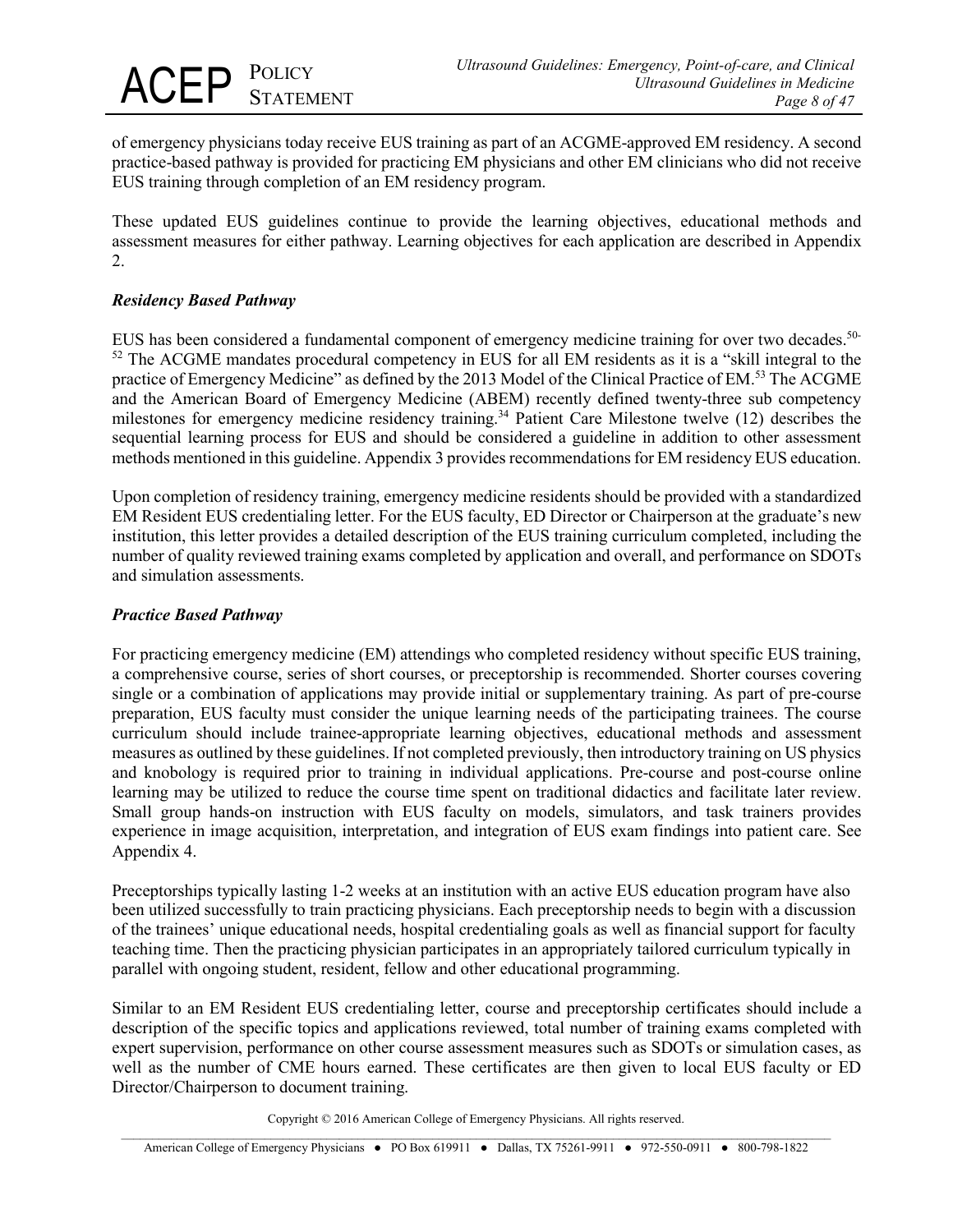#### **Advanced Practice Providers, Nursing, Paramedics, and other EM clinicians**

In many practice environments, EUS faculty often provide clinical US training to other to non-physician staff including Advanced Practice Professionals, Nurses, Paramedics, Military Medics and Disaster Response Team members. The recommendations in these guidelines should be utilized by EUS faculty when providing such training programs. Pre-course preparation needs to include discussions with staff leadership to define rolespecific learning needs and applications to be utilized. Introductory US physics, knobology, and relevant anatomy and pathophysiology are required prior to training in targeted applications.

For Advanced Practice Providers and other clinicians practicing in rural and austere environments where direct EUS trained EM physician oversight is not available, EUS training needs to adhere to the recommendations in these guidelines. Specifically, comprehensive didactics and skills training, as well as minimum benchmarks need to be completed prior to independent EUS utilization. Beyond this initial training, EUS faculty are needed to provide ongoing quality assurance review. Telemedicine may provide the opportunity for real time patient assessment, assistance with image acquisition, and immediate review of patient images.

#### **Ongoing Education**

As with all aspects of emergency medicine ongoing education is required regardless of training pathway. The amount of education needed depends on the number of applications being performed, frequency of utilization, the local practice of the individual clinician and other developments in EUS and EM. Individual EUS credentialed physicians should continue their education with a focus on US activities as part of their overall educational activities. Educational sessions that integrate US into the practice of EM are encouraged, and do not have to be didactic in nature, but may be participatory or online. Recommended EUS educational activities include conference attendance, online educational activities, preceptorships, teaching, research, hands-on training, program administration, quality assurance, image review, in-service examinations, textbook and journal readings, as well as morbidity and mortality conferences inclusive of US cases. US quality improvement is an example of an activity that may be used for completion of the required ABEM Assessment of Practice Performance activities.

#### **Fellowship Training**

#### *Fellowships provide the advanced training needed to create future leaders in evolving areas of medicine such as clinical US. This advanced training produces experts in clinical US and is not required for the routine utilization of EUS.*

An EUS fellowship provides a unique, focused, and mentored opportunity to develop and apply a deeper comprehension of advanced principles, techniques, applications, and interpretative findings. Knowledge and skills are continually reinforced as the fellow learns to effectively educate new trainees in EUS, as well as clinicians in other specialties, and practice environments. A methodical review of landmark and current literature, as well as participation in ongoing research, creates the ability to critically appraise and ultimately generate the evidence needed for continued improvements in patient care through clinical US. Furthermore, fellowship provides practical experience in EUS program management including quality assurance review, medical legal documentation, image archiving, reimbursement, equipment maintenance, and other administrative duties of an EUS program director.

Recommendations for fellowship content, site qualifications, criteria for fellowship directors, and minimum graduation criteria for fellows have been published by national EUS leadership and ACEP Emergency Ultrasound Fellowship Guidelines.<sup>54-55</sup> Each fellowship program's structure and curriculum will vary slightly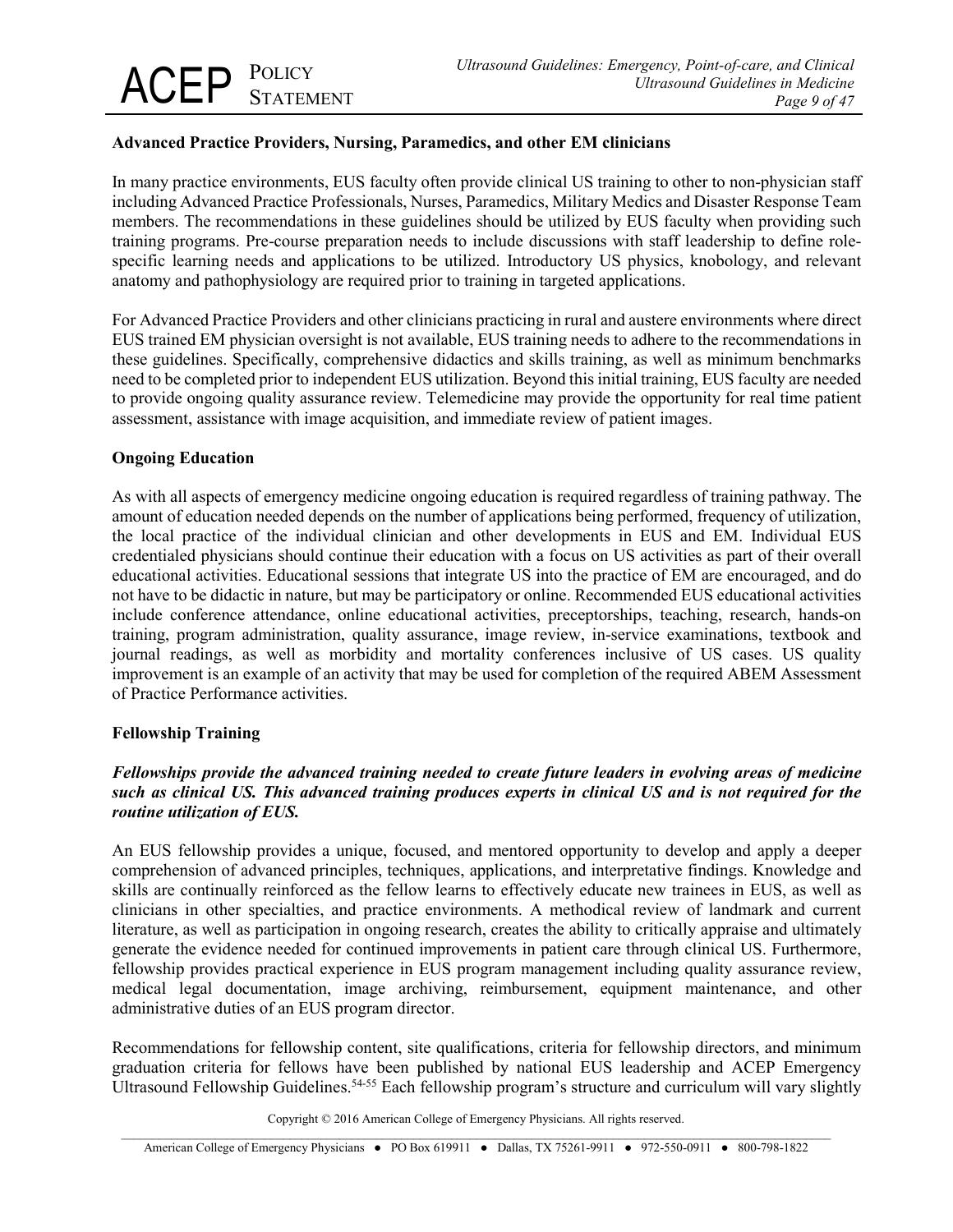based on local institution and department resources. At all fellowship programs, mentorship and networking are fundamental to a fellow's and program's ultimate success. Both require significant EUS faculty time for regular individual instruction as well as participation in the clinical US community locally and nationally. Hence, institution and department leadership support is essential to ensuring an appropriate number of EUS faculty, each provided with adequate non-clinical time.

For the department, a fellowship speeds the development of an EUS program. Fellowships improve EM resident training resulting in increased performance of EUS examinations.<sup>56</sup> Furthermore, a fellowship training program may have a significant positive impact on overall EUS utilization, timely quality assurance review, faculty credentialing, billing revenue, and compliance with documentation.<sup>57</sup> For an institution, an EUS fellowship provides a valuable resource for other specialties just beginning clinical US programs. Collaborating with EUS faculty and fellows, clinicians from other departments are often able to more rapidly educate staff and create effective clinical US programs.

#### **US in Undergraduate Medical Education**

Emergency Medicine has again taken a lead role in efforts to improve Undergraduate Medical Education (UME) through the early integration of clinical US.58-62 During the preclinical years, US has been demonstrated to be an effective educational method to reinforce student understanding of anatomy, physical examination skills, pathology and bedside diagnostic skills.<sup>63-68</sup> During the clinical years, students are then better able to utilize US for clinical diagnosis and on specific rotations. US exposure in UME can provide a solid knowledge base for individuals to build upon and later utilize as US is integrated into their clinical training.

#### *Integrating US into UME*

Integration of US into pre-clinical UME often begins with medical student and faculty interest. By working closely with a medical school's curriculum committee, US may then be incorporated as a novel educational method to enhance learning within existing preclinical courses. Although dedicated US specific curriculum time is not often available in UME, considerable clinical US faculty time and expertise is still required for effective integration of US into existing medical school courses. Widespread clinical US utilization by different specialties within a medical school's teaching hospitals, and education within Graduate Medical Education programs, provides initial faculty expertise, teaching space, and US equipment. Ongoing education then requires local departmental and medical school leadership support, as well as continued organized collaboration between faculty from participating specialties.

Innovative educational methods again provide the opportunity for clinical US faculty to focus on small group hands-on instruction as described in the innovative education section. $60,64,69-70$ 

Many academic departments that currently offer clinical rotations within Emergency Medicine already include an introduction to EUS as a workshop, or a set number of EUS shifts. Dedicated EUS elective rotations provide an additional opportunity for medical students interested in Emergency Medicine and other specialties utilizing clinical US to participate in an EUS rotation adapted to their level of training and unique career interests. See Appendix 5 for recommendations for EUS and Clinical US medical school rotations.

#### *US in UME continuing into Clinical US in GME*

UME US experience should prepare new physicians to more rapidly utilize clinical US to improve patient care during graduate medical education (GME) training. Medical students today therefore should graduate with a basic understanding of US physics, machine operation, and common exam protocols such as US guided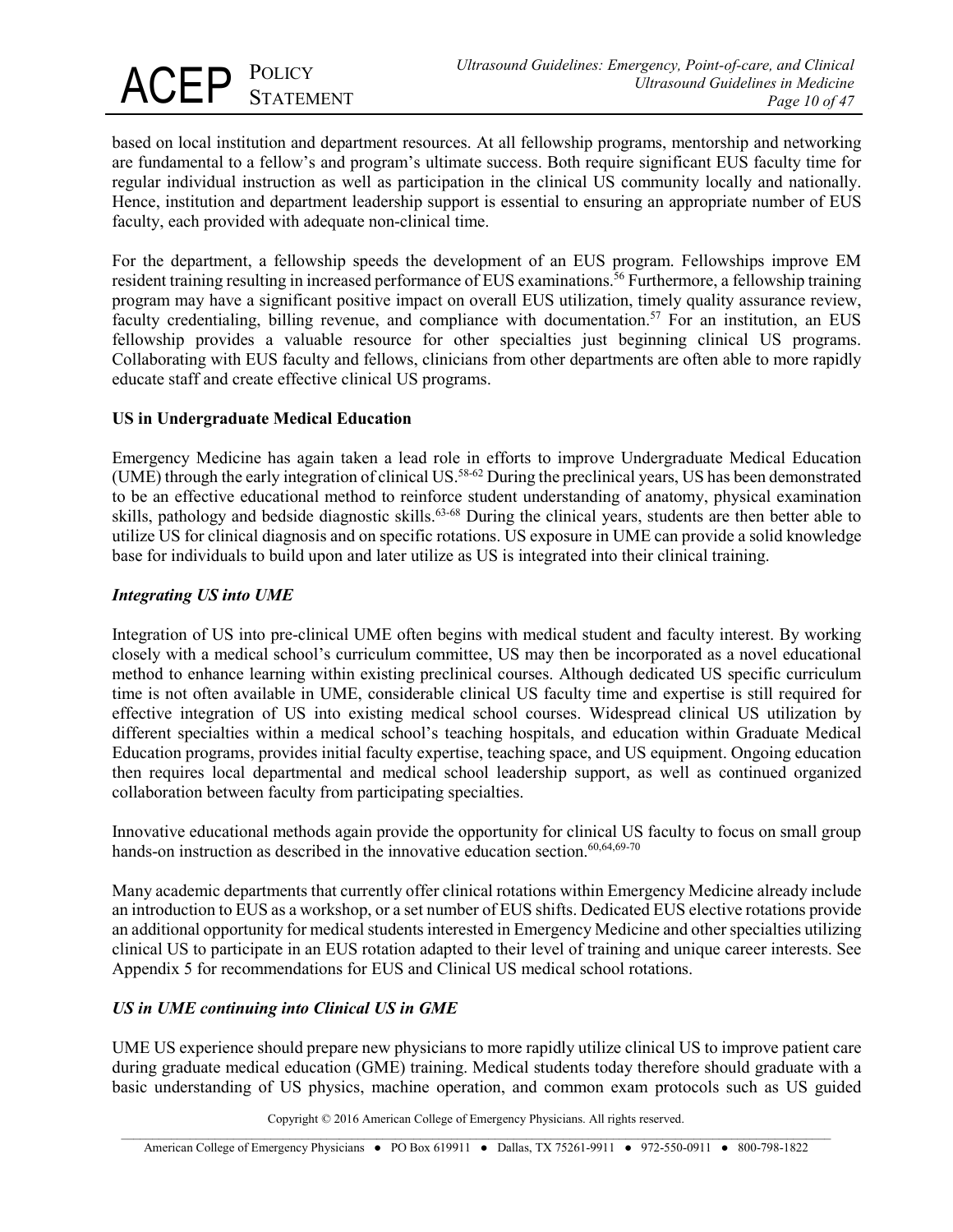### ACEP POLICY STATEMENT

vascular access. Medical students matriculating from a school with an integrated US curriculum, as well as those completing an elective clinical US rotation, should be provided with a supporting letter similar in regard to didactics, hands-on training, and performed examinations. Although all trainees need to complete the EUS residency milestones, trainees with basic proficiency in clinical US from UME training may progress more rapidly and ultimately achieve higher levels of EUS expertise during GME. Additionally, these residents may provide considerable EUS program support as peer-to-peer instructors, residency college leaders, investigators and potentially future fellows.

#### **Section 4 – Credentialing and Privileging**

Implementing a transparent, high quality, verifiable and efficient credentialing system is an integral component of an emergency US program. An emergency US director, along with the department leadership, should oversee policies and guidelines pertaining to emergency US. The department should follow the specialtyspecific guidelines set forth within this document for their credentialing and privileging process.

Pertaining to clinician performed US, the American Medical Association (AMA) House of Delegates in 1999 passed a resolution (AMA HR. 802) recommending hospitals' credentialing committees follow specialtyspecific guidelines for hospital credentialing decisions related to US use by clinicians.<sup>71</sup> This resolution affirms that US imaging is within the scope of practice of appropriately trained physician specialists and provides clear support for hospital credentialing committees to grant emergency US (EUS) privileging based on the specialtyspecific guidelines contained within this document without the need to seek approval from other departments. Furthermore, HR 802 states that opposition that is clearly based on financial motivation meets criteria to file an ethical complaint to the AMA.

The provision of clinical privileges in EM is governed by the rules and regulations of the department and institution for which privileges are sought. The EM Chairperson or Medical Director or his/her designate (eg, emergency US director) is responsible for the assessment of clinical US privileges of emergency physicians. When a physician applies for appointment or reappointment to the medical staff and for clinical privileges, including renewal, addition, or rescission of privileges, the reappraisal process must include assessment of current competence. The EM leadership will, with the input of department members, determine the means by which each emergency physician will maintain competence and skills and the mechanism by which each physician is monitored.

EM departments should list emergency US within their core emergency medicine privileges as a single separate privilege for "Emergency US" or US applications can be bundled into an "US core" and added directly to the core privileges. EM should take responsibility to designate which core applications it will use, and then track its emergency physicians in each of those core applications. To help integrate physicians of different levels of sonographic competency (graduating residents, practicing physicians, fellows and others), it is recommended that the department of emergency medicine create a credentialing system that gathers data on individual physicians, which is then communicated in an organized fashion at predetermined thresholds with the institution-wide credentialing committee. This system focuses supervision and approval at the department level where education, training, and practice performance is centered prior to institutional final review. As new core applications are adopted, they should be granted by an internal credentialing system within the department of emergency medicine.

Eligible providers to be considered for privileging in emergency ultrasonography include emergency physicians or other providers who complete the necessary training as specified in this document via residency training or practice based training (see Section 3 - Training and Proficiency). After completing either pathway, these skills should be considered a core privilege with no requirement except consistent utilization. At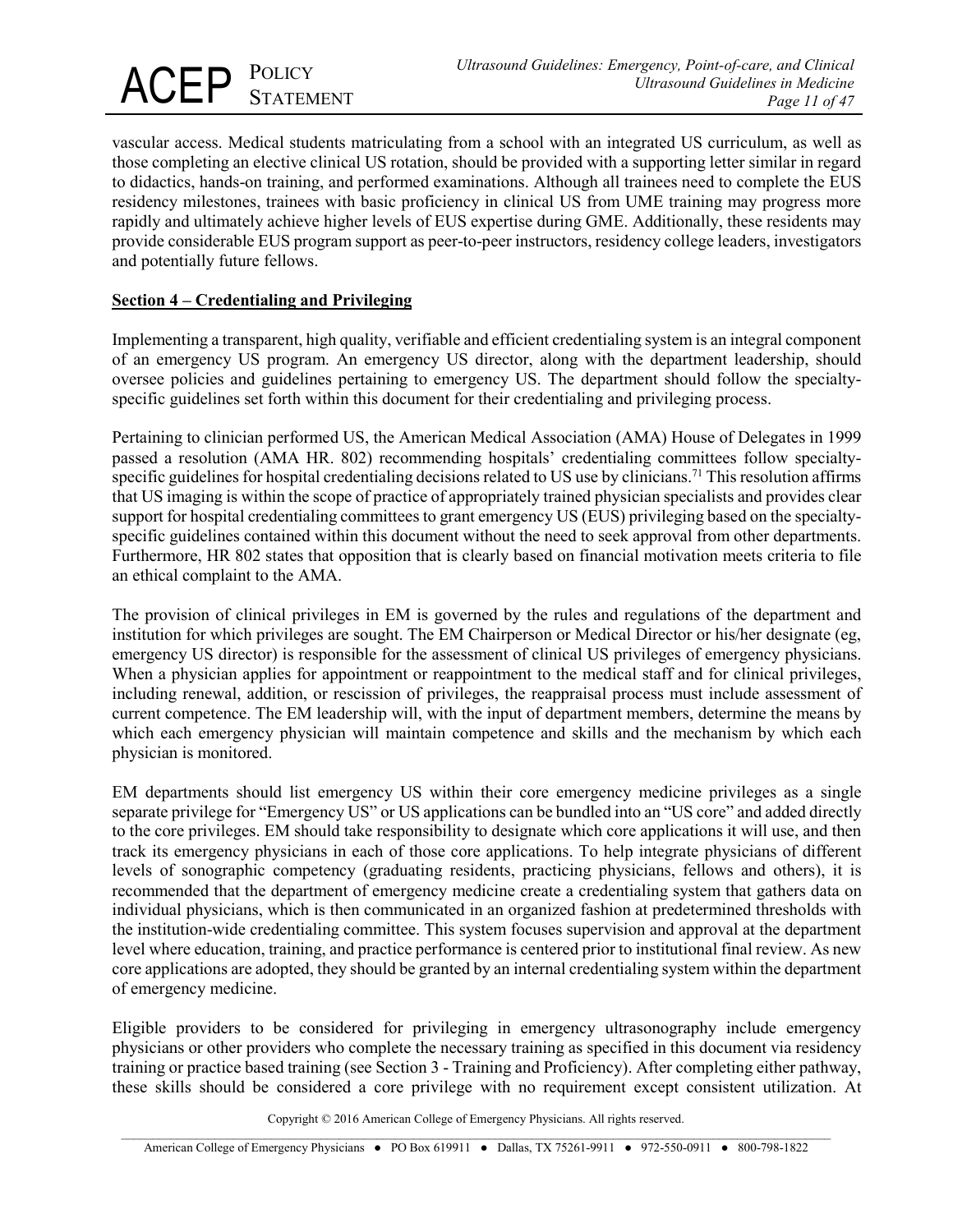institutions that have not made EUS a core privilege, submission of 5-10% of the initial requirement for any EUS application is sufficient to demonstrate continued proficiency.

Sonographer certification or emergency US certification by external entities is not an expected, obligatory or encouraged requirement for emergency US credentialing.<sup>72</sup> Physicians with advanced US training or responsibilities may be acknowledged with a separate hospital credential if desired.

Regarding re-credentialing or credentialing at a new health institution or system, ACEP recommends that once initial training in residency or by practice pathway is completed, credentialing committees recognize that training as a core privilege, and ask for proof of recent updates or a short period of supervision prior to granting full privileges.

In addition to meeting the requirements for ongoing clinical practice set forth in this document, physicians should also be assessed for competence through the CQI program at their institution. (See Section 5-Quality and US Management) The Joint Commission (TJC) in 2008 implemented a new standard mandating detailed evaluation of practitioners' professional performance as part of the process of granting and maintaining practice privileges within a healthcare organization.73 This standard includes processes including the Ongoing Professional Practice Evaluation (OPPE) and the Focused Professional Practice Evaluation (FPPE). Specific to FPPE and US credentialing, for infrequently performed US examinations, FPPE monitoring can be performed on a pre-determined number of examinations (ie, review of the diagnoses made on the first 10 or 20 of a particular US examination). The FPPE process should: 1. Be clearly defined and documented with specific criteria and a monitoring plan; 2. Be of fixed duration; and 3. Have predetermined measures or conditions for acceptable performance. OPPE can incorporate EUS quality improvement processes. US directors should follow these guidelines when setting up their credentialing and privileging processes.

#### **Section 5 – Quality and US Management**

ACFP POLICY

STATEMENT

In order to ensure quality, facilitate education, and satisfy credentialing pathways, a plan for an emergency US quality assurance (QA) and improvement program should be in place. This plan should be integrated into the overall ED operations. The facets of such a program are listed below. Programs should strive for meeting these criteria, and may seek accreditation through the Clinical Ultrasound Accreditation Program (CUAP).<sup>74</sup>

#### *Emergency US Director*

The emergency US director is a board-eligible or certified emergency physician who has been given administrative oversight over the emergency US program from the EM Chairperson, director or group. This may be a single or group of physicians, depending on size, locations, and coverage of the group. Specific responsibilities of an US director and associates may include:

- Developing and ensuring compliance to overall program goals: educational, clinical, financial, and academic.
- Selecting appropriate US machines for clinical care setting and developing and monitoring maintenance care plan to ensure quality and cleanliness.
- Designing and managing an appropriate credentialing and privileging program for physicians, residents, or advanced practice providers (APP) or other type of providers within the group and/or academic facility.
- Designing and implementing in-house and/or out-sourced educational programs for all providers involved in the credentialing program.
- Monitoring and documenting individual physician privileges, educational experiences, and US scans.
- Developing, maintaining, and improving an adequate OA process in which physician scans are reviewed for quality in a timely manner and from which feedback is generated.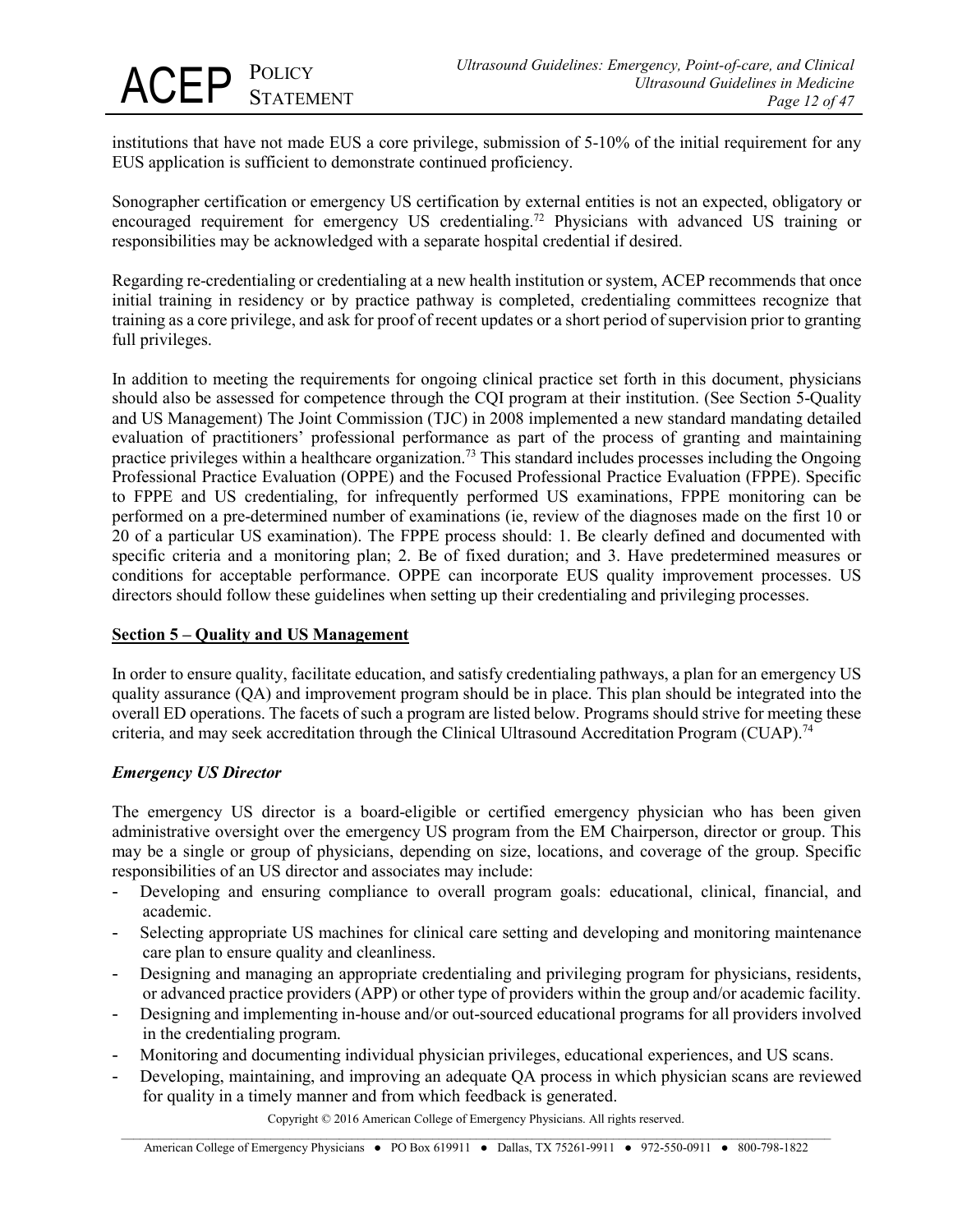# ACEP **POLICY** STATEMENT

The emergency US director must be credentialed as an emergency physician and maintain privileges for emergency US applications. If less than two years in the position of US director, it is recommended that the director have either: 1) graduated from an emergency US fellowship, 2) participated in an emergency US management course, or 3) completed an emergency US preceptorship or mini-fellowship. If part of a multihospital group, there must be consideration of local US directors with support from overall system US director. Institutional and departmental support should be provided for the administrative components listed above.

#### *Supervision of US Training and Examinations*

Ultrasound programs in clinical specialties have a continuing and exponential educational component encompassing traditionally graduate and post-graduate medical training, but now undergraduate, APP, prehospital, remote, and other trainees are seeking training. Policies regarding the supervision and responsibility of these US examinations should be clear. (See Sections 2, 3, and 4)

#### *US Documentation*

Emergency US is different from consultative US in other specialties as the emergency physician not only performs but also interprets the US examination. In a typical hospital ED practice, US findings are immediately interpreted, and should be communicated to other physicians and services by written reports in the ED medical record. Emergency US documentation reflects the nature of the exam, which is focused, goal-directed, and performed at the bedside contemporaneously with clinical care. This documentation may be preliminary and brief in a manner reflecting the presence or absence of the relevant findings. Documentation as dictated by regulatory and payor entities may require more extensive reporting including indication, technique, findings, and impression. Although EMRs are quickly becoming the norm, documentation may be handwritten, transcribed, templated, or computerized. Regardless of the documentation system, US reports should be available to providers to ensure timely availability of interpretations for consultant and health care team review.75 Ideally, EMR systems should utilize effective documentation tools to make reporting efficient and accurate.

During out-of-hospital, remote, disaster, and other scenarios, US findings may be communicated by other methods within the setting constraints. Incidental findings should be communicated to the patient or followup provider. Discharge instructions should reflect any specific issues regarding US findings in the context of the ED diagnosis. Hard copy (paper, film, video) or digital US images are typically saved within the ED or hospital archival systems. Digital archival with corresponding documentation is optimal and recommended.<sup>76</sup> Finally, documentation of emergency US procedures should result in appropriate reimbursement for services provided.<sup>77-78</sup> (See Section  $6 -$  Value and Reimbursement)

#### *Quality Improvement Process*

Quality improvement (QI) systems are an essential part of any US program. The objective of the QI process is to evaluate the images for technical competence, the interpretations for clinical accuracy, and to provide feedback to improve physician performance.

Parameters to be evaluated might include image resolution, anatomic definition, and other image quality acquisition aspects such as gain, depth, orientation, and focus. In addition, the QI system should compare the impression from the emergency US interpretation to patient outcome measures such as consultative US, other imaging modalities, surgical procedures, or patient clinical outcome.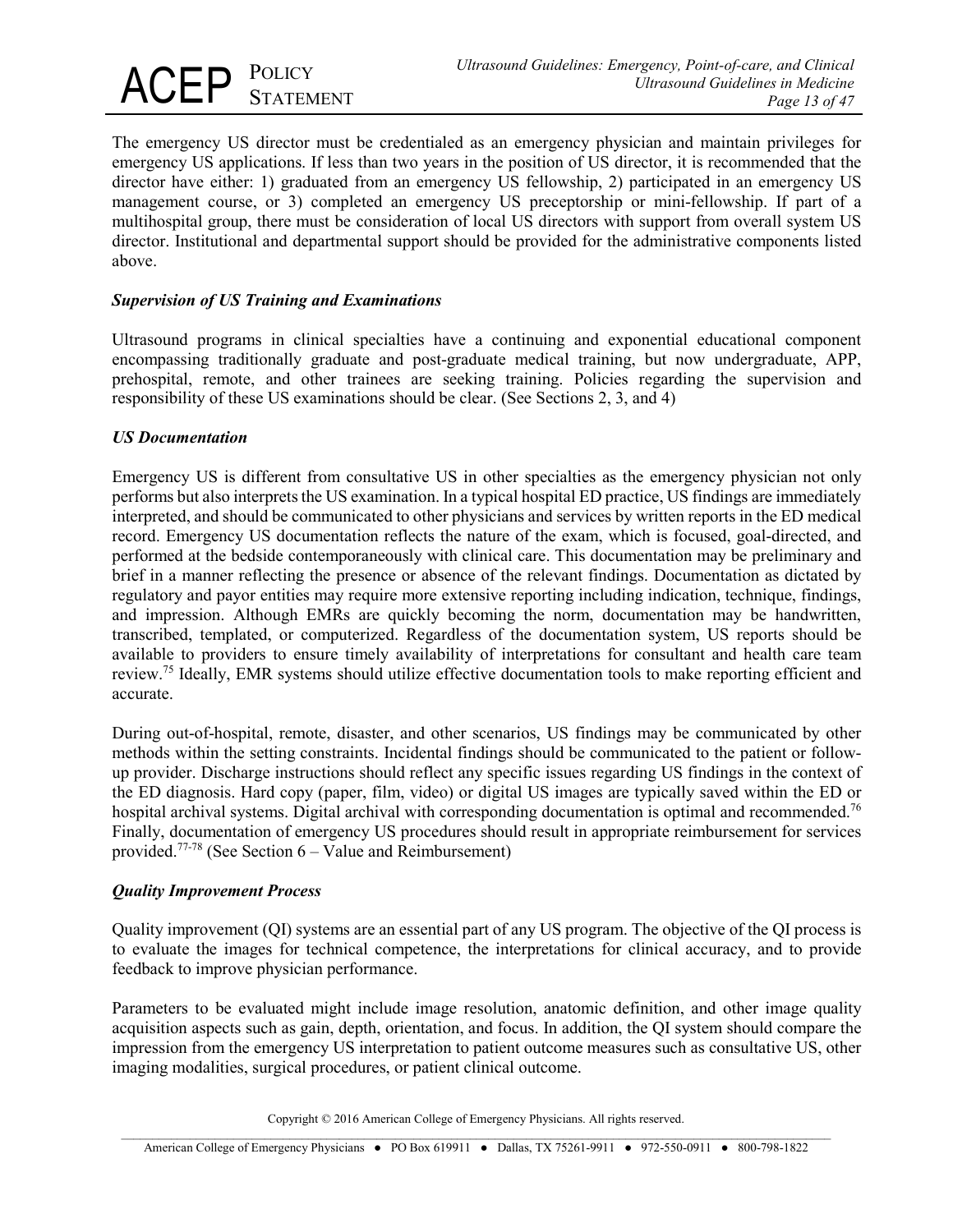The QI system design should strive to provide timely feedback to physicians. Balancing quality of review with provision of timely feedback is a key part of QA process design. Any system design should have a data storage component that enables data and image recall.

A process for patient callback should be in place and may be incorporated into the ED's process for calling patients back. Callbacks should occur when the initial image interpretation, upon QA review, may have been questionable, inappropriate and of clinical significance. In all cases, the imaging physician is informed of the callback and appropriate counseling/training is provided.

Images obtained prior to a provider attaining levels sufficient for credentialing should be reviewed.

Once providers are credentialed, programs should strive to sample a significant number of images from each provider that ensures continued competency. Due to the varieties of practice settings the percentage of scans undergoing quality assurance should be determined by the US director and should strive to protect patient safety and maintain competency. While this number can vary, a goal of 10% may be reasonable, adjusted for the experience of the providers and newness of the US application in that department.

The general data flow in the QA system is as follows:

- 1. Images obtained by the imaging provider should be archived, ideally on a digital system. These images may be still images or video clips, and should be representative of the US findings.
- 2. Clinical indications and US interpretations are documented on an electronic or paper record by the imaging provider.
- 3. These images and data are then reviewed by the US director or his/her designee.
- 4. Reviewers evaluate images for accuracy and technical quality and submit the reviews back to the imaging provider.
- 5. Emergency US studies are archived and available for future review should they be needed.

QA systems currently in place range from thermal images and log books to complete digital solutions. Finding the system that works best for each institution will depend on multiple factors, such as machine type, administrative and financial support, and physician compliance. Current digital management systems offer significant advantages to QA workflow and are recommended.

US QA may also contribute to the ED's local and national QI processes. US QA activities may be included in professional practice evaluation, practice performance, and other quality improvement activities. Measures such as performance of a FAST exam in high acuity trauma, detection of pregnancy location, use of US for internal jugular vein central line cannulation may be the initial logical elements to an overall quality plan. In addition, US QA databases may contribute to a registry regarding patient care and clinical outcomes.

US programs that include multiple educational levels and various types of providers should implement processes to integrate QA into the education process as well as the departmental or institutional quality framework. Technology allowing remote guidance and review may be integrated into the US QA system.

#### *US Machines, Safety, and Maintenance*

Dedicated US machines located in the ED for use at all times by emergency physicians are essential. Machines should be chosen to handle the rigors of the multi-user, multi-location practice environment of the ED.<sup>79</sup> Other issues that should be addressed regarding emergency US equipment include: regular in-service of personnel using the equipment and appropriate transducer care, stocking and storage of supplies, adequate cleaning of external and internal transducers with respect to infection control, maintenance of US machines by clinical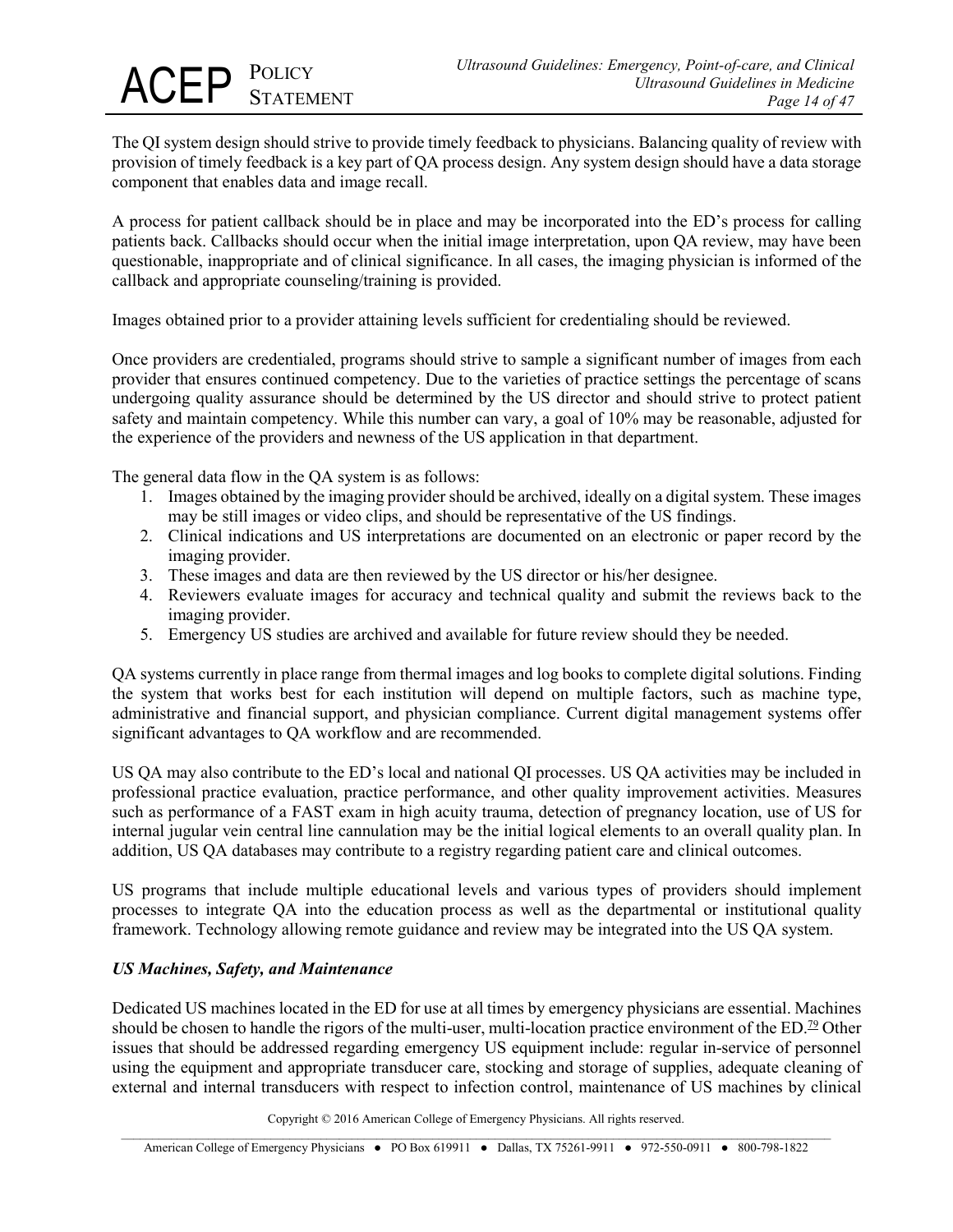engineering or a designated maintenance team, and efficient communication of equipment issues. Ultrasound providers should follow common ED US safety practices including ALARA, probe decontamination, and machine maintenance.

#### *Risk Management*

US can be an excellent risk reduction tool through 1) increasing diagnostic certainty, 2) shortening time to definitive therapy, and 3) decreasing complications from procedures that carry an inherent risk for complications.<sup>80</sup> An important step to managing risk is ensuring that physicians are properly trained and credentialed according to national guidelines such as those set by ACEP. Proper quality assurance and improvement programs should be in place to identify and correct substandard practice. The greatest risk in regard to emergency US is lack of its use in appropriate cases.

The standard of care for emergency US is the performance and interpretation of US by a credentialed emergency physician within the limits of the clinical scenario. Physicians performing US imaging in other specialties or in different settings have different goals, scopes of practice, and documentation requirements, and consequently should not be compared to emergency US. As emergency US is a standard emergency medicine procedure, it is included in any definition of the practice of emergency medicine with regards to insurance and risk management.

#### **Section 6 – Value and Reimbursement**

Value in health care has been defined as outcomes that matter to patients relative to cost.<sup>81</sup> The value of clinical US is maximized when time spent by the clinician prevents costly imaging, invasive therapeutics, unnecessary consultations and produces accessible real-time results for the patient and the health care system.

Value is added to the medical system when US imaging increases patient health or decreases the cost to achieve that same level of patient heath. Clinical US contributes to patient health in several ways:

- 1. Improving patient safety by reducing medical errors during procedures
- 2. Increasing patient satisfaction
- 3. Improving departmental resource utilization
- 4. Eliminating costly or invasive procedures
- 5. Improved clinical decision making

Reimbursement for US derives from Current Procedural Terminology (CPT) codes and their respective relative value units (RVUs). The reimbursements for US are calculated on work performed by entities within the healthcare system, with some going to physicians and some going to hospital entities.<sup>3</sup> The current system assumes a similar workflow for all US. The evolution of clinician-performed or clinical US has changed the workflow for many clinicians.

The current workflow for clinical US differs widely from the historical workflow. While consultative US centers on providing a work product for the interpreting physician, clinical US centers on the patient. The clinician evaluating the patient utilizes US at the patient's bedside to answer a focused question or guide an invasive procedure. The bedside physician takes over tasks that are attributed to the hospital's practice expense such as bringing the unit to the bedside, obtaining US images, and archiving images for the medical record. Figure 3 shows the workflow in the model of clinical US.

In addition to workflow differences, clinical bedside US has low expenses related to capital equipment, physical plant and supplies. The US machine is a less expensive mobile unit located in the ED and moved to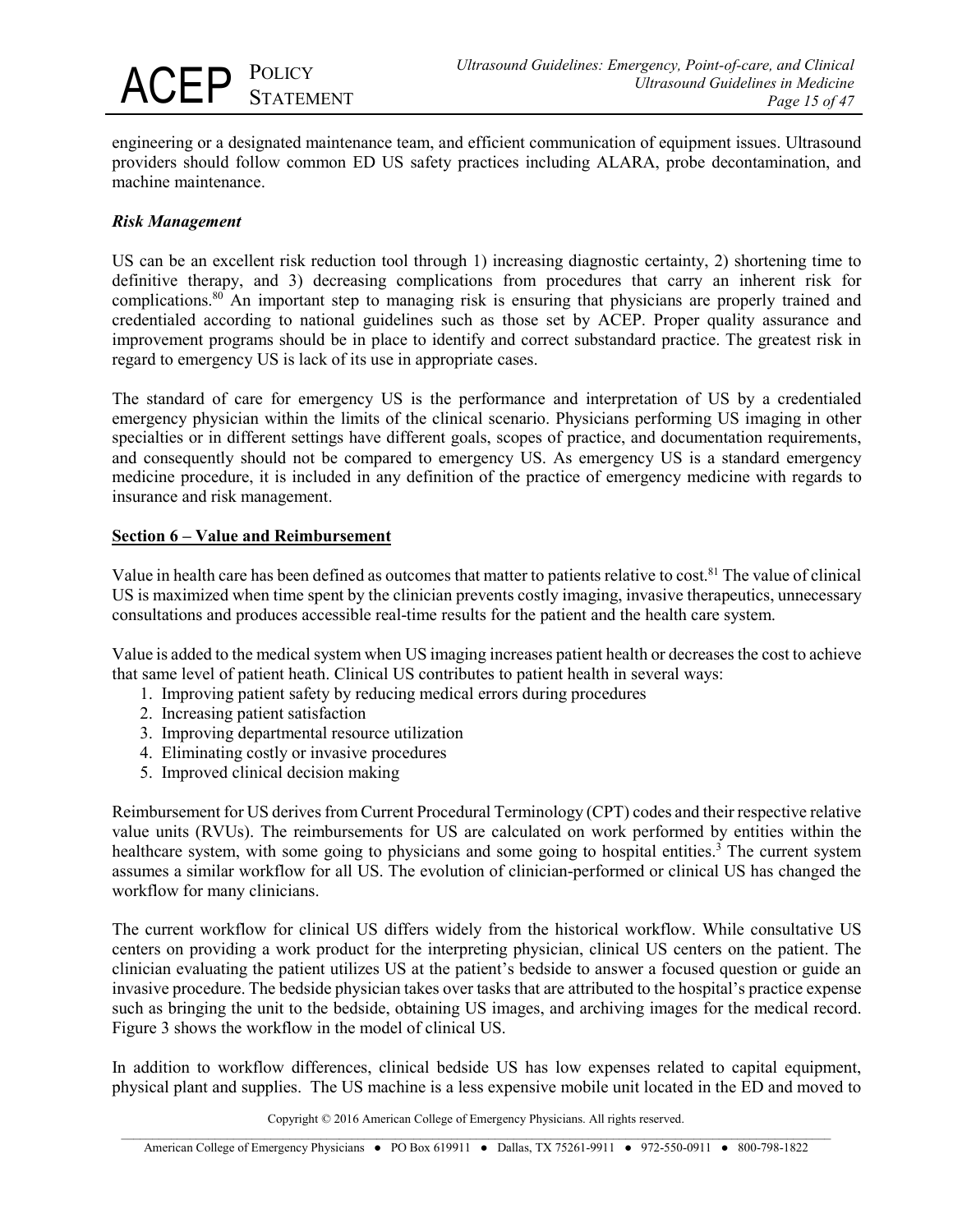the patient's bedside. Hospitals are turning to lower cost archiving alternatives to PACS, US management systems (also known as middleware or workflow solutions) or cloud based software solutions which allow readily accessible digitally archived images.

CPT values physician work (wRVU) required for common emergency US at approximately 40% of the global RVU (total professional plus total technical). Active emergency US programs allow the hospital to bill technical fees which support the cost of the machine, supplies, and arriving/quality assurance software.

Efficiencies gained by incorporating bedside US imaging in the care of emergency medicine patients can produce an overall cost savings to the health care system. Clinical point-of-care ultrasound may provide significant benefits by reducing the needs for hospitalization, improved diagnosis and improved outcomes. With these benefits, shared savings should be attributed appropriately to the entity which affected the change.

A more detailed calculation of work depends on the specific clinical system organization and division of labor/resources. Future alternative payment structures such as value based purchasing, bundled payments, or accountable care organizations (ACOs) should appropriately factor the resources, efficiency and value of clinical based US into the value and reimbursement of emergency medical care.

#### **Section 7- Clinical US Leadership in Healthcare Systems**

Increasingly, many specialties have an interest in utilizing US in their clinical practice across diverse patient care settings. Consequently, there is a need for direction, leadership, and administrative oversight for hospital systems to efficiently deliver this technology in an organized and coordinated manner. Emergency physicians by nature have a broad scope of practice and interact with essentially all specialties and are thus uniquely positioned to take this role. Specifically, healthcare and hospital systems should:

- 1) consider clinical, point-of-care ultrasonography separate from consultative imaging and
- 2) use these guidelines for design of institutional clinical US programs, and
- 3) strongly consider experienced emergency physician US leaders for system leadership in clinical, pointof-care ultrasonography.

There are many approaches to institutional oversight of multidisciplinary US programs including consensus from major utilizers, the formation of a governing body such as a clinical US steering committee or the creation of the position of an institutional clinical US director, who has a broad understanding of all the uses of clinical US. Specific items to consider which require leadership and coordination include policy development, equipment purchase, training and education, competency assessment and credentialing, quality assurance, and value/reimbursement.

Inherently, there will be a large number of requests for point-of-care US equipment. There may be significant advantages to standardizing or coordinating hardware and software when possible so that providers may share equipment across departments. This standardization may allow purchasing and cost saving advantages due to bulk deals and offers advantages in training and machine familiarity (eg, resuscitation areas). Standardization may have some negative effects with vendor exclusivity in regards to advancement in technologies and feature availability which may benefit individual settings.

In academic and community centers there will be a need for educating all levels of trainees. Ideally, education for each individual specialty should come from within that specialty. In the situation where education is needed, but there are no leaders within a specific specialty, then the training may fall to the director or committee as described above. In these cases, the director should work with the leadership within each specific specialty to make sure the training meets the specific need of that department. "Train the trainer" programs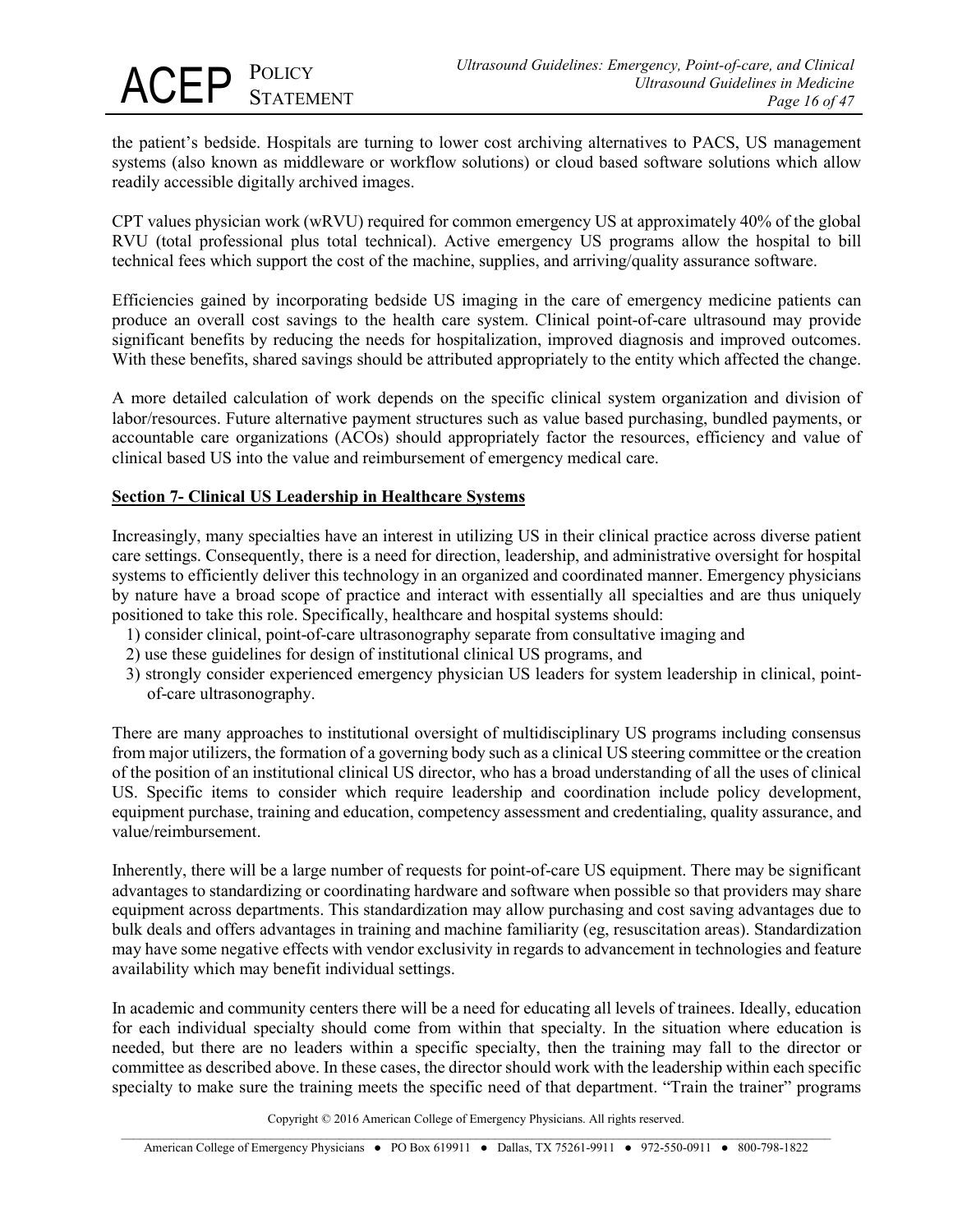should be encouraged. It is crucial to develop multiple leaders within the hospital to meet the ever-increasing educational needs. Once these leaders are established it will be useful to have the committee or director to oversee and coordinate to make sure the education is consistent across specialties, and that resources and work effort are shared and not duplicated.

Credentialing for each specialty should follow national guidelines and be specialty specific.<sup>71</sup> However if national training guidelines for specialties do not exist, the director or committee should work to create general credentialing guidelines based on the ACEP structure, that are flexible enough to work with each specialty to meet their needs for specific applications.

Quality assurance should be organized and run within a department; however, frequently, there are not leaders with the time, qualifications, and/or interest in providing this service and need. In these cases, the director or committee should develop a plan to meet this need. Institutions must provide appropriate resources to systemwide Clinical US programs to allow efficient operations including hardware (US machines) and software such as US management programs. (See Section 5 –Quality and US Management)

Clinical US in hospital and health care systems can be coordinated with successful initiation, maturation, and continual operation of a well-developed plan led by knowledgeable physicians with point-of-care experience. Coordination of specialties, equipment, software, education, quality review, and reimbursement are essential elements of such programs.

#### **Section 8- Future Issues**

Recent technological advances have improved access and overall US imaging. Wireless transducers, handheld systems and app based imaging connected via smart device are all reality.<sup>82-85</sup> These enhancements represent novel and exciting forms of US technology that expand the availability of US to new clinical settings due to increased portability and relative affordability. These new devices are currently being evaluated in a variety of clinical settings and more diverse situations that had not previously been possible.

Telesonography is a rapidly developing model which allows transfer of US images and video from remote locations to obtain consultation and treatment recommendations.<sup>80,86</sup> Recent advances in US and informatics allow remote experts to direct on-site less experienced ultrasonographers to obtain and interpret images that can impact patient care in real-time. An expert US mentor could potentially guide distant untrained health care providers geographically dispersed over multiple locations around the world. This paradigm may be utilized across all applications including procedural assistance. The practice of remote telesonography has the potential to improve quality of care in underserved communities in both domestic and international settings.

The automation of clinical US is yet another developing arena. Several companies have announced plans to build automated diagnostic protocols such as B-line detection in lung US and echocardiographic parameter assessment. These automated protocols may become the great equalizers by allowing a relative novice access to the same diagnostic information others have spent years training to attain. Finally, transducer technology will continue to change, including high resolution transducers that optimize sonographic windows, integrated probe/machine devices, and devices that use existing and new computer connections. Continuous advancements will allow clinicians to utilize US technology more and more and to limit inherent limitations and obstacles to use.

Other health care providers are also now realizing the utility of clinical US in their daily practice. Advanced practice professionals, nurses, emergency medical service personnel and others recognize the potential in their practice settings and desire to learn appropriate applications. Emergency physicians will continue to work with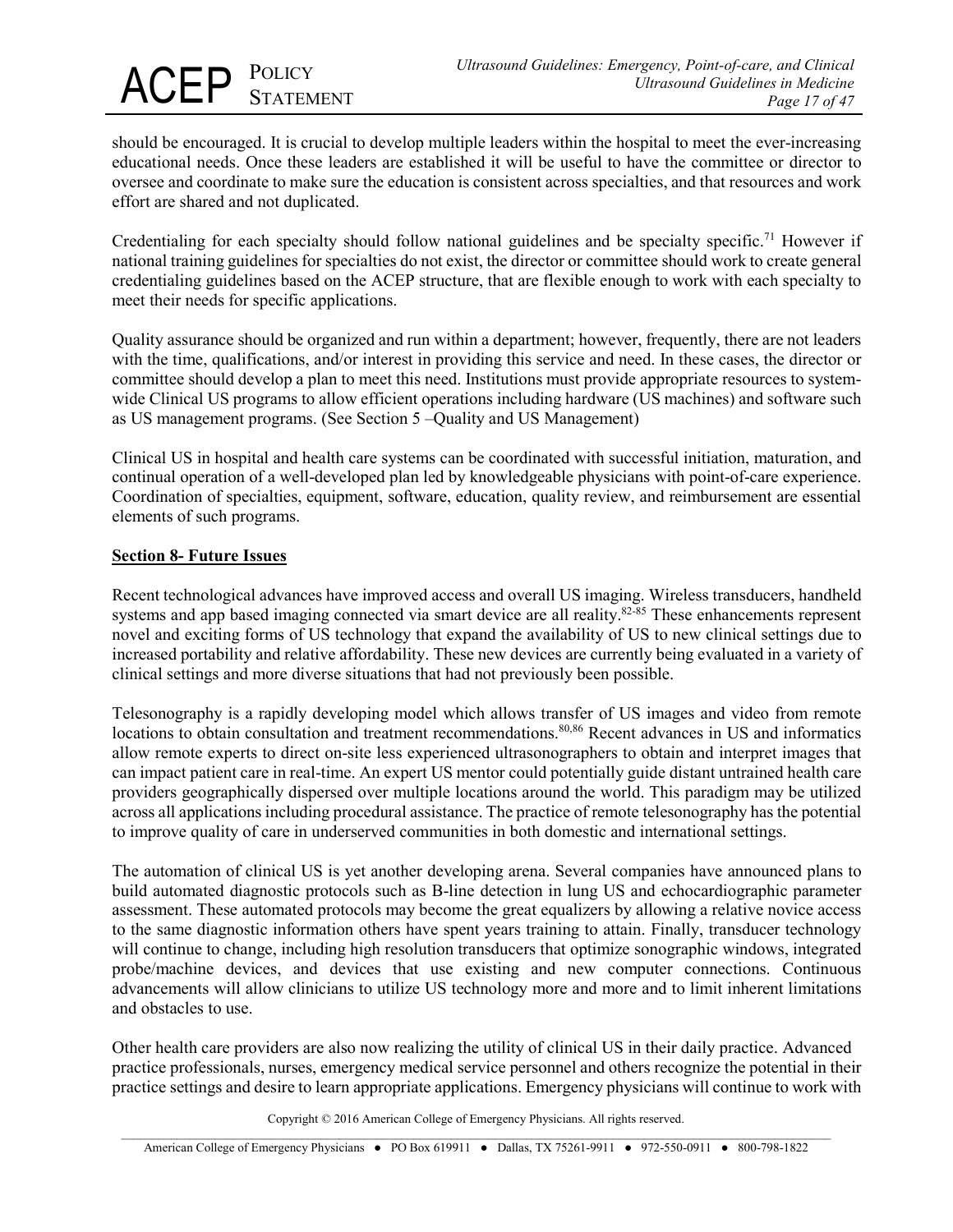our colleagues at local, regional and national levels to help educate and establish appropriate training and practice standards for the safety of our patients. Leadership, supervision, and collaboration with other pointof-care specialists will continue to be critical to assure the safe, effective use of clinical US.

Advanced users of US in emergency, clinical, and point-of-care US have been creating a subspecialty of expert ultrasonographers who provide education, research, and advanced clinical practice with US. In addition, quality programs such as the Clinical Ultrasound Accreditation Program will provide leadership to EDs who can meet the criteria in this document.

As emergency US moves forward, continued high quality research in the field needs to occur. Future methodological improvements focused on patient outcomes are crucial for the advancement of point-of-care US within medicine. Multi-center studies producing higher level of evidence will allow the continued growth and appropriate use of US in emergency care. The future, while undeniably bright still requires much effort on the part of us all.

#### **Section 9 – Conclusion**

ACEP endorses the following statements on the use of emergency, clinical, point -of -care US:

- 1. Emergency, clinical point-of-care ultrasound performed, interpreted, and integrated into clinical care by emergency physicians is a fundamental skill in the practice of emergency medicine.
- 2. The scope of practice of emergency US can be classified into categories of resuscitation, diagnostic, symptom or sign-based, procedural guidance, and monitoring/therapeutics in which a variety of emergency US applications exists, including the core applications of trauma, pregnancy, abdominal aorta, cardiac/HD assessment, biliary, urinary tract, deep venous thrombosis, thoracic-airway, softtissue/musculoskeletal, ocular, bowel and procedural guidance.
- 3. Training and proficiency requirements should include didactic, experiential and integrative components as described within this document.
- 4. Emergency US training in emergency medicine residency programs should be fully integrated into the curriculum and patient care experience.
- 5. Emergency US should be considered a core credential for emergency physicians undergoing privileging in modern healthcare systems without need for external certification.
- 6. US QA and management require appropriate resources including physician direction, dedicated US machines, digital US management systems, and resources for QA.
- 7. Healthcare clinical point-of-care ultrasound programs optimally led by emergency physicians should be supported with resources for leadership, quality improvement, training, hardware and software acquisition and maintenance.
- 8. Emergency US is an independent procedure that should be reimbursed and valued, independent of the ED history, physical examination, and medical decision-making.
- 9. Emergency physicians with advanced US expertise should contribute leadership in clinical ultrasonography at the departmental, institutional, system, national, and international level.
- 10. Evolving technological, educational, and practice advancements may provide new approaches, efficiencies, and modalities in the care of the emergent patient.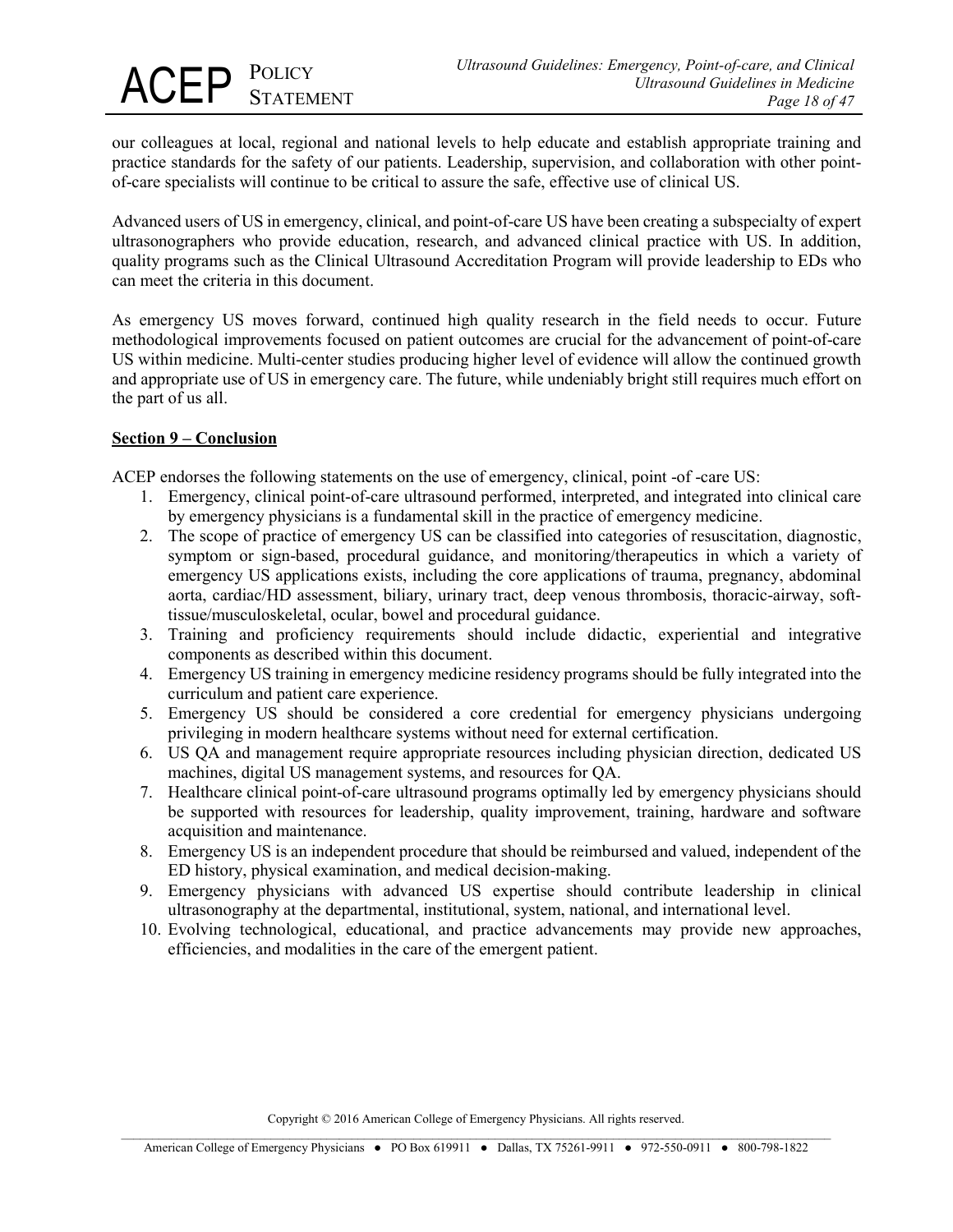#### **Table 1. Relevant Ultrasound Definitions**

| Resuscitative                 | US use directly related to a resuscitation                          |
|-------------------------------|---------------------------------------------------------------------|
| Diagnostic                    | US utilized a diagnostic imaging capacity                           |
| Symptom or Sign-Based         | US used in a clinical pathway based upon the patient's              |
|                               | symptoms or sign (eg, shortness of breath)                          |
| Therapeutic and Monitoring    | US use in therapeutics or physiological monitoring                  |
| Procedural Guidance           | US used as an aid to guide a procedure                              |
|                               |                                                                     |
| Consultative Ultrasound       | A written or electronic request for an US examination &             |
|                               | interpretation for which the patient is transported to a laboratory |
|                               | or imaging department outside of the clinical setting.              |
| <b>Emergency Ultrasound</b>   | Performed and interpreted by the provider as an emergency           |
|                               | procedure and directly integrated into the care of the patient      |
|                               |                                                                     |
| Clinical Ultrasound           | US used in the clinical setting, distinct from the physical         |
|                               | examination, that adds anatomic, functional and physiologic         |
|                               | information to the care of the acutely ill patient.                 |
| <b>Educational Ultrasound</b> | US performed in a non-clinical setting by medical students or       |
|                               | other clinician trainees to enhance physical examination skills.    |
|                               | Exams usually performed on cadavers or live models.                 |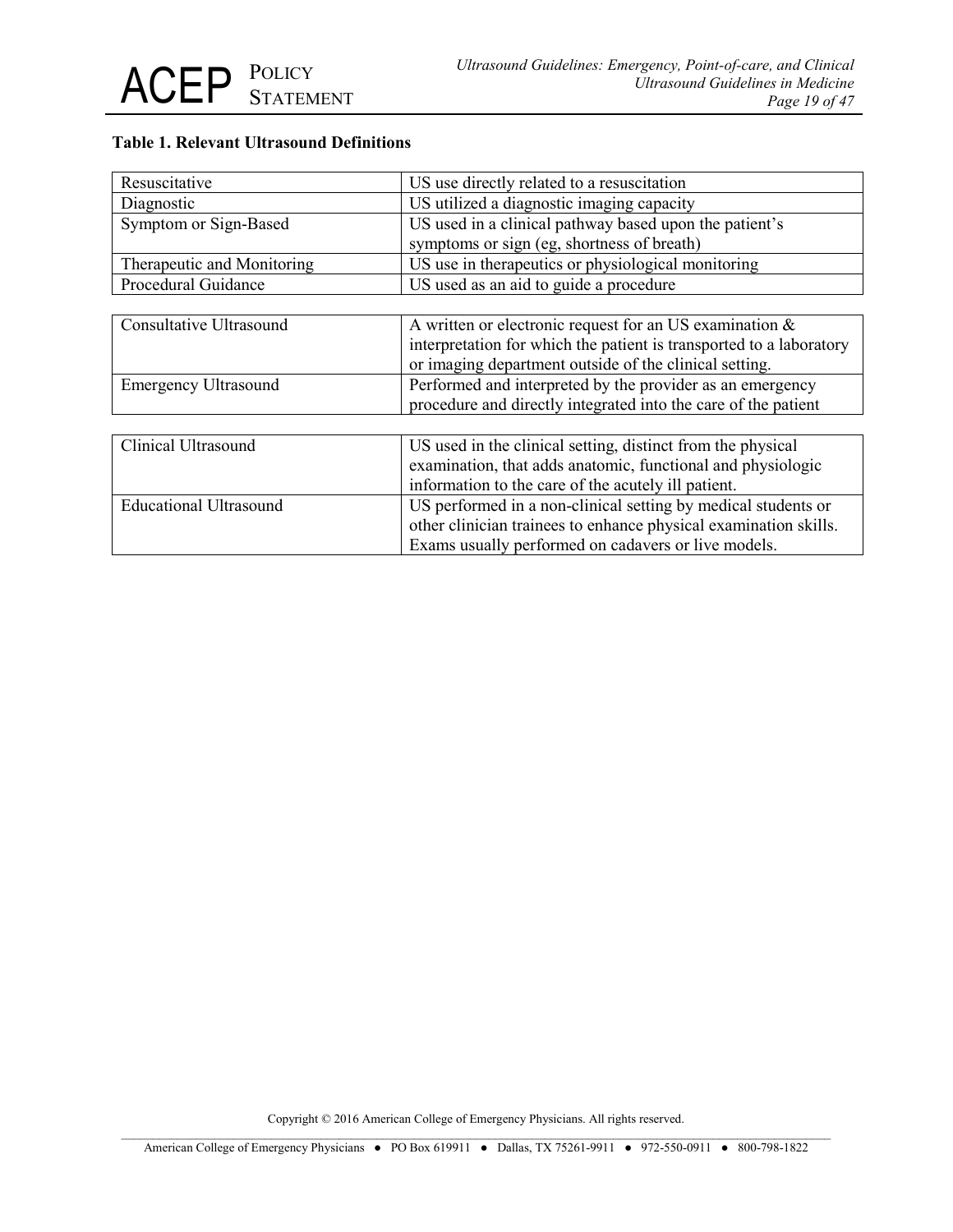#### **Table 2. Other emergency ultrasound applications (adjunct or emerging)**

Advanced Echo Transesophageal Echo Adnexal Pathology Testicular Transcranial Doppler Vascular Contrast Studies ENT Infectious Disease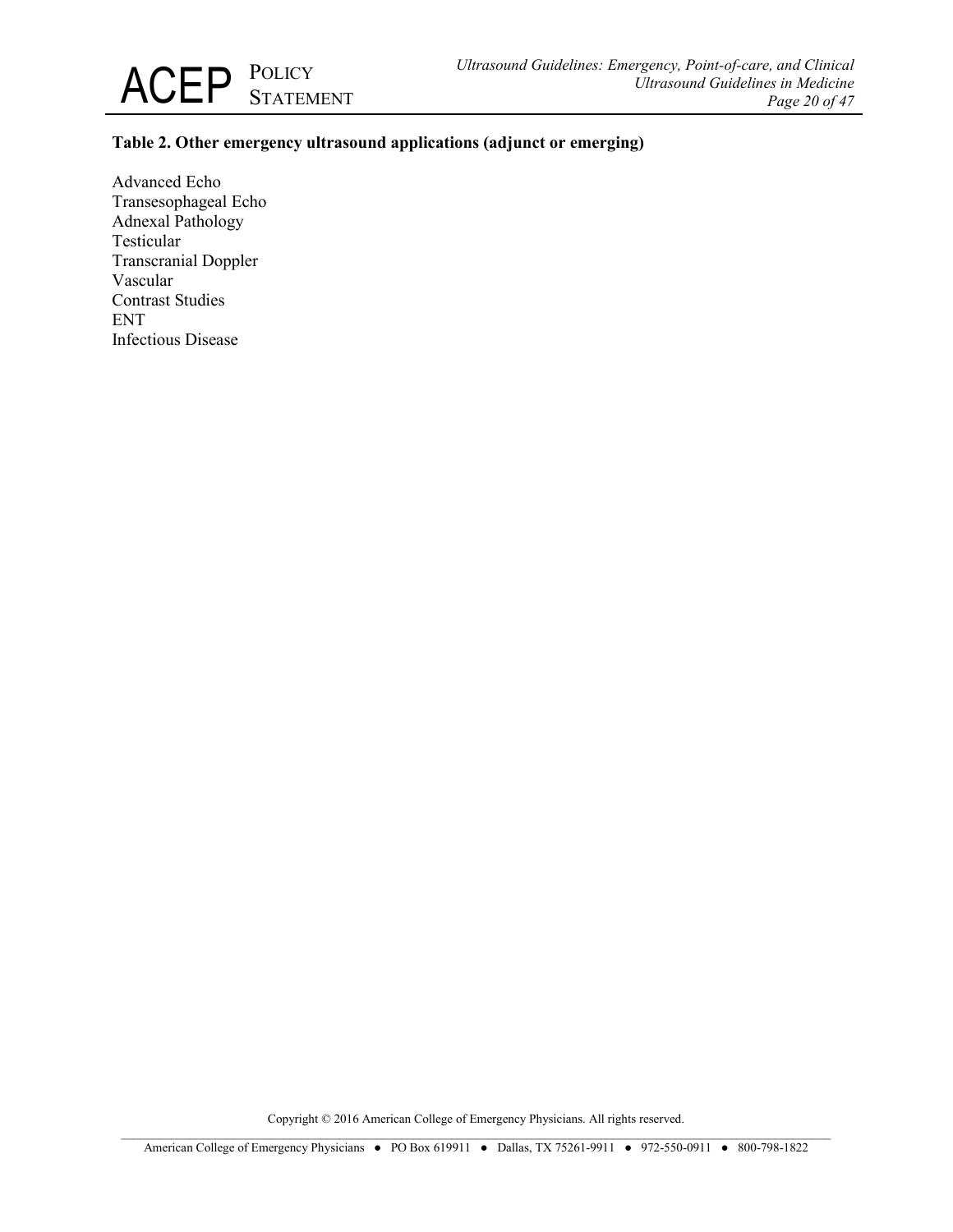#### **Figure 1. ACEP 2016 Emergency US Guidelines Scope of Practice**

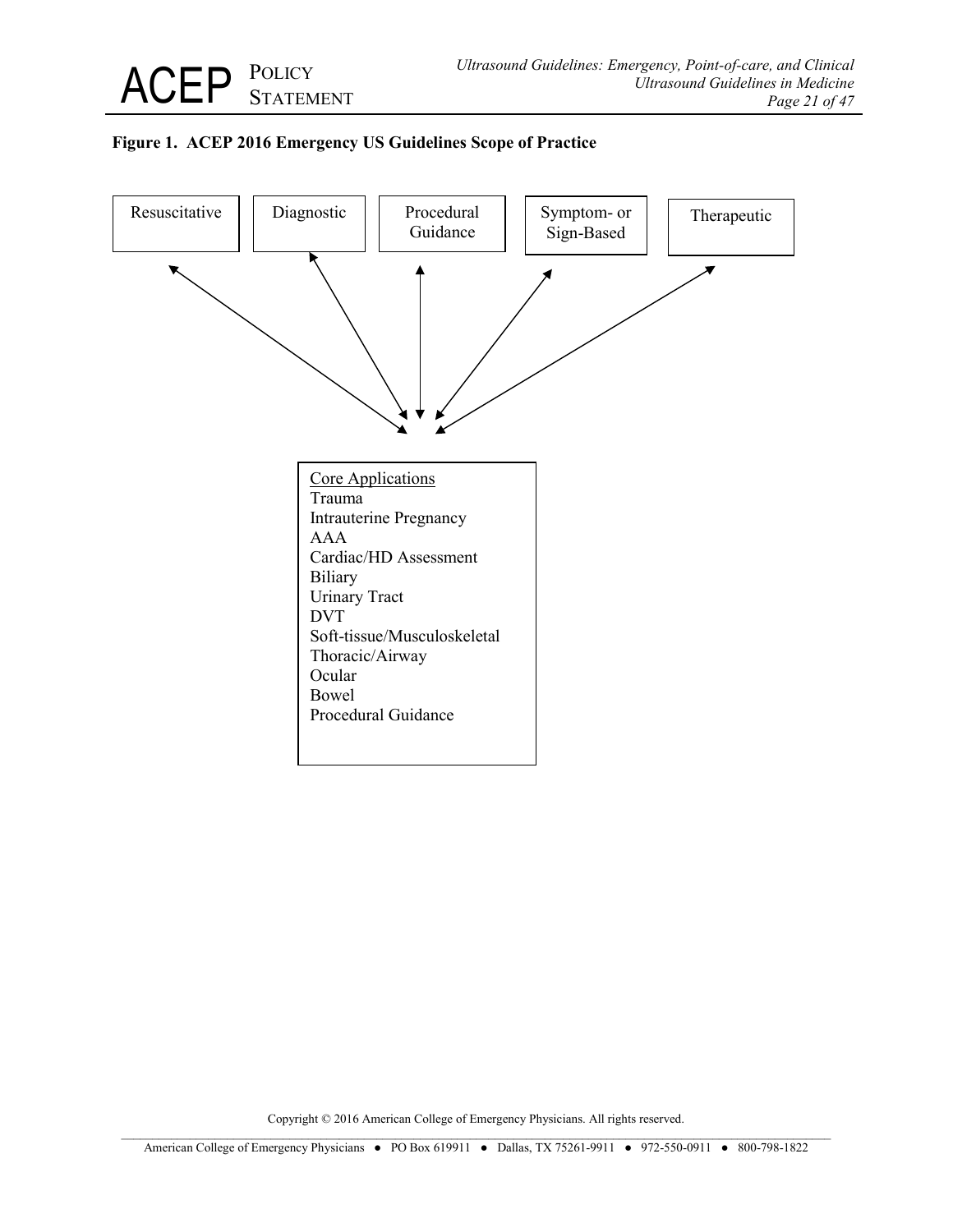#### **Figure 2. Pathways for emergency ultrasound training, credentialing, and incorporation of new applications**



Copyright © 2016 American College of Emergency Physicians. All rights reserved.

American College of Emergency Physicians ● PO Box 619911 ● Dallas, TX 75261-9911 ● 972-550-0911 ● 800-798-1822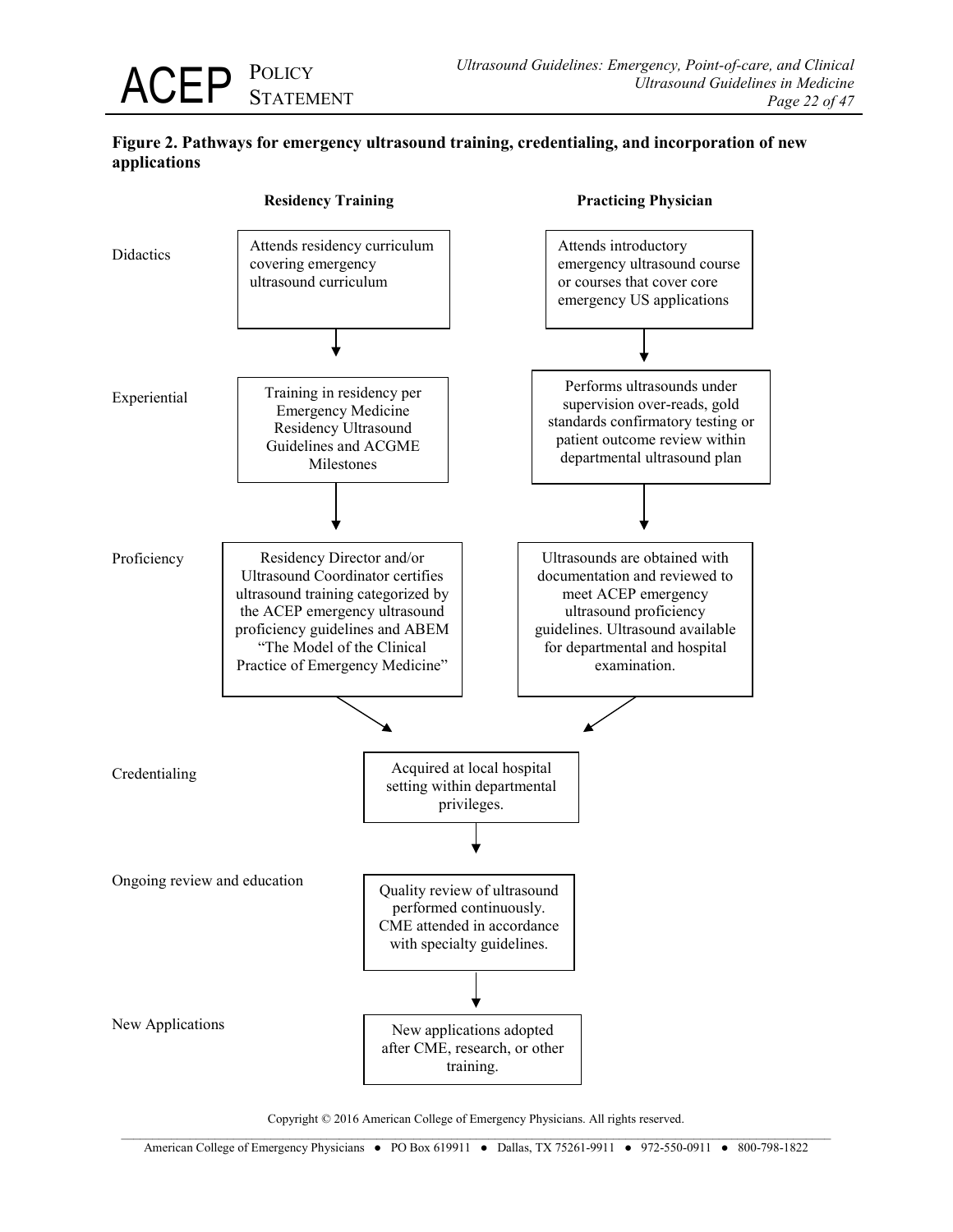#### **Figure 3 – Clinical Ultrasound Workflow**

### Clinician Performed Ultrasound

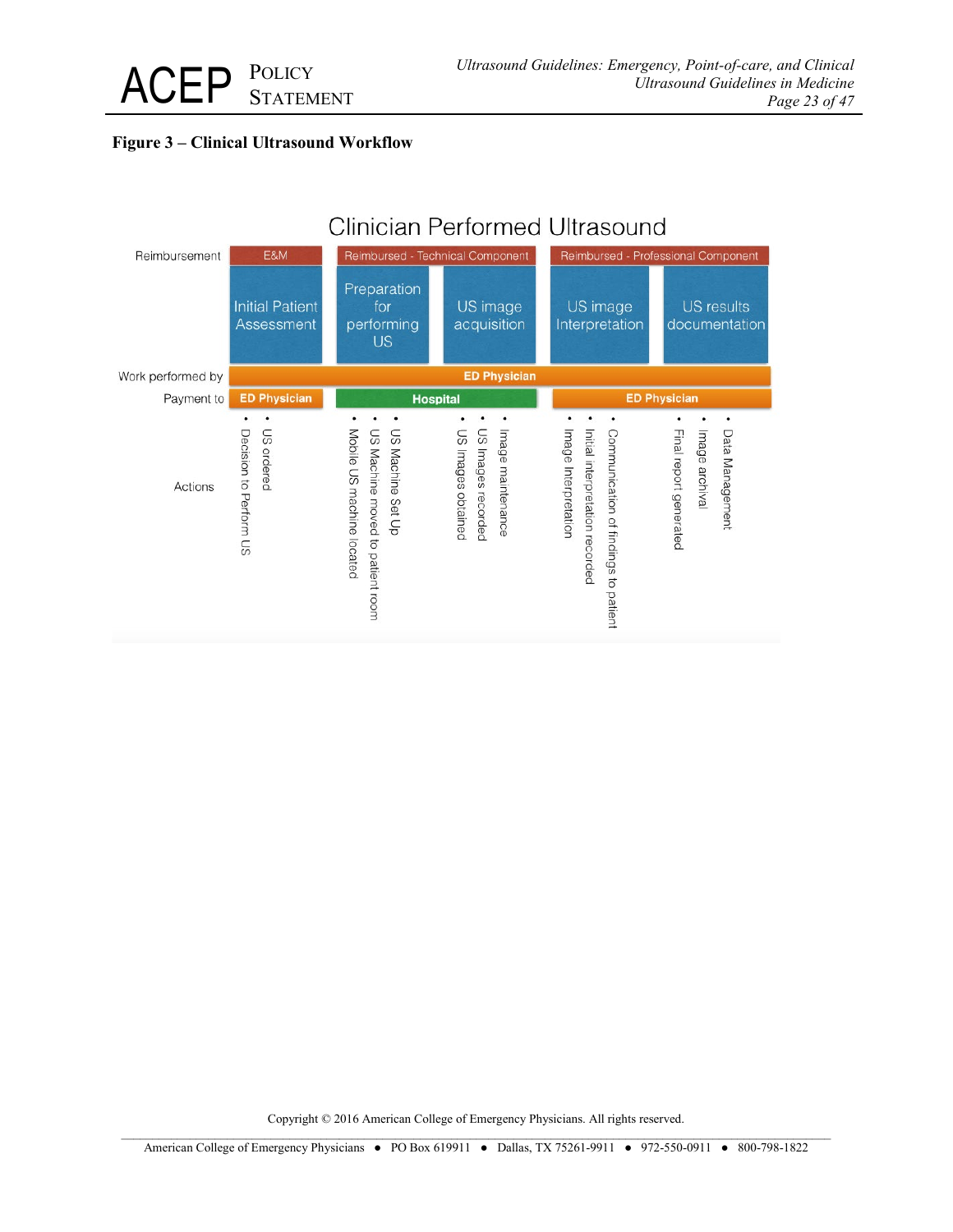#### **Appendix 1. Evidence for Core Emergency Ultrasound Applications**

#### **Trauma**

The use of US in a trauma patient is typically for the detection of abnormal fluid or air collection in the torso. This application applies to both blunt and penetrating trauma in all ages. Perhaps the first bedside US technique studied in the hands of non-radiologists was the focused assessment with sonography in trauma (FAST) examination. First demonstrated in Europe and by surgeons, the technique was later adopted by emergency physicians.<sup>87</sup> In one early prospective study, FAST was 90% sensitive and 99% specific in detecting peritoneal bleeding in blunt trauma, and 91% sensitive and 100% specific in penetrating trauma.<sup>88</sup> A retrospective review of patients with penetrating thoracic trauma demonstrated 100% sensitivity for the detection of pericardial effusion and more rapid diagnosis and management when US was employed in their assessment.<sup>89</sup> Recently, a prospective randomized controlled study assessed 262 blunt trauma patients managed using the FAST exam as a diagnostic adjunct vs. no FAST exam. Patients randomized to the FAST exam group had more rapid disposition to the operating room, required fewer CT scans, and incurred shorter hospitalizations, fewer complications, and lower charges than those in whom the FAST was not performed.<sup>90</sup> During the last decade, pneumothorax has been added to the FAST exam as the EFAST examination.<sup>91</sup> FAST examination also may have an effect on the utilization of ionizing radiation tests.<sup>92</sup>

#### **Pregnancy**

Use of emergency US in pelvic disorders centers on the detection of intrauterine pregnancy (IUP), detection of ectopic pregnancy, detection of fetal heart rate in all stages of pregnancy, dating of the pregnancy, and detection of significant free fluid. Bedside pelvic US during the first trimester of pregnancy can be used to exclude ectopic pregnancy by demonstrating an intrauterine pregnancy. Studies of EP-performed US in this setting have demonstrated sensitivity of 76-90% and specificity of 88-92% for the detection of ectopic pregnancy.<sup>77</sup>-78,93-<sup>94</sup> In one study, EPs were able to detect an intrauterine pregnancy in 70% of patients with suspected ectopic pregnancy (first trimester pregnancy with abdominal pain or vaginal bleeding).<sup>93</sup> When intrauterine fetal anatomy was visualized at the bedside, ectopic pregnancy was ruled out with a negative predictive value of essentially 100%. When bedside US evaluation was incorporated into a clinical algorithm for the evaluation of patients with suspected ectopic pregnancy, the incidence of discharged patients returning with ruptured ectopic pregnancy was significantly reduced.<sup>95</sup> Pelvic US by emergency physicians also save resources including length of stay and consultative imaging.<sup>96</sup>

#### **Abdominal Aortic Aneurysm (AAA)**

The use of emergency US of the aorta is mainly for the detection of AAA, though aortic dissection may occasionally be detected. Although CT scan and MRI often serve as the criterion standard for AAA assessment, US is frequently used by radiology departments as a screening modality as well. In the ED, bedside US demonstrates excellent test characteristics when used by emergency physicians to evaluate patients with suspected AAA. One study of 68 ED patients with suspected AAA demonstrated sensitivity, specificity, positive and negative predictive values of  $100\%$ .<sup>97</sup> In another, 125 patients were assessed by EPs. Sensitivity was 100%, specificity 98%, positive predictive value 93% and negative predictive value 100% in this study.<sup>98</sup> In both studies, CT scan, radiology US, MRI, and operative findings served as a combined criterion standard.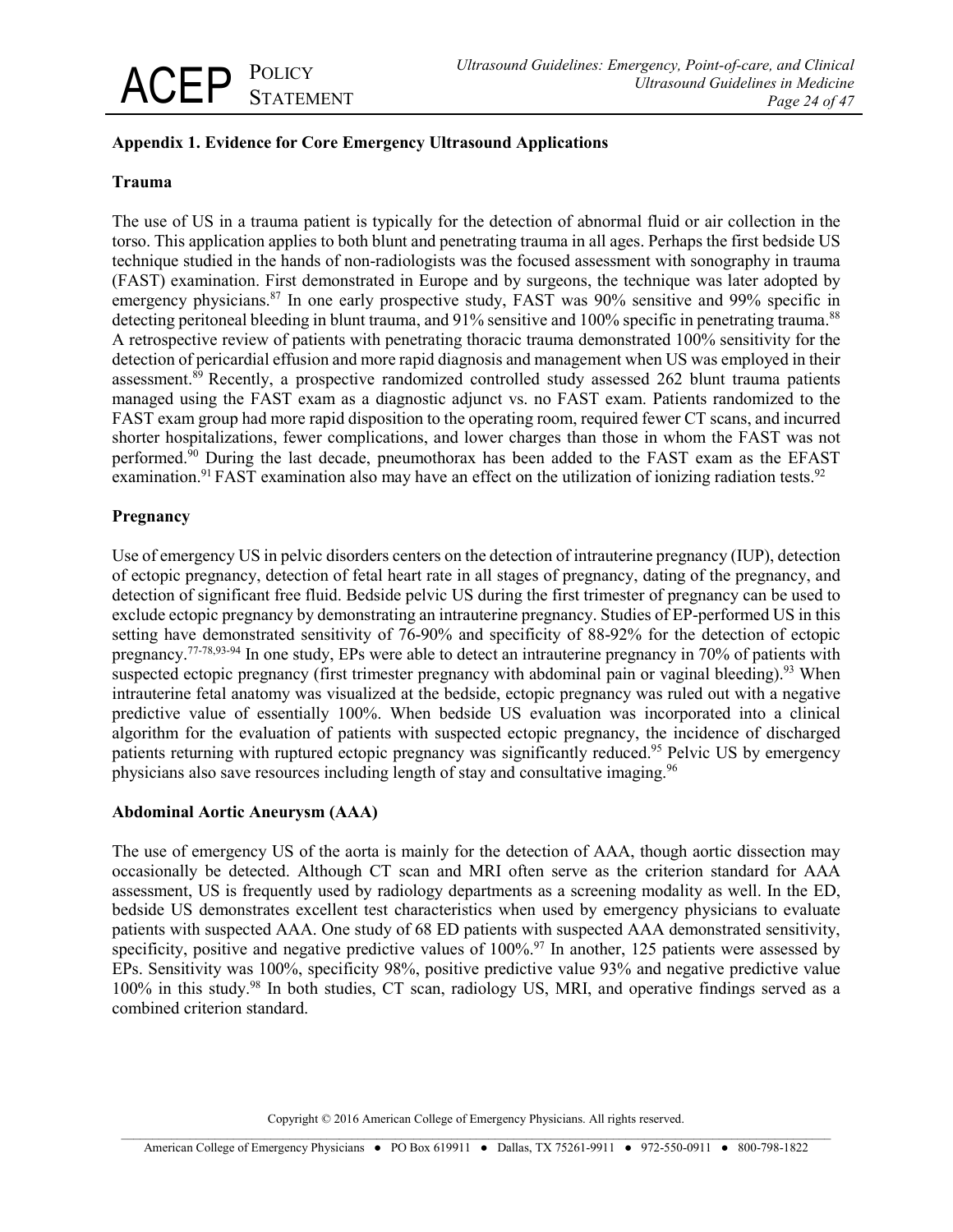#### **Emergent Echocardiography and Hemodynamic Assessment**

Emergent cardiac US can be used to assess for pericardial effusion and tamponade, cardiac activity, a global assessment of contractility, and the detection of central venous volume status. One early study of bedside echocardiography by EPs demonstrated 100% sensitivity for the detection of pericardial effusion in the setting of penetrating chest trauma. In this series, patients evaluated with US were diagnosed and treated more rapidly when US was employed in their assessment.<sup>89,99</sup> Test characteristics of EP-performed echocardiography (when compared to expert over-read of images) for effusion include sensitivity of 96- 100%, specificity 98-100%, positive predictive value 93-100% and negative predictive value 99-100%. The prognostic value of EP-performed bedside echocardiography has been well-established.100 In one study of 173 patients in cardiac arrest, cardiac standstill on US was 100% predictive of mortality, regardless of electrical rhythm (positive predictive value of 100%).<sup>101</sup> US has been incorporated into the resuscitation of the critically ill and arrest patient. In the assessment of patients with undifferentiated hypotension, EP assessment of cardiac contractility correlated well and has improved diagnostic accuracy  $(R=0.84)$ .<sup>102-104</sup> Emergent cardiac US has expanded to the use of heart failure and dyspnea.<sup>105-106</sup> In addition hemodynamic assessment with US for preload, cardiac function, and afterload has become an accepted diagnostic and monitoring tool.<sup>107-116</sup>

#### **Hepatobiliary System**

The use of emergency US for hepatobiliary disease has centered on biliary inflammation and biliary obstruction. Although many sonographic criteria for acute cholecystitis exist (including gallstones, thickened gallbladder wall, pericholecystic fluid, sonographic Murphy's sign, and common bile duct dilatation), gallstones are present in 95-99% of acute cholecystitis cases.<sup>117</sup> This finding is quite accessible to the EP using bedside US, and may be placed into the context of an individual patient's clinical picture (presence of fever, tenderness, laboratory evaluation, etc.). The test characteristics for gallstone detection by bedside US are: sensitivity 90-96%, specificity 88-96%, positive predictive value 88-99% and negative predictive value 73-96%.<sup>118-121</sup> A retrospective review of 1252 cases of suspected cholecystitis demonstrated that bedside emergency physician US vs radiology US evaluation decreased length of stay by 7% (22 minutes) overall, and up to 15% (52 minutes) when patients were evaluated during evening or nighttime hours.122

#### **Urinary Tract**

The use of emergency US in the urinary tract is for detection of hydronephrosis and bladder status. The detection of hydronephrosis on bedside US, when combined with urinalysis and clinical assessment, may be helpful in differentiating patients with acute renal colic.<sup>123-124</sup> Bedside renal US by experienced EPs has demonstrated sensitivity of 75-87% and specificity of 82-89% when compared with CT scan.<sup>125-126</sup> Urinary tract US has also been shown similar to radiology US and CT imaging for imaging for patients with suspected renal colic.<sup>127</sup>

#### **Deep Vein Thrombosis**

The use of emergency US for detection of DVT has centered on the use of multilevel compression US on proximal veins, especially in the lower extremity.128-129A number of ED studies have examined the test characteristics of EP-performed limited venous compression sonography for the evaluation of DVT. A recent systematic review of six studies, (with a total of 132 DVTs in 936 patients) found a pooled sensitivity and specificity of 95% and 96%, respectively.<sup>41,130</sup> One study demonstrated more rapid disposition for

Copyright © 2016 American College of Emergency Physicians. All rights reserved.

American College of Emergency Physicians ● PO Box 619911 ● Dallas, TX 75261-9911 ● 972-550-0911 ● 800-798-1822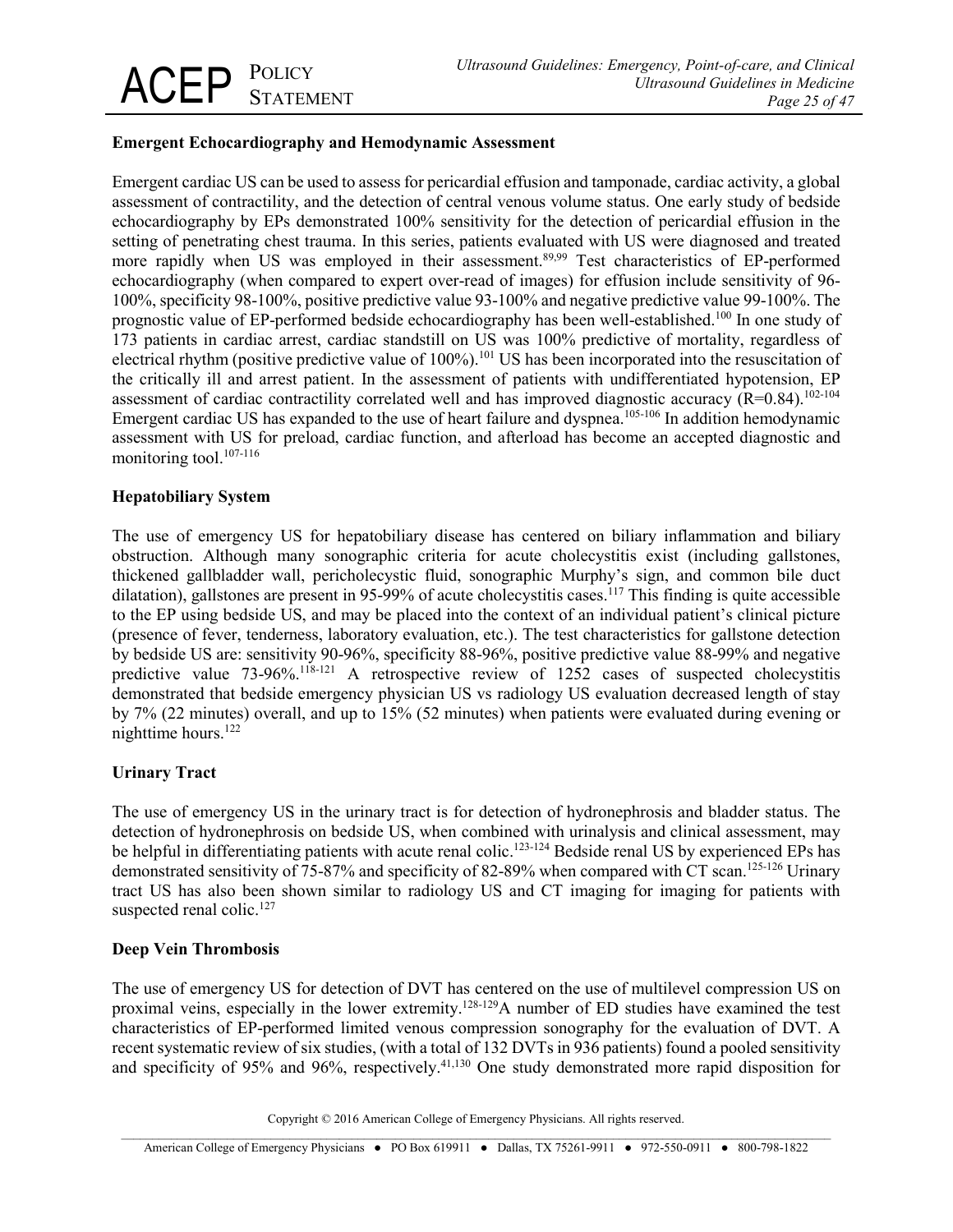# ACEP **POLICY** STATEMENT

patients undergoing bedside US for DVT assessment compared with radiology department DVT assessment (95 vs. 225 minutes).<sup>131</sup>

#### **Soft Tissue/Musculoskeletal**

The use of emergency US in soft-tissue has focused on soft-tissue infection, foreign bodies, and cutaneous masses. Although a host of musculoskeletal applications of bedside US have been studied by EPs, among the most common and best described is the assessment of cellulitis and abscess at the bedside. Ultrasound has been shown to improve the clinical assessment of patients with cellulitis and possible abscess in several studies.132 In one study of 105 patients with suspected abscess, US demonstrated sensitivity of 98%, specificity 88%, positive predictive value 93% and negative predictive value 97% compared with needle aspiration.132-133Another study demonstrated that bedside US altered the management of patients with cellulitis (and no clinically obvious abscess) in 56% of cases.<sup>134</sup> These patients were found to have abscesses or require surgical evaluations which were not evident on clinical examination alone. Fractures have been identified in series and prospective studies with good accuracy.<sup>135-136</sup> Tendons injuries and joint effusions have been studied with excellent clarity.<sup>137-139</sup>

#### **Thoracic-Airway**

The use of emergency US in the thorax has been for the detection of pleural effusion and pneumothorax, interstitial and inflammatory disorders.<sup>140-144</sup> Bedside US for the evaluation of thoracic disorders was described in the 1990s in European critical care settings. Since then, emergency physicians have utilized the technology for the detection of pneumothorax and other acute pathology. In the setting of blunt thoracic trauma, EP-performed US demonstrated sensitivity of 92-98%, specificity 99%, positive predictive value 96-98% and negative predictive value 99% compared with CT scan or air release during chest tube placement.<sup>145</sup> In the last decade, tracheal and airway assessment and endotracheal guidance has been studied with US. Recent cardiac resuscitation guidelines have included tracheal US as a alternative confirmatory test in cardiac arrest.<sup>146-152</sup>

#### **Ocular**

The use of emergency US in the eye has described for the detection of posterior chamber and orbital pathology. Specifically, US has been described to detect retinal detachment, vitreous hemorrhage, and dislocations or disruptions of structures.<sup>153-156</sup> In addition the structures posterior to the globe such as the optic nerve sheath diameter may be a reflection of other disease in the central nervous system.

#### **Bowel**

Abdominal US can aid in the diagnosis a wide array of bowel pathology. Appendicitis is the most common surgical emergency of the abdomen and has traditionally been diagnosed by CT; however trained emergency physicians have been capable of diagnosing appendicitis with point-of-care US with 60-96% sensitivity and 68-98% specificity.<sup>157-171</sup> Emergency US has been shown to decrease radiation exposure and length of stay.<sup>9</sup> Ultrasound for ileus and small bowel obstruction has been performed for decades. It has been shown to be more sensitive and specific for obstruction than x-ray, and can be performed accurately by emergency providers.<sup>172</sup>-<sup>174</sup> Pneumoperitoneum can be also diagnosed by US with high sensitivity and specificity, and due to its availability and speed, has been proposed as a screening tool in the acute abdomen. In some countries, US is the first line imaging modality for the diagnosis of diverticulitis.<sup>175-176</sup> With proper training and experience, emergency providers can use this tool to facilitate diagnosis of diverticulitis.177 Ultrasound can give quick information about abdominal wall masses and suspected hernias, even aiding in

Copyright © 2016 American College of Emergency Physicians. All rights reserved.

American College of Emergency Physicians ● PO Box 619911 ● Dallas, TX 75261-9911 ● 972-550-0911 ● 800-798-1822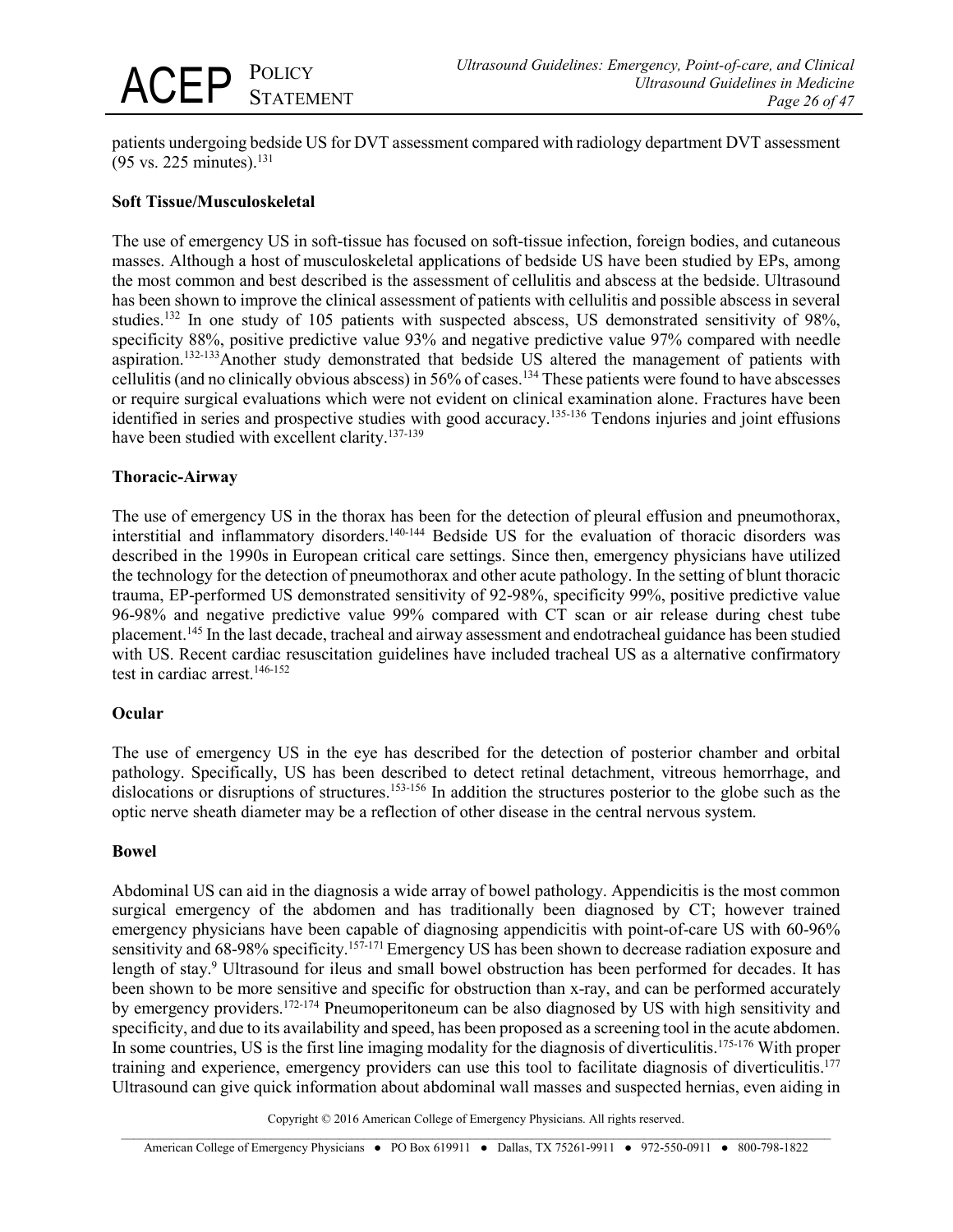the classification of hernias. In addition, it can be performed dynamically and facilitate the reduction of hernias in real-time.<sup>178-181</sup> Ultrasound plays a particularly important role in the pediatric population and is the initial diagnostic method of choice for both intussusception and pyloric stenosis. Studies have shown that emergency providers with limited training can effectively diagnose these conditions.<sup>182-183</sup>

#### **Procedural Guidance**

Ultrasound guidance has been studied as a useful adjunct to many common ED procedures, including venous access, thoracentesis, paracentesis, joint aspiration, and others.137,184-<sup>185</sup> Studies since the early 1990s have demonstrated the efficacy of US guidance for central venous cannulation, and the use of this technology has been advocated by the United States Agency for Healthcare Research and Quality as one of the top 11 means of increasing patient safety in the United States.<sup>186</sup> Recently, a randomized controlled study of 201 patients undergoing central venous cannulation demonstrated higher success rates with dynamic US guidance (98% success) when compared with static US guidance (82%) or landmark-based methods  $(64%)$ <sup>136</sup>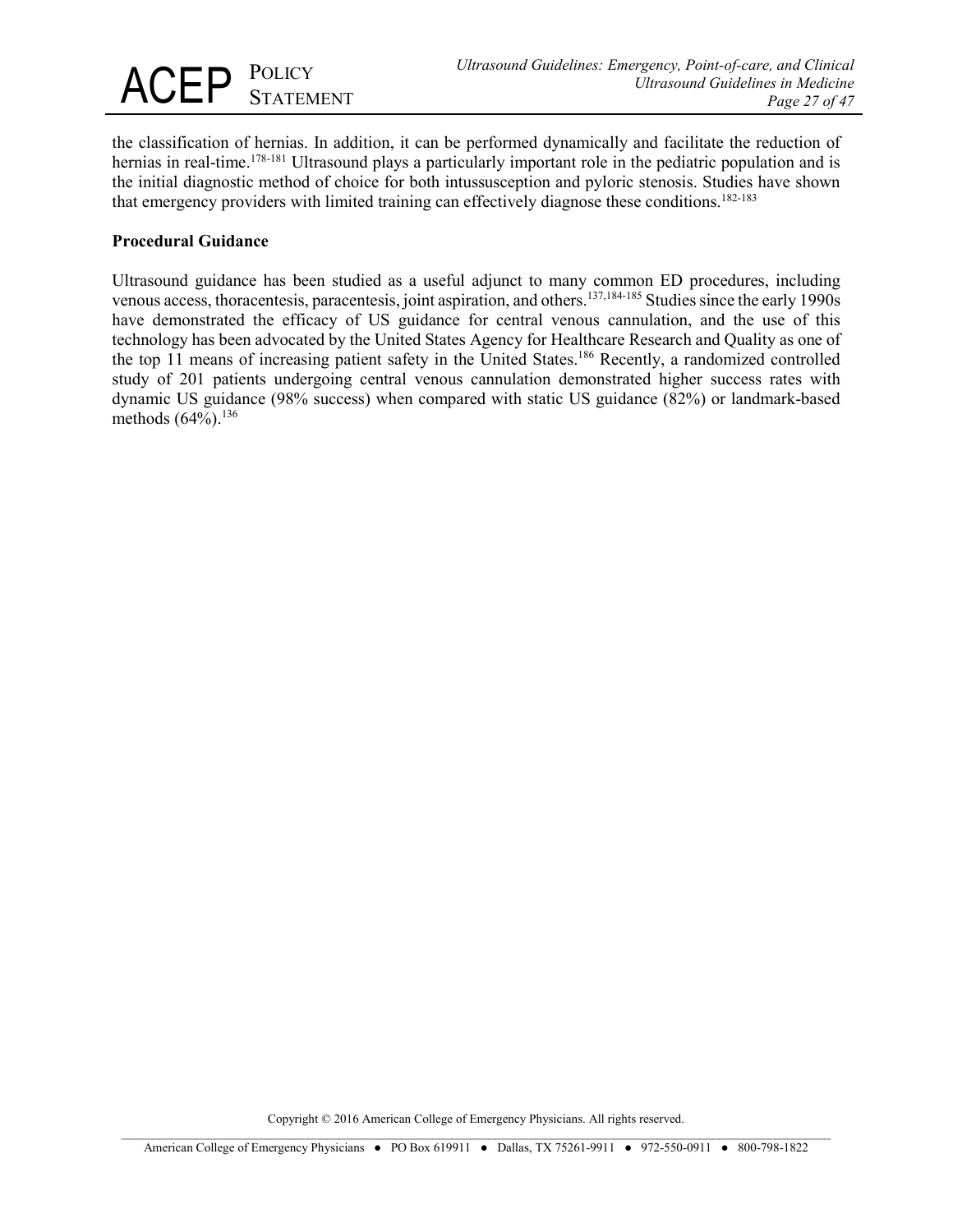#### **Appendix 2. Emergency Ultrasound Learning Objectives**

Listed below are recommended learning objectives for a comprehensive EUS clinician curriculum, rotation, or series of training courses. For detailed indications, limitations, protocols, documentation requirements, and other important details for each application, please refer to the ACEP Emergency Ultrasound Imaging Criteria Compendium.5

Introduction

- Distinguish between consultative, clinical, point of care, and emergency ultrasound (EUS).
- Recognize primary EUS applications.
- Discuss support for EUS from key organizations including ACEP, AMA, ABEM, SAEM, and AIUM.
- Describe ACEP recommendations on training and credentialing in EUS.

Physics & Instrumentation

- Explain ultrasound physics relevant to EUS:
	- Piezoelectric effect Frequency Resolution Attenuation Echogenicity
		- Doppler including pulse wave, color and power
- Operate the EUS system as needed to obtain and interpret images adequate for clinical decision making including:
	- Image mode
	- Gain
		- Time gain compensation
	- Focus
	- Probe types
- Recognize common ultrasound artifacts including:
	- Reverberation
	- Side lobe
	- Mirror
	- Shadowing
	- Enhancement
	- Ring-down

#### Trauma

- Describe the indications, clinical algorithm, and limitations of EUS in blunt and penetrating thoracoabdominal trauma.
- Perform the EUS protocol for Trauma.
- Identify relevant US anatomy including the pleura, diaphragm, inferior vena cava, pericardium, liver, spleen, kidneys, bladder, prostate and uterus.
- Recognize pathologic findings and pitfalls in the evaluation of pneumothorax, hemothorax, hemopericardium, cardiac activity, volume status, and hemoperitoneum.
- Integrate Trauma EUS findings into individual patient, departmental, and disaster management.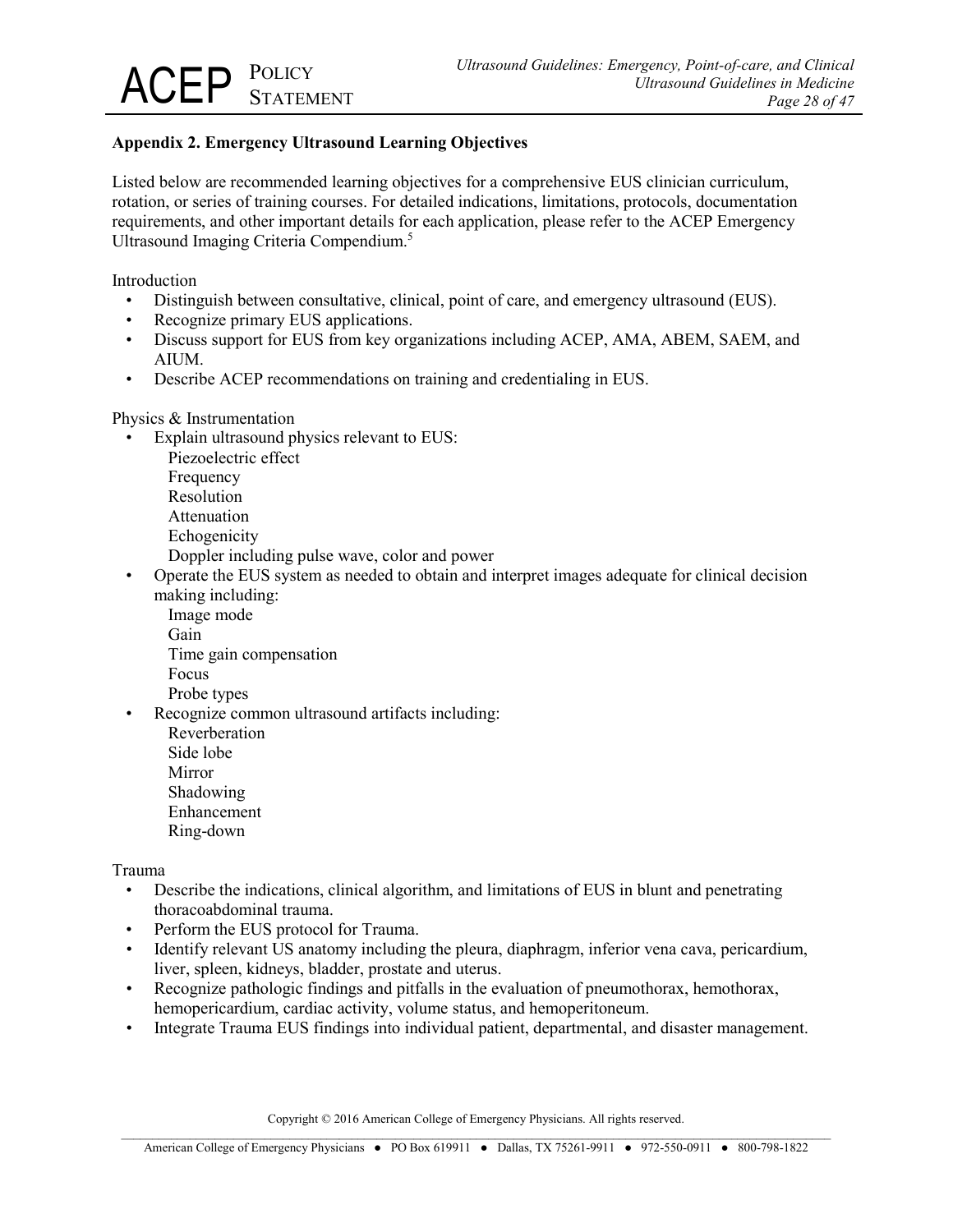First-Trimester Pregnancy

ACEP **POLICY** STATEMENT

- Describe the indications, clinical algorithm, and limitations of EUS in first-trimester pregnancy pain and bleeding.
- Understand the utility of quantitative B-HCG in the evaluation of first-trimester pregnancy pain and bleeding.
- Perform EUS protocols for transabdominal and transvaginal views as needed, including fetal heart rate and gestational age measurement techniques.
- Identify relevant US anatomy including the cervix, uterus, adnexa, bladder and cul-de-sac.
- Recognize the relevant findings and pitfalls when evaluating for intrauterine and ectopic pregnancy:
	- − Early embryonic structures including the gestational sac, yolk sac, fetal pole, and heart
	- − Location of embryonic structures in pelvis
	- − Embryonic demise
	- − Molar pregnancy
	- − Findings of ectopic pregnancy including pseudogestational sac, free fluid, and adnexal masses
- Integrate First Trimester Pregnancy EUS findings into individual patient and departmental management.

Abdominal Aorta

- Describe indications, clinical algorithm, and limitations of EUS in the evaluation of aortic pathology.
- Perform EUS protocols to evaluate the abdominal aorta including measurement techniques.
- Identify relevant US anatomy including the aorta with major branches, inferior vena cava, and vertebral bodies.
- Recognize pathologic findings and pitfalls when evaluating for aortic aneurysm and dissection.
- Integrate Aorta EUS findings into individual patient and departmental management.

Echocardiography and HD Assessment

- Describe the indications and limitations of emergency echocardiography.
- Perform standard echocardiography windows (subcostal, parasternal, and apical) and planes (four chamber, long and short axis).
- Identify relevant US anatomy including pericardium, cardiac chambers, valves, aorta and inferior vena cava.
- Estimate qualitative left ventricular function and central venous pressure to guide HD assessment of patient.
- Recognize cardiac arrest, pericardial effusions with or without tamponade, and dilation of the aortic root or the descending aorta.
- Integrate Emergency echocardiography findings into individual patient and departmental management.

Biliary Tract

- Describe the indications and limitations of EUS of the biliary tract.
- Perform EUS protocols to evaluate the biliary tract.
- Identify relevant US anatomy including the gallbladder, portal triad, inferior vena cava, and liver.
- Recognize the relevant findings and pitfalls when evaluating for cholelithiasis and cholecystitis.
- Integrate EUS of the biliary tract into individual patient and departmental management.

Urinary Tract

- Describe the indications and limitations of EUS of the urinary tract.
- Perform EUS protocols to evaluate the urinary tract.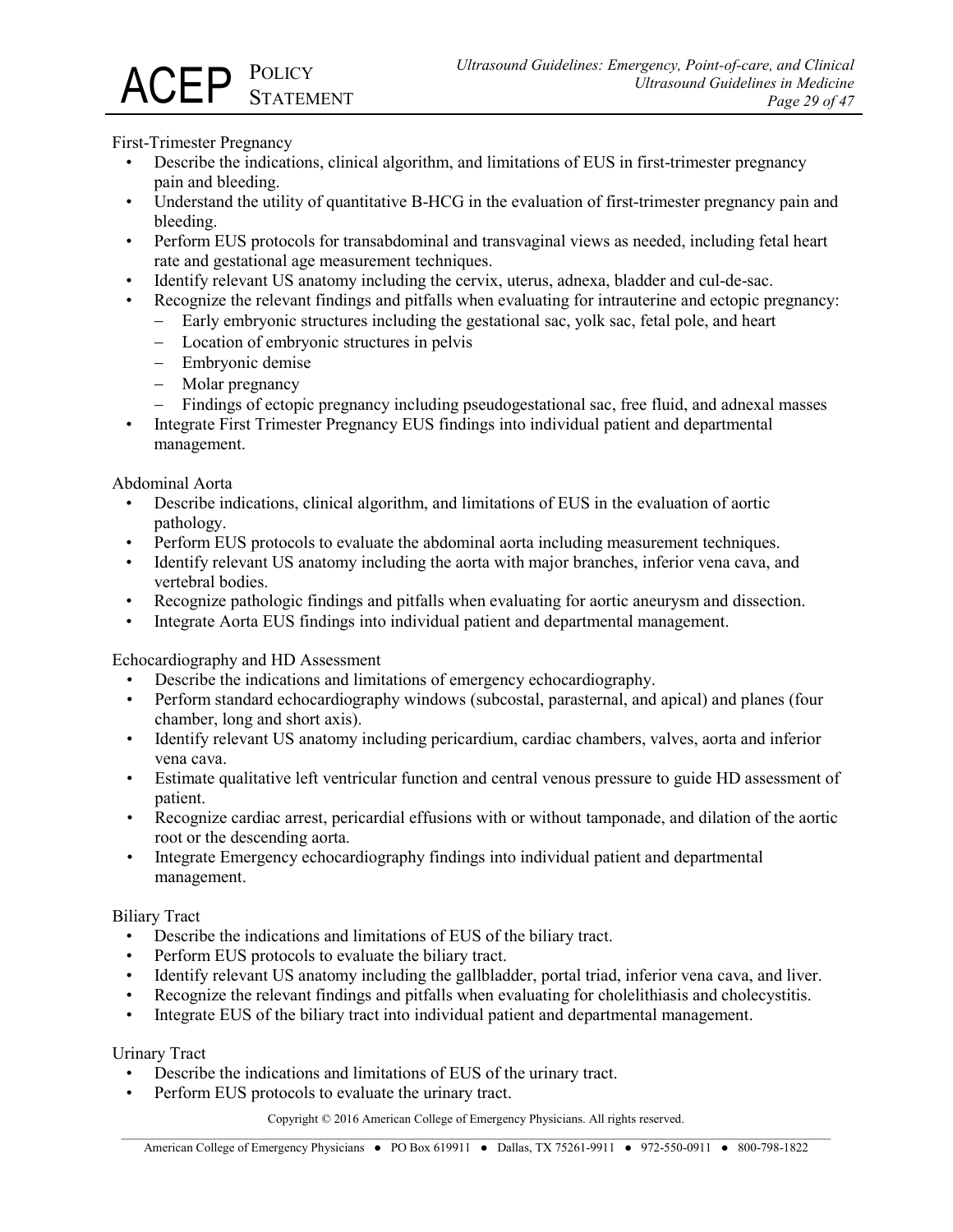Identify relevant US anatomy including the renal cortex, renal pelvis, ureter, bladder, liver, and spleen.

- Recognize the relevant findings and pitfalls when evaluating for hydronephrosis, renal calculi, renal masses, and bladder volume.
- Integrate EUS of the urinary tract into individual patient and departmental management.

Deep Vein Thrombosis

- Describe the indications and limitations of EUS for the detection of deep venous thrombosis.
- Perform EUS protocols for the detection of deep venous thrombosis of the upper and lower extremities including:
	- − Vessel identification

ACEP **POLICY** STATEMENT

- − Compression
- − Doppler imaging of respiratory variation and augmentation.
- Identify relevant US anatomy of the upper and lower extremities including the deep venous and arterial systems, major nerves, and lymph nodes.
- Recognize the relevant findings and pitfalls when evaluating for deep venous thrombosis.
- Integrate EUS for deep venous thrombosis into individual patient and departmental management.

Soft Tissue & Musculoskeletal

- Describe the indications and limitations of soft tissue and musculoskeletal EUS.
- Perform EUS protocols for the evaluation of soft tissue and musculoskeletal pathology.
- Identify relevant US anatomy including:
	- − Skin
	- − Adipose
	- − Fascia
	- − Muscle
	- − Tendons and Ligaments
	- − Muscles
	- − Lymph Nodes
	- − Bones and Joints
- Recognize the relevant findings and pitfalls when evaluating the following:
	- Soft tissue infections: Abscess versus cellulitis
	- − Subcutaneous fluid collection identification
	- − Foreign body location and removal
	- − Tendon injury (laceration, rupture)
	- − Fractures
	- Joint identification
- Integrate soft tissue and musculoskeletal EUS findings into individual patient and departmental management.

Thoracic -Airway

- Describe the indications and limitations Thoracic EUS
- Perform EUS protocols for the detection of:
	- − Pneumothorax
	- − Pleural Effusion
	- − Alveolar Interstitial Syndromes
	- Identify relevant US anatomy of thoracic structures.
- Recognize the relevant findings and pitfalls when evaluating for thoracic pathology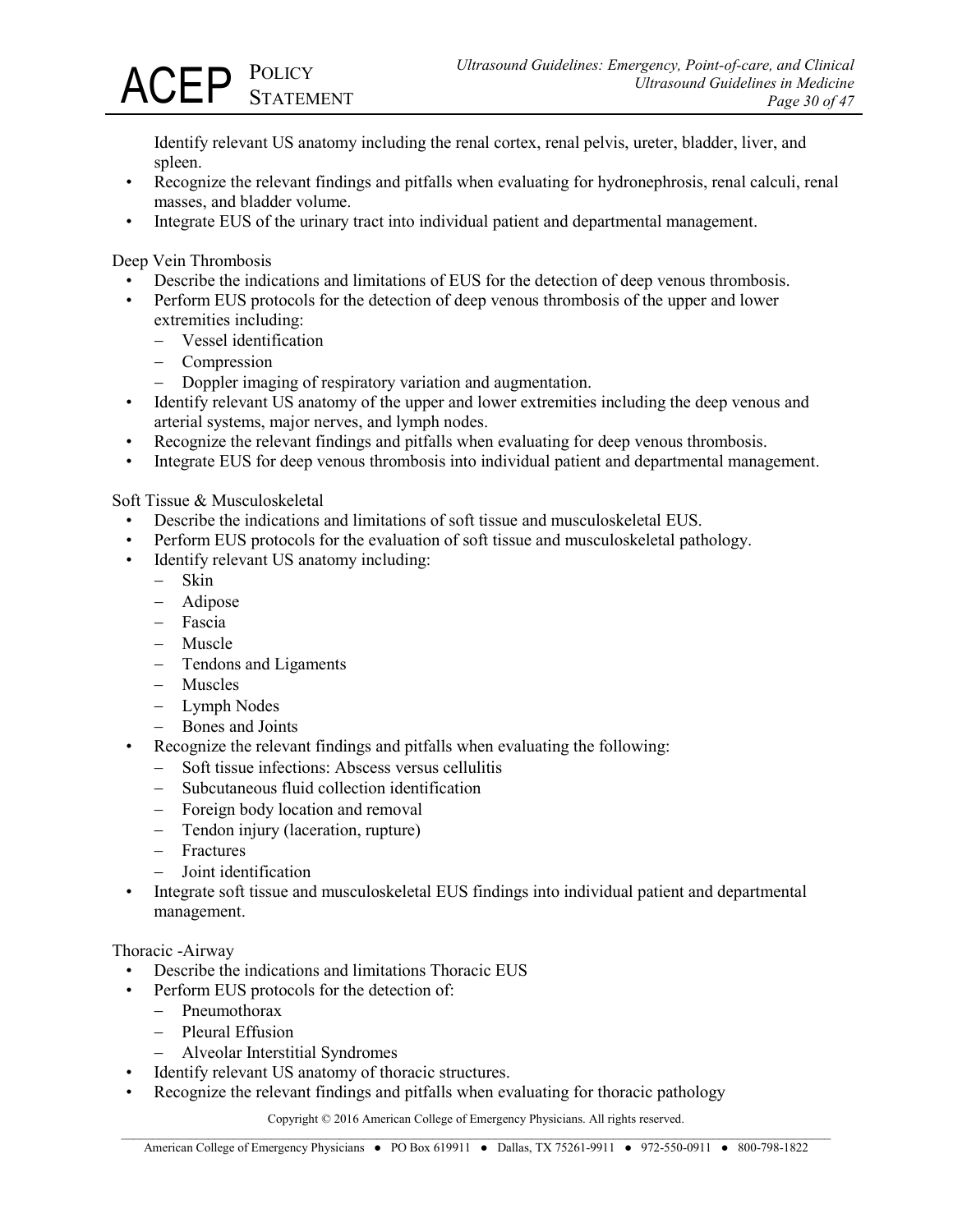- Recognize the sonographic findings of tracheal and esophageal anatomy, especially in regard to EM procedures
- Integrate thoracic EUS findings into individual patient and departmental management.

#### Ocular

- Describe the indications and limitations of ocular EUS.
- Perform EUS protocols for the detection of vitreous hemorrhage, retinal detachment, and other pathology.
- Identify relevant US anatomy of the globe and orbital structures.
- Recognize the relevant findings and pitfalls when evaluating for ocular pathology.
- Integrate ocular EUS into individual patient and departmental management.

#### Procedural Guidance

- Describe the indications and limitations when using US guidance for bedside procedures.
- Perform EUS protocols for procedural guidance including both transverse and longitudinal approaches when appropriate. These procedures may include:
	- Vascular access: Central and peripheral
	- − Confirmation of endotracheal intubation
	- − Pericardiocentesis

ACEP **POLICY** STATEMENT

- − Paracentesis
- − Thoracentesis
- − Foreign body detection removal
- − Bladder aspiration
- − Arthrocentesis
- − Pacemaker placement and capture
- − Abscess identification and drainage
- Identify relevant US anatomy for each particular procedure.
- Recognize the relevant findings and pitfalls when performing EUS for procedural guidance.
- Integrate EUS for procedural guidance into individual patient and departmental management.

#### Bowel

- Describe the indications and limitations of Bowel EUS
	- Perform EUS protocols for the detection of:
		- − Appendicitis
		- − Bowel Obstruction
		- − Pneumoperitoneum
		- − Diverticulitis
		- − Hernia
		- − Pediatric Intussception and Pyloric Stenosis
- Identify relevant US anatomy of bowel structures.
- Recognize the relevant findings and pitfalls when evaluating for bowel pathology
- Integrate bowel EUS findings into individual patient and departmental management.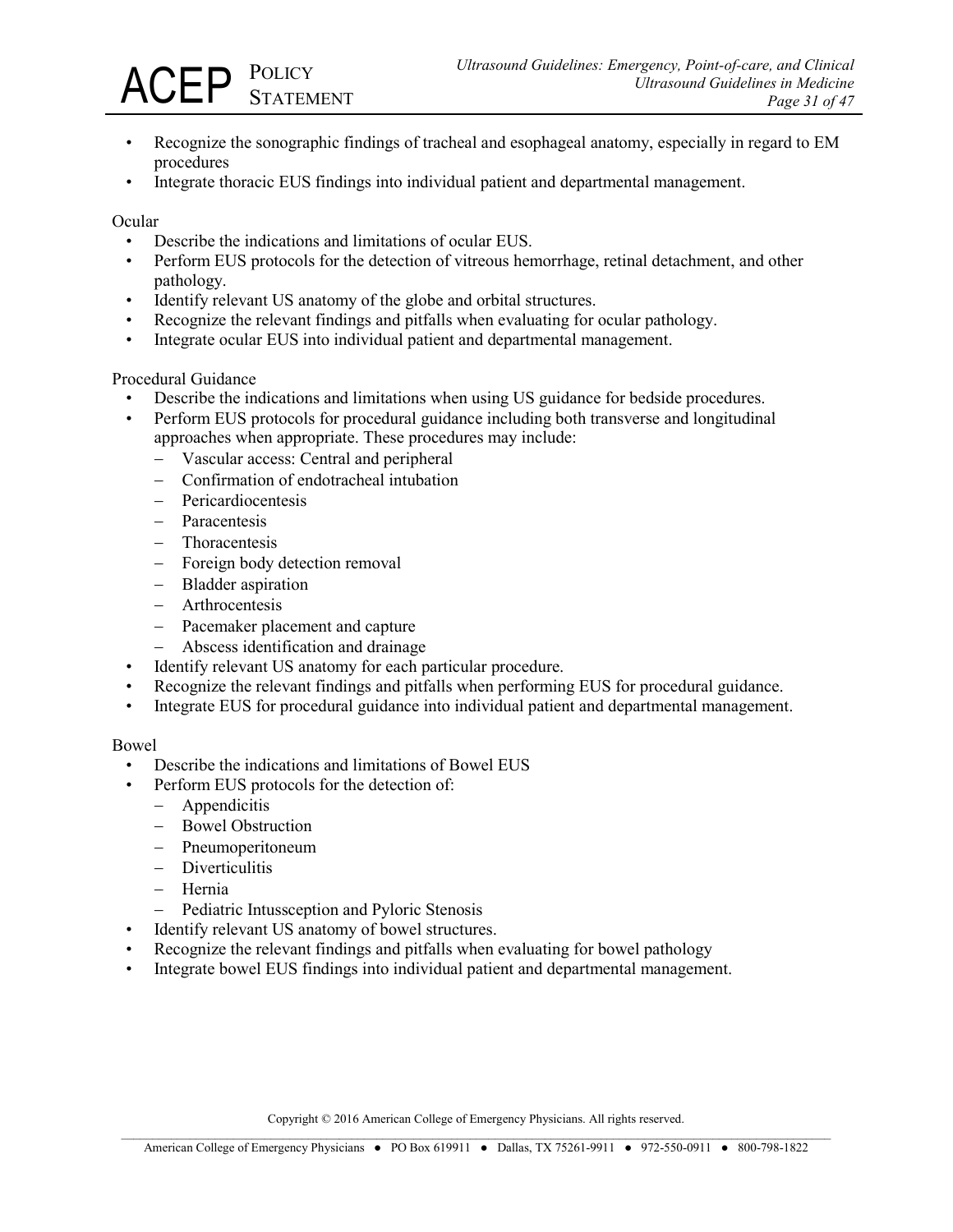#### **Appendix 3. Recommendations for an EM Residency EUS Education Program**

Successful EUS Residency Education in accordance with these guidelines requires significant departmental and institutional support. The purpose of these additional recommendations is to delineate the scope of resources required to facilitate the rapid development and maintenance of EUS Residency Education programs. Application of these recommendations is dependent on EM Residency size, current and planned EUS utilization, and institutional capabilities.

EUS Faculty:

- 1. EUS Director: At least one full time EM attending faculty with sufficient EUS program coordination expertise. Sufficient non-clinical time for planning and conducting all EUS program activities is essential to ensuring adequate resident training.
- 2. EUS Faculty: At least one additional full time EM attending faculty member committed to actively developing EUS program expertise. Sufficient non-clinical time for conducting EUS program activities is essential to ensuring adequate resident training. The number of dedicated EUS faculty needed is dependent on the size of the residency and quality of the training program provided.
- 3. Credentialed EUS Faculty: To adequately supervise and educate residents in EUS, a minimum of fifty percent of Core Faculty members at all EM residency programs need to be credentialed in EUS. For example, if a program has 12 core faculty, then 6 need to be credentialed in EUS. May be inclusive of the EUS Director and Faculty.

Equipment and Materials:

- 1. EUS systems with appropriate transducers and imaging capabilities readily available for immediate resident clinical use 24/7.
- 2. EUS online or print text reference resources readily available in the ED.
- 3. Recent and landmark EUS literature as well as opportunities to participate in local quality improvement and research projects need to be provided to residents and core US faculty.

Educational Program Activities:

- 1. Initial EUS Training: Didactic and hands on instruction in EUS physics, machine use, and at least one springboard application such as the Trauma exam need to be provided early in residency as a half or full day course.
- 2. Annual EUS Rotations: Two week rotation in the first year to learn basic EUS knowledge and skills, followed by at least one week in each subsequent year to reinforce learning and acquire more advanced skills. One rotation without continued learning within the EM residency curriculum is inadequate. For each trainee, a minimum of 80 hours of dedicated EUS rotation time is recommended during an EM residency.
- 3. Suggested rotation educational methods and assessment measures:
	- a. Orientation: Begin rotation with a baseline EUS skills assessment to identify trainee's unique learning needs. Follow with hands on small group instruction in the ED focusing on machine operation, exam protocols, image optimization and interpretation, documentation, as well as integration of EUS findings into daily clinical practice.
	- b. Daily supervised scanning shifts with EUS faculty in the ED to provide opportunities for both proctored and semi-independent image acquisition and interpretation. All training exams are submitted for timely quality assurance review.
	- c. Weekly Academic Day:
		- i. Quality Assurance Review session during which a portion of current trainee's EUS exams are discussed, focusing on challenging cases, pathology, and integration into daily patient and ED management.

Copyright © 2016 American College of Emergency Physicians. All rights reserved.

American College of Emergency Physicians ● PO Box 619911 ● Dallas, TX 75261-9911 ● 972-550-0911 ● 800-798-1822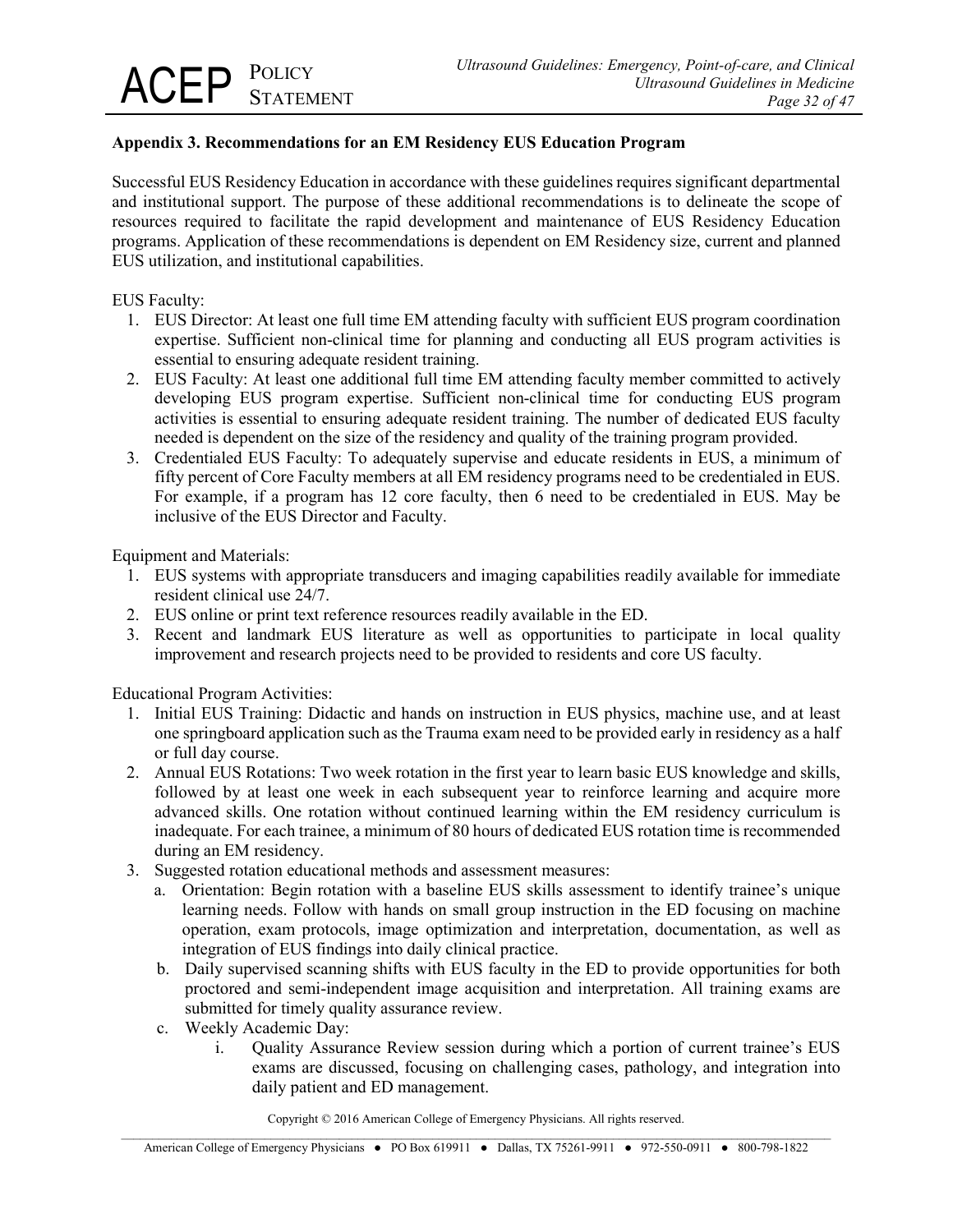- ii. Simulation cases and review of image libraries for additional exposure to less common pathology.
- iii. Journal club including a discussion of a recent or landmark EUS literature, an online narrated didactic or live lecture, or chapter review.
- iv. Hands on small group instruction in the ED focusing on current trainees learning needs identified during QA Review or scanning shifts.
- d. End the rotation with a final assessment of EUS knowledge utilizing a standardized exam such as the ACEP US Online Exams, as well as an additional EUS skill assessment.
- e. Provide a timely end of EUS rotation assessment of knowledge and skills to each resident. Additionally, provide trainees with continued opportunities to evaluate the EUS program itself.
- 4. Achieving EUS exam requirements: Completion of set number procedural benchmarks documents adequate experience to develop proficiency. Additional assessment measures described in these guidelines are needed to ensure EUS competency such as participation in QA sessions, SDOT's, OSCE's, and simulation assessments.
- 5. Ongoing Quality Assurance System: Digital archiving system for EUS exam images and interpretations for timely quality assurance review and trainee feedback on individual exams.
	- a. All trainee exams need to be reviewed by EUS faculty until minimum benchmarks are achieved. After this, a proportion of trainee exams need to be reviewed on an ongoing basis throughout residency.
	- b. Timely exam feedback must be provided to trainees during and between EUS rotations. Trainees need ready access to individual exam feedback and total exams completed by application and overall.
- 6. Integrated EUS training in the residency curriculum: Learning needs to be reinforced during quarterly or biannual EUS workshops comprised of EUS didactics and hands on instruction. An additional 20 hours of dedicated EUS learning between rotations is recommended during a 3 or 4 year residency.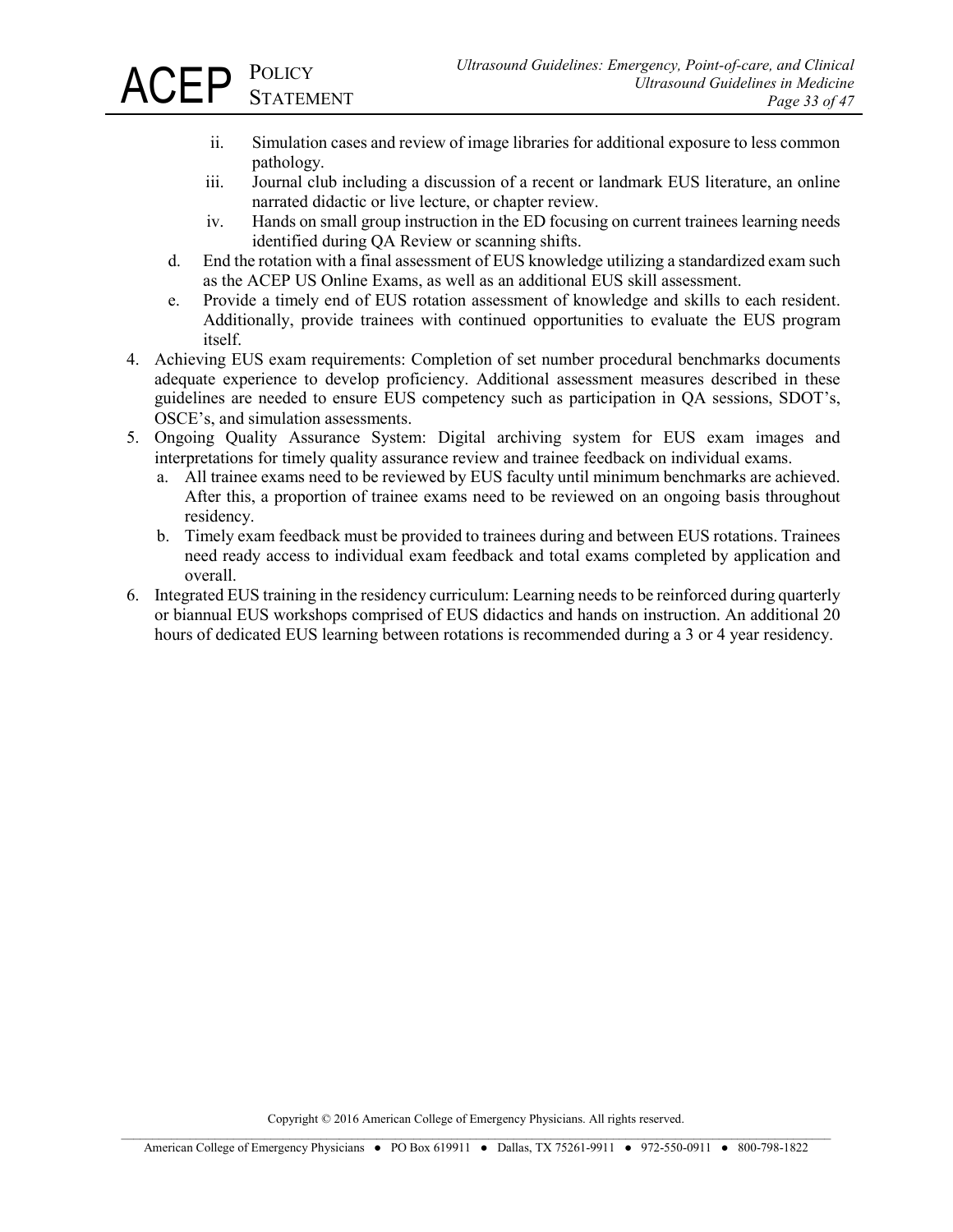#### **Appendix 4. Recommendations for an EUS Course**

STATEMENT

ACFP POLICY

Successful training courses in EUS require significant advance planning and resource commitment. Each course requires a curriculum designed by the course director that includes a local trainee needs assessment, learning objectives, educational methods, and assessment measures. The learning objectives for any EUS Course or rotation are listed in Appendix 2. Important considerations are discussed below

- 1. Faculty: Course director must be an emergency ultrasound faculty physician. The course director will recruit other clinicians already credentialed in EUS to assist with knowledge learning, skills training, and trainee assessment. A faculty planning meeting is needed during curriculum development. Additionally, a meeting immediately prior to the course provides all faculty with an understanding of the setup and curriculum.
- 2. Site and Set Up: The ideal course site includes a large didactic room as well as separate rooms or areas for scanning stations. Private areas for endovaginal US are required.
	- a. Ultrasound Stations: Appropriate machines and transducers are necessary. The student to instructor ratio should be no higher than 5 to 1 to ensure appropriate skills training.
	- b. Ultrasound Models: Image acquisition protocols may be learned on normal live models. Image interpretation requires the incorporation of patients with known pathologic findings, simulators, or incorporation of image libraries.
		- i. Pathology models may include otherwise healthy paid or volunteer persons with pericardial effusions, cholelithiasis, aortic aneurysms and chronic ambulatory peritoneal dialysis patients.
		- ii. Full informed consent should be obtained from all models and a signed waiver of responsibility is recommended. If an undiagnosed finding is discovered in a model, then the Course Director must appropriately notify the model and ensure appropriate follow up.
- 3. Knowledge Learning:
	- a. An introductory course for trainees must include instruction in basic US physics, machine operation, and a small number of initial EUS applications to be clinically utilized. Suggested initial applications include Trauma Ultrasound, Central and Peripheral Venous Access, and Abdominal Aortic Aneurysm Ultrasound. However, the initial applications will vary by local site as determined by a pre-course needs assessment completed by the course director and local trainee leadership.
		- i. A half day introductory course is appropriate for a single application. Longer courses are required for additional applications. Shorter, repeated courses, supplemented by routine, quality assured, EUS performance during clinical work, are more likely to improve learning and utilization.
	- b. Pre and post course educational materials must be provided to reinforce course learning. Suggested sources of information include course director approved online narrated lectures, podcasts, websites, traditional textbooks, didactic syllabi, and journal articles.
		- i. Utilization of the flipped classroom provides the opportunity for more focused didactics reviewing key concepts and answering trainee questions at the course. Focused didactics provide the opportunity for increased skill training.
		- ii. Frequent rotations between didactics and skills training sessions improve trainee and faculty engagement.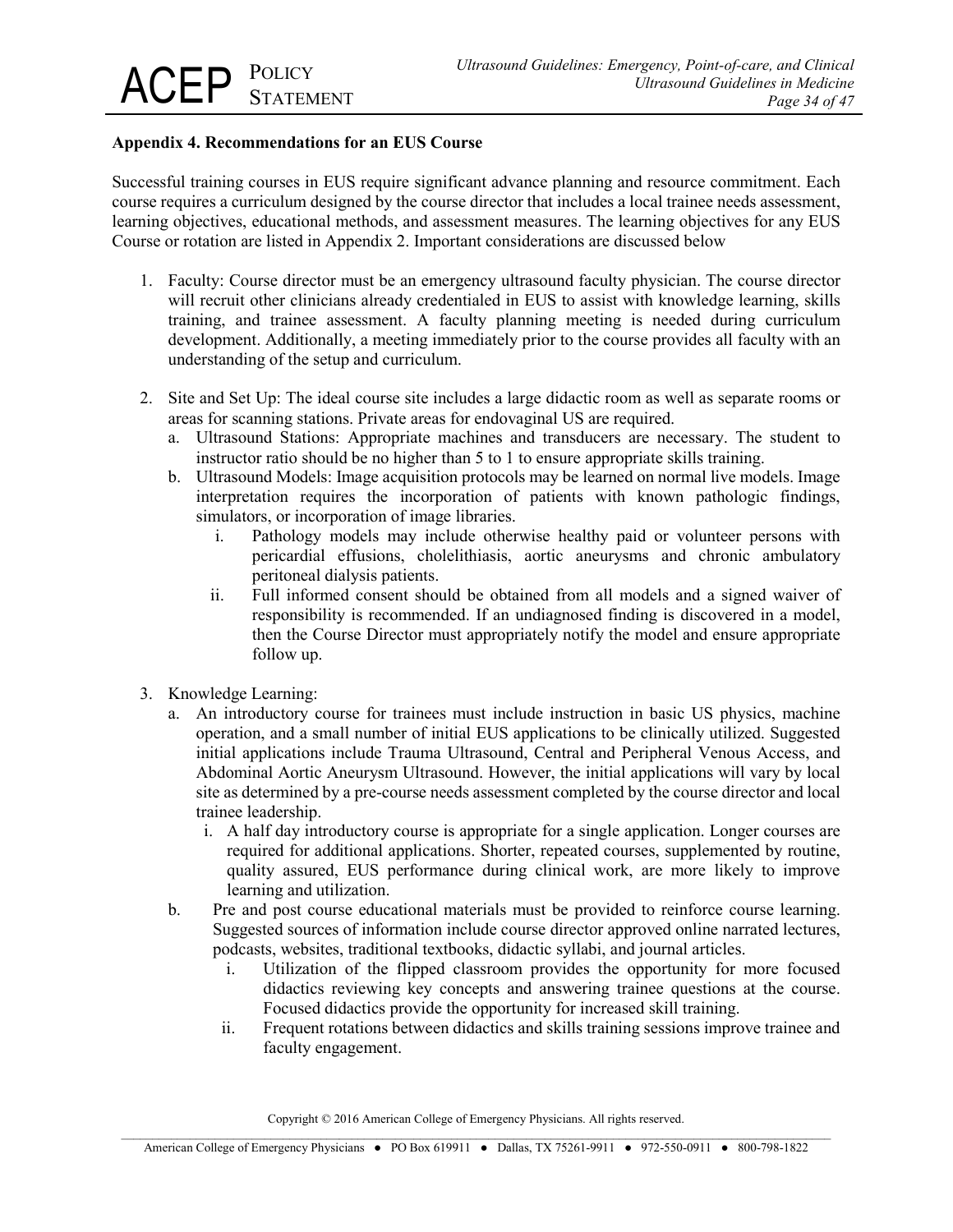#### 4. Skills Training:

- a. The technical laboratory is an integral component of any ultrasound course.
	- a. Based on the needs assessment, appropriate and specific learning objectives need to be defined for each station.
		- i. Trainees should be deliberately assigned to small groups not necessarily including immediate peers to create more focused learning teams.
		- ii. For trainees with prior EUS experience, an initial skills assessment with an SDOT or simulator will help to ensure that trainee specific instruction is provided.
		- iii. Instructors should work to maximize the time that the transducer is the trainee's' hands, avoid over teaching of advanced concepts beyond the trainees needs, encourage questions, and consistently engage each trainee.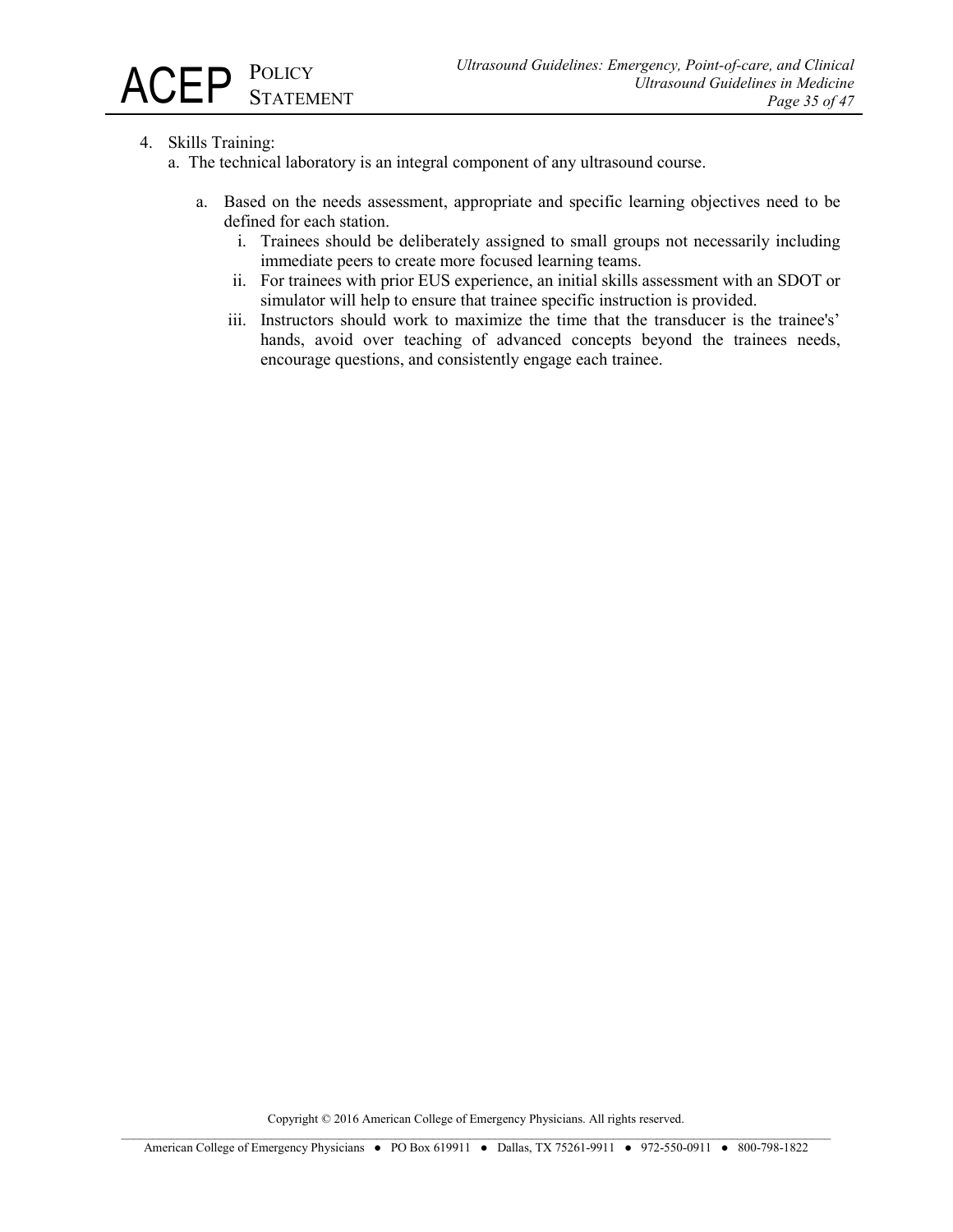#### **Appendix 5. EUS and CUS Training for Medical Students**

EUS Training during a one month EM Rotation:

General EM clerkships should include an introduction to EUS that may entail a single dedicated emergency US shift with direct faculty supervision, a one-day EUS course, or simply case-by-case incorporation of EUS into patient care in the ED. Students should strive to become familiar with a single emergency US application such as the FAST exam, and should be exposed to additional EUS exams over the course of the clerkship. EUS literature and selected textbook chapters should be made available for student review.

Dedicated EUS rotation recommendations:

- 1. Emergency US rotations begins with instruction in Physics/Instrumentation, followed by select applications such as FAST, Aorta, Renal, Biliary Cardiac, Procedures, Pelvic (including endovaginal US), Deep Venous Thrombosis, and Skin/Soft Tissue/Musculoskeletal.
- 2. Didactic education should be delivered in electronic, preferably online, format in an attempt to maximize hands-on education in the clinical area. Course directors may choose to utilize the emergency US didactic materials available on the ACEP Web site.
- 3. Assessment should include an online pre-test including still image/video interpretation and case-based applications of EUS. To assess their progress, students will complete the test again at the end of the rotation.
- 4. Each student should obtain approximately 100 scans over the course of a 4-week rotation, or approximately 75 scans over the course of a 2-week rotation. Dedicated shifts may include evenings or weekends to maximize exposure to pathology and interesting emergency US cases. Students should generate personal log of EUS exams on which to build during their postgraduate education.
- 5. All student-performed scans should be directly supervised by EUS credentialed faculty or recorded for subsequent quality assurance review with the rotation director.
- 6. Students should complete the reading of one EUS text or viewing of an online curriculum over the course of the rotation. In addition, students should identify a current publication relevant to EUS and discuss their findings with the rotation director.

Additional Opportunities for CUS Training in Undergraduate Medical Education:

Additionally, opportunities abound for EUS directors to get involved in medical student education at the various levels of medical school training. With the advent of more US in the various specialties, this preparation in medical school can benefit students with interests outside of emergency medicine.

EUS directors could consider incorporating US into.

- 1. Gross anatomy course highlighting common US anatomy (eg, FAST exam during study of the abdomen, heart)
- 2. Physiology course highlighting doppler, M mode, and basic waveform analysis.
- 3. Pathology course highlighting common pathologies such as fluid in potential spaces, depressed cardiac function, cellulitis, abscess, retinal detachment or other commonly seen pathologies in the ED.
- 4. Introduction to Clinical Medicine course highlighting US guided vascular access.
- 5. Ultrasound in the physical exam. Although US use in clinical practice is a diagnostic test that warrants a generated report, it can be used to teach components of the physical exam. For example, teaching the traditional cardiac auscultation can be augmented with cardiac images of the heart.
- 6. Ultrasound training before clinical rotations. Some schools have developed short clinical skills time before rotations where US can be implemented to help student learners see how US is used in that particular field.
- 7. Ultrasound electives in the 4th year can include a longitudinal program where US lectures, hands on, and journal club can be incorporated into a course.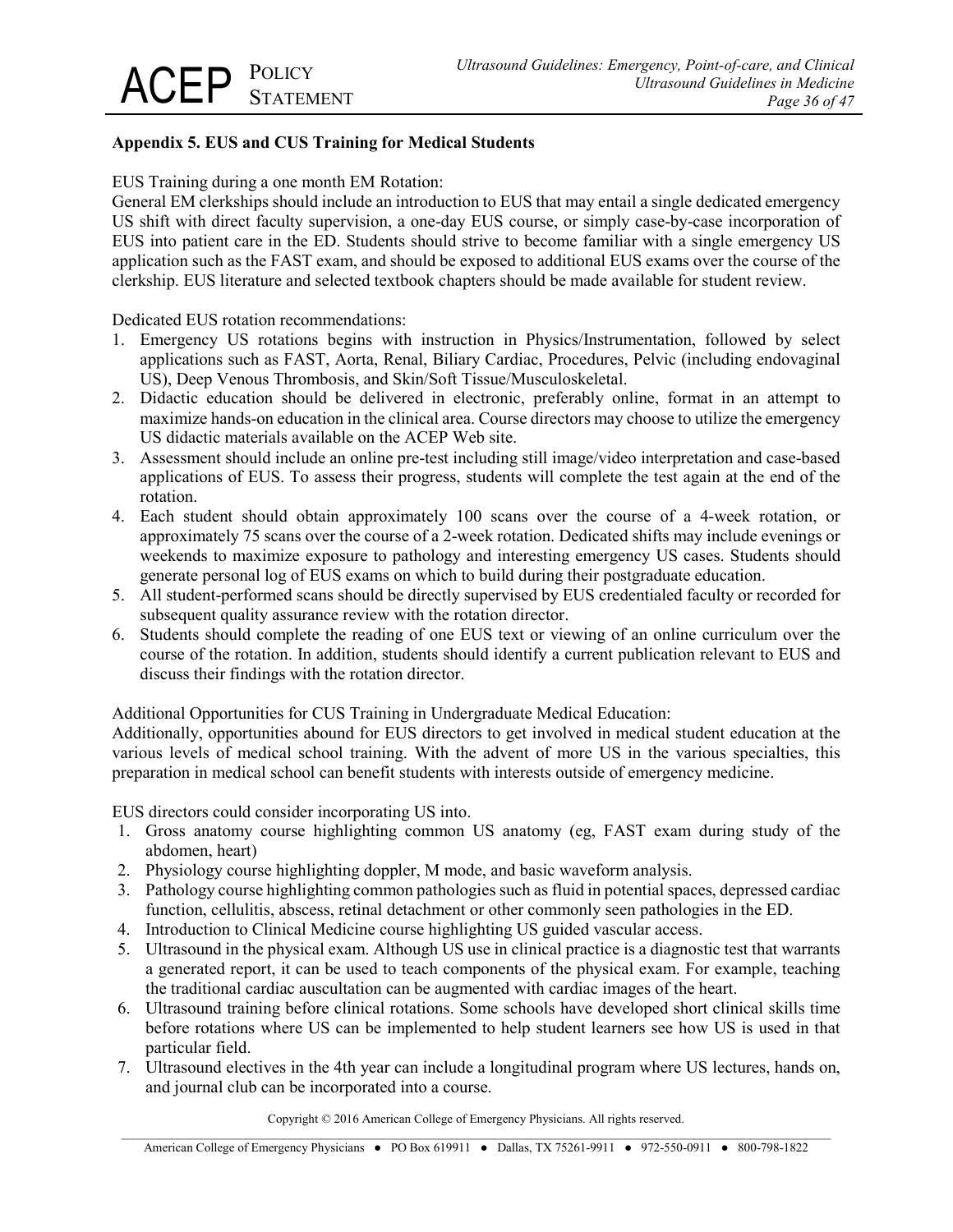

The future of US in medical education is still being built. It seems like there are early adopters trying to implement US yet there is still a lack of consensus if or how US should be optimally applied in medical education. The key component is finding an US champion to spearhead US into the undergraduate medical education framework. From there, getting students involved through an US interest group can improve the impact through direct feedback and student motivation. The two methods of a top down administrative implementation of US in medical education is the best method, yet warrants buy in from the dean and the curriculum committee. A bottom up approach through student interest, electives and extracurricular exposure takes longer but can still impact student competence in US. The next 5-10 years are sure to bring more clarity to this topic as US continues to expand.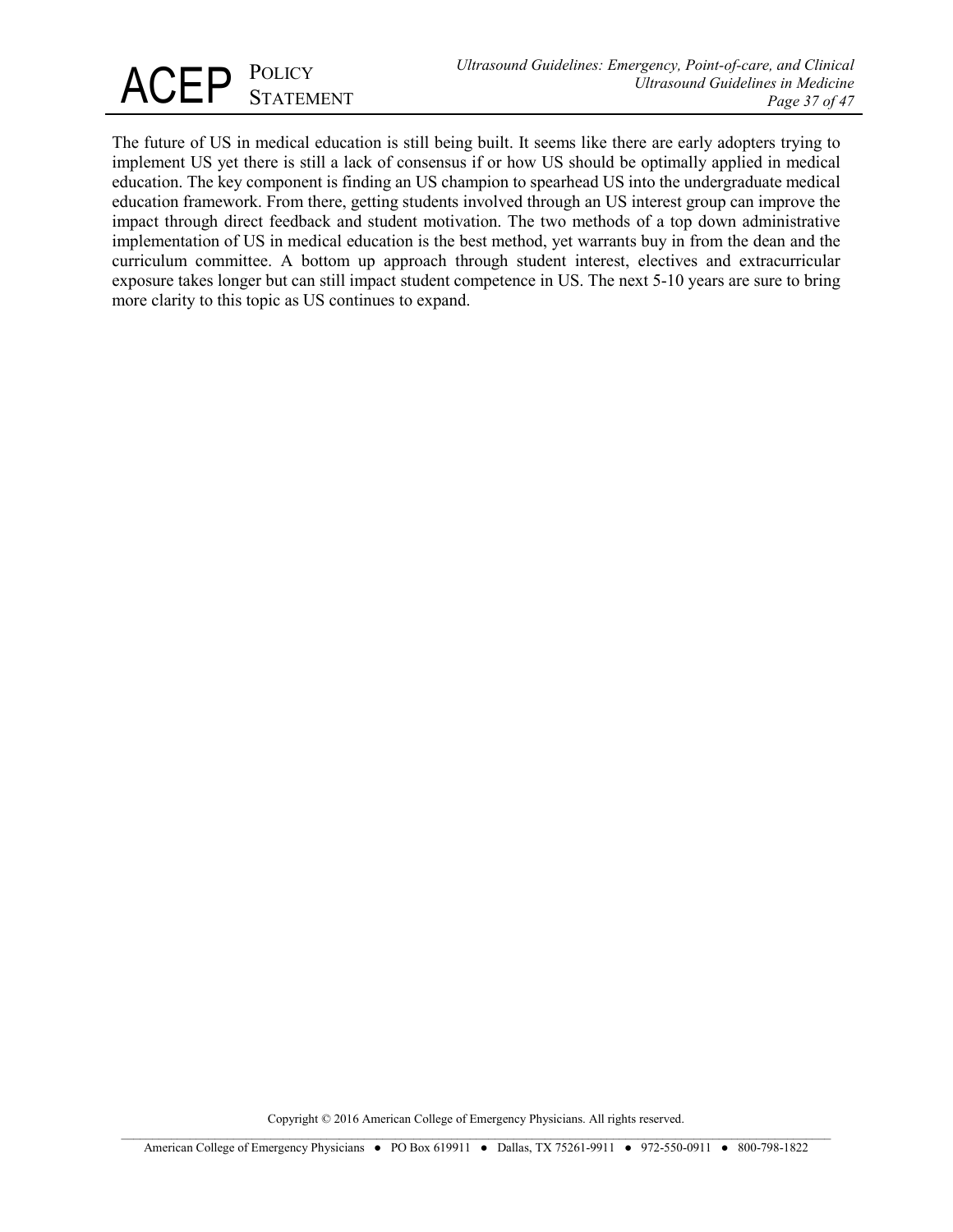#### **ACEP Emergency Ultrasound Section Writing Committee and contributors:**

Editors: Vivek S. Tayal MD, FACEP; Christopher C. Raio, MD, FACEP

Introduction: Diku P. Mandavia MD, FACEP; Vivek S. Tayal MD, FACEP

Scope of Practice: Christopher C. Raio MD, FACEP; Bret P. Nelson MD, FACEP; Rachel Berkowitz MD; Tanya Bajaj DO; Beatrice Hoffmann MD, PhD; Mathew Nelson DO, FACEP; Raj Geria, MD, FACEP; Patricia C. Henwood MD; Sachita Shah MD; Svetlana Zakharchenko, DO; James Tsung MD, MPH; Stephanie J. Doniger MD, FACEP; Jason Levy MD; Margaret Lin MD; James K. Palma MD, FACEP; Shane M Summers, MD, FACEP; Eric J Chin, MD, FACEP; Brian T Hall, MD, FACEP; Jarrod M. Mosier MD; Haney Mallemat MD; Grahame Quan MD; Stephen J. Leech MD; Francis Russell MD, FACEP; Amy Sanghvi MD; Jeffrey R. Stowell MD; Heidi Kimberly MD, FACEP.

Training: John M. Bailitz MD, FACEP; David P. Bahner MD, FACEP; Stephen J. Leech MD; Rachel B. Liu MD, FACEP; Srikar R. Adhikari MD; Giuliano De Portu MD; Mathew Nelson DO FACEP

Credentialing: Robert A. Jones DO, FACEP; Paul R. Sierzenski MD, FACEP

Quality Assurance: Matthew Fields MD, FACEP; Geoffrey E. Hayden MD, FACEP; James M. Villareal MD, FACEP; Michael Mallin MD, FACEP

Value and Reimbursement: Jessica Goldstein, MD, FACEP; Romolo J. Gaspari MD, MS, FACEP

Institutional Leadership: Resa Lewiss MD, FACEP; Gerardo Chiricolo MD, FACEP; Vicki Noble MD, FACEP; Matthew S. Dawson MD

Future issues: Srikar Adhikari MD; Michael Blaivas MD, FACEP

#### **References**

- 1. Heller MB, Mandavia D, Tayal VS, et al. Residency training in emergency ultrasound: fulfilling the mandate. *Acad Emerg Med*. 2002;9:835-9.
- 2. ACR-SPR-SRU Practice Parameter for Performing and Interpreting Diagnostic Ultrasound Examinations. 2017. Accessed June 20, 2018 at https://www.acr.org/-[/media/ACR/Files/Practice](https://www.acr.org/-/media/ACR/Files/Practice-Parameters/us-perf-interpret.pdf)-Parameters/us[-perf-interpret.pdf](https://www.acr.org/-/media/ACR/Files/Practice-Parameters/us-perf-interpret.pdf)
- 3. ACEP Emergency Ultrasound Section. Emergency Ultrasound Coding and Reimbursement Document. 2009. Accessed June 20, 2018 at [https://www.acep.org/how](https://www.acep.org/how-we-serve/sections/emergency-ultrasound/subcommittees/reimbursement/)-weserve/sections/emergency-[ultrasound/subcommittees/reimbursement/](https://www.acep.org/how-we-serve/sections/emergency-ultrasound/subcommittees/reimbursement/)
- 4. Geria RN, Raio CC, Tayal V. Point-of-care ultrasound: not a stethoscope-a separate clinical entity. *J Ultrasound Med*. 2015;34:172-3.
- 5. American College of Emergency Physicians. Definition of Clinical Ultrasonography [policy statement]. Approved January 2014. Accessed June 20, 2018 at [https://www.acep.org/patient](https://www.acep.org/patient-care/policy-statements/definition-of-clinical-ultrasonography)care/policy-statements/definition[-of-clinical-ultrasonography](https://www.acep.org/patient-care/policy-statements/definition-of-clinical-ultrasonography)
- 6. American College of Emergency Physicians. Emergency Ultrasound Imaging Criteria Compendium [policy statement]. Approved October 2014. Accessed June 20, 2018 at [https://www.acep.org/globalassets/uploads/uploaded](https://www.acep.org/globalassets/uploads/uploaded-files/acep/by-medical-focus/ultrasound/emergency-ultrasound-imaging-criteria-compendium.pdf)-files/acep/by-medicalfocus/ultrasound/emergency[-ultrasound-imaging-criteria-compendium.pdf](https://www.acep.org/globalassets/uploads/uploaded-files/acep/by-medical-focus/ultrasound/emergency-ultrasound-imaging-criteria-compendium.pdf)
- 7. Shah VP, Tunik MG, Tsung JW. Prospective evaluation of point-of-care ultrasonography for the diagnosis of pneumonia in children and young adults. *JAMA Pediatr.* 2013;167:119-25.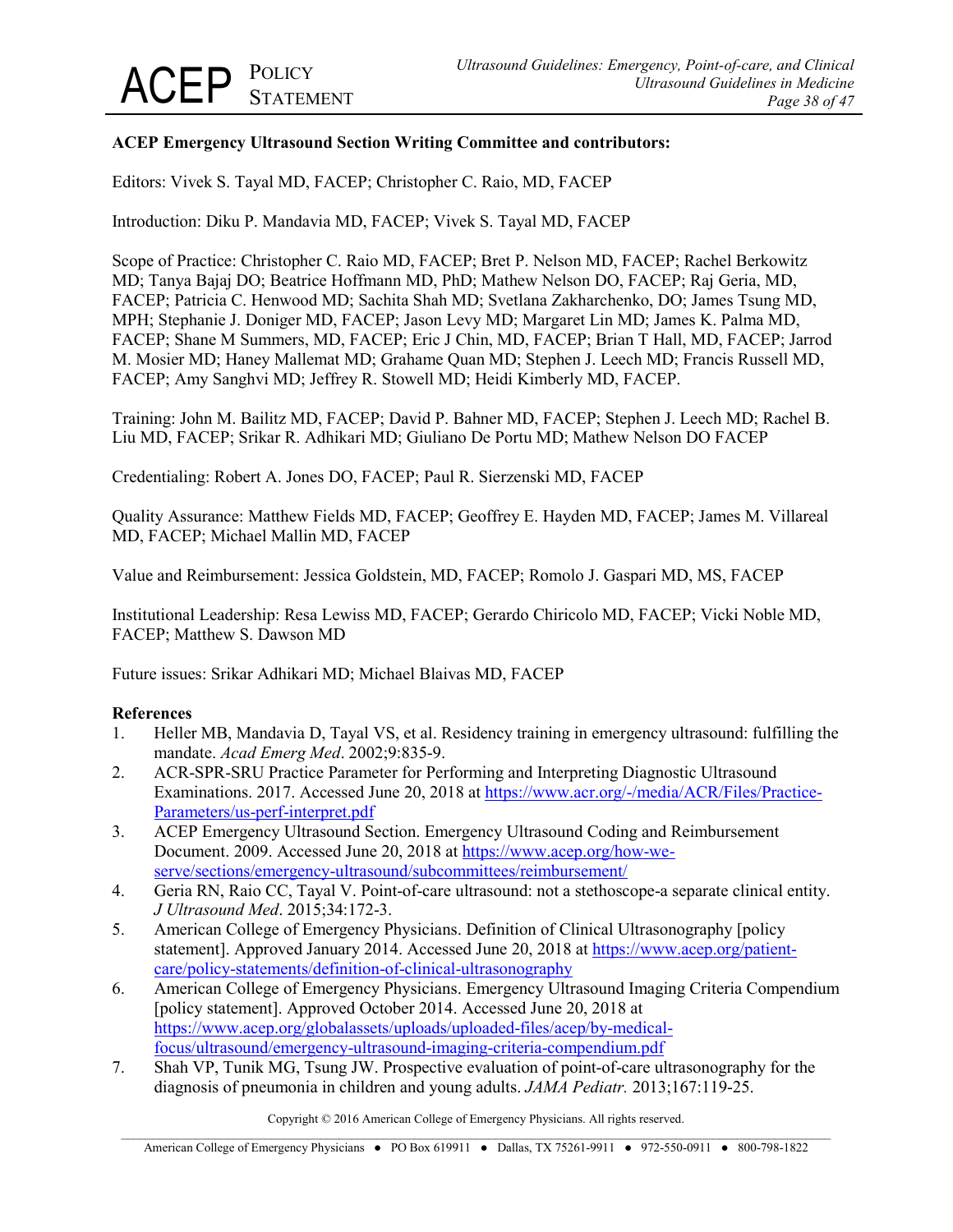- 8. Gallagher RA, Levy J, Vieira RL, et al. Ultrasound assistance for central venous catheter placement in a pediatric emergency department improves placement success rates. *Acad Emerg Med.* 2014;21:981-6.
- 9. Elikashvili I, Tay ET, Tsung JW. The effect of point-of-care ultrasonography on emergency department length of stay and computed tomography utilization in children with suspected appendicitis. *Acad Emerg Med*. 2014;21:163-70.
- 10. Bartocci M, Fabrizi G, Valente I, et al. Intussusception in childhood: role of sonography on diagnosis and treatment. *J Ultrasound.* 2015;18:205-11.
- 11. Plumb J, Mallin M, Bolte RG. The role of ultrasound in the emergency department evaluation of the acutely painful pediatric hip. *Pediatr Emerg Care*. 2015;31:54-8; quiz 9-61.
- 12. Deanehan J, Gallagher R, Vieira R, et al. Bedside hip ultrasonography in the pediatric emergency department: a tool to guide management in patients presenting with limp. *Pediatr Emerg Care*. 2014;30:285-7.
- 13. Marin JR, Lewiss RE, AAP, et al. Point-of-care ultrasonography by pediatric emergency medicine physicians. *Pediatrics*. 2015;135(4):e1113-22.
- 14. Vieira RL, Hsu D, Nagler J, et al. Pediatric emergency medicine fellow training in ultrasound: consensus educational guidelines. *Acad Emerg Med*. 2013;20:300-6.
- 15. Zieleskiewicz L, Muller L, Lakhal K, et al. Point-of-care ultrasound in intensive care units: assessment of 1073 procedures in a multicentric, prospective, observational study. *Intensive Care Med*. 2015;41:1638-47.
- 16. Gallard E, Redonnet JP, Bourcier JE, et al. Diagnostic performance of cardiopulmonary ultrasound performed by the emergency physician in the management of acute dyspnea. *Am J Emerg Med*. 2015;33:352-8.
- 17. Nelson BP, Sanghvi A. Out of hospital point of care ultrasound: current use models and future directions. *Eur J Trauma Emerg Surg*. 2015.
- 18. Press GM, Miller SK, Hassan IA, et al. Evaluation of a training curriculum for prehospital trauma ultrasound. *J Emerg Med.* 2013;45:856-64.
- 19. Taylor J, McLaughlin K, McRae A, et al. Use of prehospital ultrasound in North America: a survey of emergency medical services medical directors. *BMC Emerg Med*. 2014;14:6.
- 20. Shorter M, Macias DJ. Portable handheld ultrasound in austere environments: use in the Haiti disaster. *Prehosp Disaster Med.* 2012;27:172-7.
- 21. Zhou J, Huang J, Wu H, et al. Screening ultrasonography of 2,204 patients with blunt abdominal trauma in the Wenchuan earthquake. *J Trauma Acute Care Surg*. 2012;73:890-4.
- 22. Zhang S, Zhu D, Wan Z, et al. Utility of point-of-care ultrasound in acute management triage of earthquake injury. *Am J Emerg Med*. 2014;32:92-5.
- 23. Raja AS, Propper BW, Vandenberg SL, et al. Imaging utilization during explosive multiple casualty incidents. *J Trauma*. 2010;68:1421-4.
- 24. Shah S, Dalal A, Smith RM, et al. Impact of portable ultrasound in trauma care after the Haitian earthquake of 2010. *Am J Emerg Med*. 2010;28:970-1.
- 25. Kirkpatrick AW, Campbell MR, Novinkov OL, et al. Blunt trauma and operative care in microgravity: a review of microgravity physiology and surgical investigations with implications for critical care and operative treatment in space. *J Am Coll Surg.* 1997;184:441-53.
- 26. Campbell MR, Billica RD, Johnston SL, et al. Performance of advanced trauma life support procedures in microgravity. *Aviat Space Environ Med*. 2002;73:907-12.
- 27. Nelson BP, Sanghvi A. Out of hospital point of care ultrasound: current use models and future directions. *Eur J Trauma Emerg Surg*. 2016;42:139-50.
- 28. Russell TC, Crawford PF. Ultrasound in the austere environment: a review of the history, indications, and specifications. *Mil Med*. 2013;178:21-8.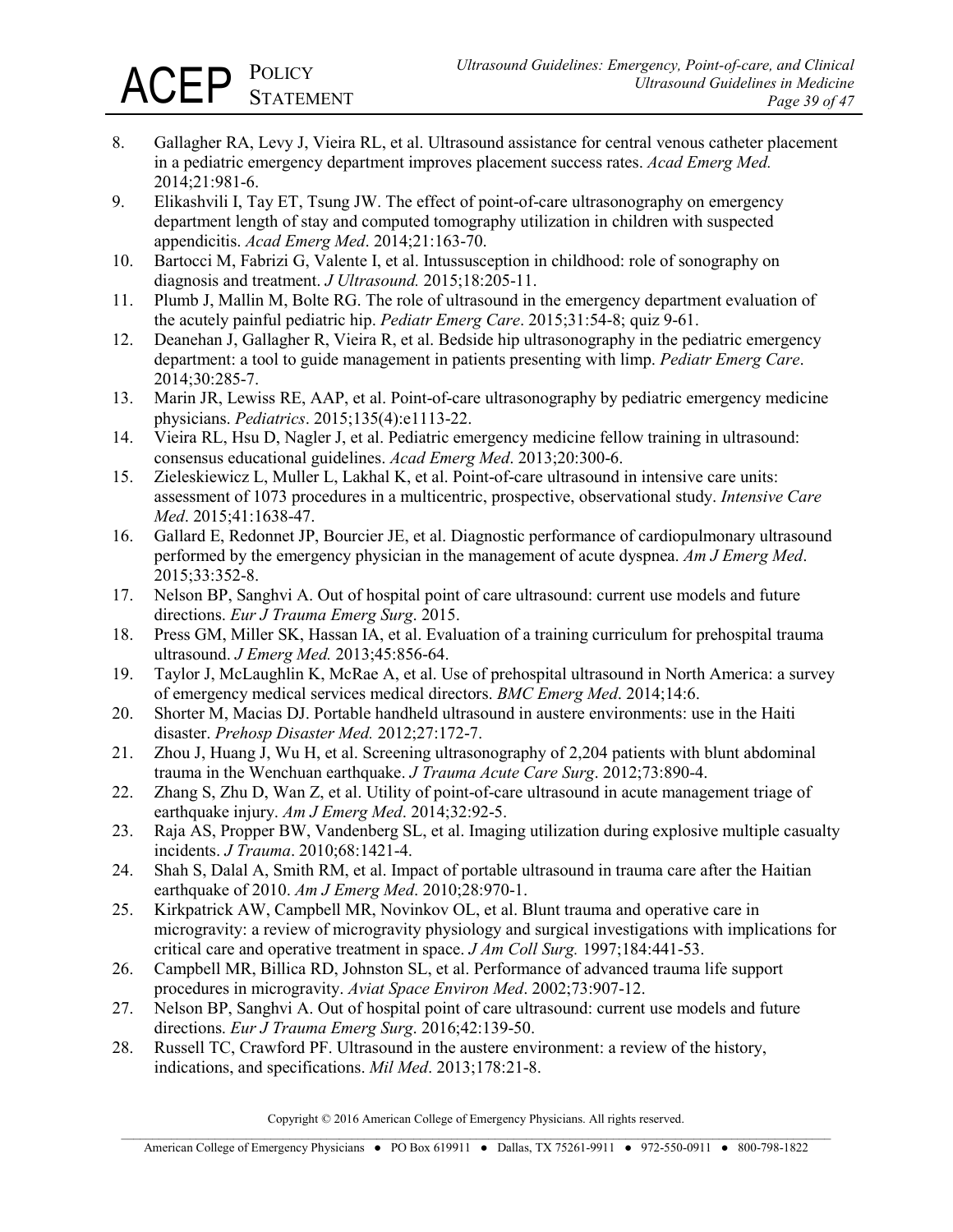- 29. Rozanski TA, Edmondson JM, Jones SB. Ultrasonography in a forward-deployed military hospital. *Mil Med*. 2005;170:99-102.
- 30. Morgan AR, Vasios WN, Hubler DA, et al. Special operator level clinical ultrasound: an experience in application and training. *J Spec Oper Med.* 2010;10:16-21.
- 31. Strode CA, Rubal BJ, Gerhardt RT, et al. Satellite and mobile wireless transmission of focused assessment with sonography in trauma. *Acad Emerg Med*. 2003;10:1411-4.
- 32. American College of Emergency Physicians. Emergency Ultrasound Guidelines [policy statement]. Ann Emerg Med. 2009;53:550-70.
- 33. American College of Emergency Physicians. Emergency Ultrasound Guidelines-2001. Ann Emerg Med. 2001;38:470-81.
- 34. Beeson MS, Carter WA, Christopher TA, et al. The development of the emergency medicine milestones. *Acad Emerg Med*. 2013;20:724-9.
- 35. American College of Emergency Physicians. Use of Ultrasound Imaging by Emergency Physicians. *Ann Emerg Med.* 2001;38:469-70.
- 36. Lewiss RE, Hoffmann B, Beaulieu Y, et al. Point-of-care ultrasound education: the increasing role of simulation and multimedia resources. *J Ultrasound Med.* 2014;33:27-32.
- 37. Thoma B, Joshi N, Trueger NS, et al. Five strategies to effectively use online resources in emergency medicine. *Ann Emerg Med*. 2014;64:392-5.
- 38. Scott KR, Hsu CH, Johnson NJ, et al. Integration of social media in emergency medicine residency curriculum. *Ann Emerg Med*. 2014;64:396-404.
- 39. American College of Emergency Physicians. Sonoguide. Accessed June 20, 2018 at <http://www.acep.org/sonoguide>
- 40. AEUS Narrated Lecture Series. SAEM, 2015. Accessed June 3, 2016 at: [http://community.saem.org/blogs/matt](http://community.saem.org/blogs/matt-fields/2014/09/07/aeus-narrated-lecture-series)-fields/2014/09/07/aeus-narrated-lecture-series
- 41. Knudson MM, Sisley AC. Training residents using simulation technology: experience with ultrasound for trauma. *J Trauma*. 2000;48:659-65.
- 42. Damewood S, Jeanmonod D, Cadigan B. Comparison of a multimedia simulator to a human model for teaching FAST exam image interpretation and image acquisition. A*cad Emerg Med*. 2011;18:413-9.
- 43. Barsuk JH, McGaghie WC, Cohen ER,. Simulation-based mastery learning reduces complications during central venous catheter insertion in a medical intensive care unit. *Crit Care Med*. 2009;37:2697-701.
- 44. Barsuk JH, Cohen ER, Vozenilek JA. Simulation-based education with mastery learning improves paracentesis skills. *J Grad Med Educ*. 2012;4:23-7.
- 45. Mendiratta-Lala M, Williams T, de Quadros N, et al. The use of a simulation center to improve resident proficiency in performing ultrasound-guided procedures. *Acad Radiol*. 2010;17:535-40.
- 46. Sekiguchi H, Bhagra A, Gajic O, et al. A general Critical Care Ultrasonography workshop: results of a novel Web-based learning program combined with simulation-based hands-on training. *J Crit Care*. 2013;28:217.e7-12.
- 47. Ericsson KA. Acquisition and maintenance of medical expertise: a perspective from the expertperformance approach with deliberate practice. *Acad Med*. 2015;90:1471-86.
- 48. Lewiss RE, Pearl M, Nomura JT, et al. CORD-AEUS: consensus document for the emergency ultrasound milestone project. *Acad Emerg Med*. 2013;20:740-5.
- 49. Blehar DJ, Barton B, Gaspari RJ. Learning curves in emergency ultrasound education. *Acad Emerg Med*. 2015;22:574-82.
- 50. Mateer J, Plummer D, Heller M, et al. Model Curriculum for Physician Training in Emergency Ultrasonography. *Ann Emerg Med*. 1994;23:95-102.
- 51. Strauss R. US is an embedded requirement for EM Residencies. Atlanta, Georgia: SAEM meeting; 2001.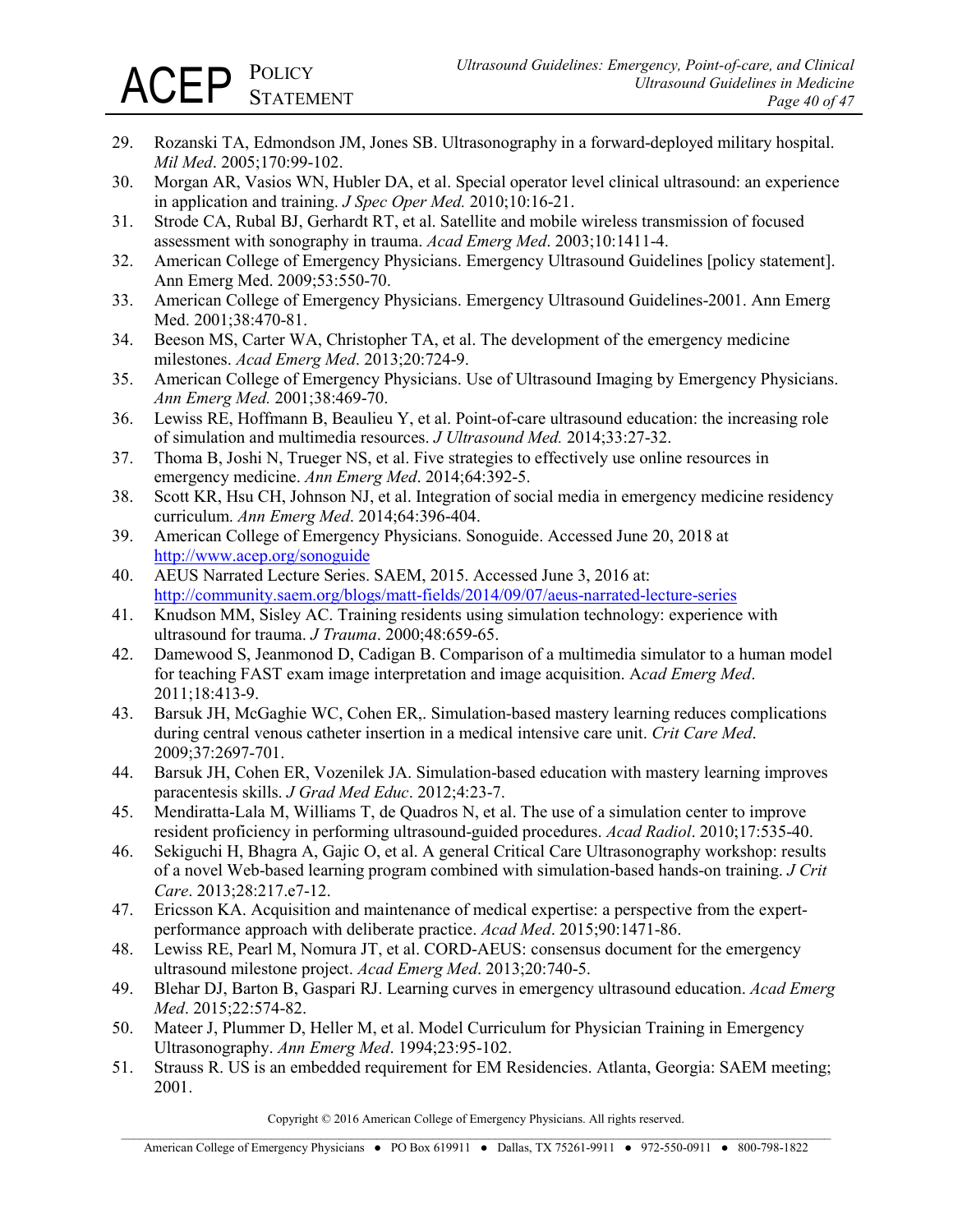- 52. Akhtar S, Theodoro D, Gaspari R, et al. Resident training in emergency ultrasound: consensus recommendations from the 2008 Council of Emergency Medicine Residency Directors Conference. Acad Emerg Med. 2009;16 Suppl 2:S32-6.
- 53. Counselman FL, Borenstein MA, Chisholm CD, et al. The 2013 Model of the Clinical Practice of Emergency Medicine. *Acad Emerg Med*. 2014;21:574-98.
- 54. Emergency Ultrasound Fellowship Guidelines An Information Paper. July 2011. Accessed June 18, 2018, a[t https://www.acep.org/globalassets/uploads/uploaded](https://www.acep.org/globalassets/uploads/uploaded-files/acep/membership/sections-of-membership/ultra/eus_fellowship_ip_final_070111.pdf)-files/acep/membership/sectionsof-[membership/ultra/eus\\_fellowship\\_ip\\_final\\_070111.pdf](https://www.acep.org/globalassets/uploads/uploaded-files/acep/membership/sections-of-membership/ultra/eus_fellowship_ip_final_070111.pdf)
- 55. Lewiss RE, Tayal VS, Hoffmann B, et al. The core content of clinical ultrasonography fellowship training. *Acad Emerg Med*. 2014;21:456-61.
- 56. Adhikari S, Raio C, Morrison D, et al. Do emergency ultrasound fellowship programs impact emergency medicine residents' ultrasound education? *J Ultrasound Med*. 2014;33:999-1004.
- 57. Adhikari S, Fiorello A. Emergency ultrasound fellowship training: a novel team-based approach. *J Ultrasound Med*. 2014;33:1821-6.
- 58. Hoppmann R, Cook T, Hunt P, et al. Ultrasound in medical education: a vertical curriculum at the University of South Carolina School of Medicine. *J S C Med Assoc*. 2006;102:330-4.
- 59. Cook T, Hunt P, Hoppman R. Emergency medicine leads the way for training medical students in clinician-based ultrasound: a radical paradigm shift in patient imaging. *Acad Emerg Med*. 2007;14:558-61.
- 60. Fox JC, Chiem AT, Rooney KP, et al. Web-based lectures, peer instruction and ultrasoundintegrated medical education. *Med Educ*. 2012;46:1109-10.
- 61. Dreher SM, DePhilip R, Bahner D. Ultrasound exposure during gross anatomy. *J Emerg Med*. 2014;46:231-40.
- 62. Bahner DP, Jasne A, Boore S, et al. The ultrasound challenge: a novel approach to medical student ultrasound education. *J Ultrasound Med*. 2012;31:2013-6.
- 63. Hall MK, Mirjalili SA, Moore CL, et al. The student's dilemma, liver edition: incorporating the sonographer's language into clinical anatomy education. A*nat Sci Educ*. 2015;8:283-8.
- 64. Ahn JS, French AJ, Thiessen ME, et al. Training peer instructors for a combined ultrasound/physical exam curriculum. Teach Learn Med. 2014;26:292-5.
- 65. Swamy M, Searle RF. Anatomy teaching with portable ultrasound to medical students. *BMC Med*. Educ 2012;12:99.
- 66. Fodor D, Badea R, Poanta L, et al. The use of ultrasonography in learning clinical examination a pilot study involving third year medical students. *Med Ultrasound*. 2012;14:177-81.
- 67. Decara JM, Kirkpatrick JN, Spencer KT, et al. Use of hand-carried ultrasound devices to augment the accuracy of medical student bedside cardiac diagnoses. *J Am Soc Echocardiogr*. 2005;18:257- 63.
- 68. Arger PH, Schultz SM, Sehgal CM, et al. Teaching medical students diagnostic sonography. *J Ultrasound Med*. 2005;24:1365-9.
- 69. Knobe M, Münker R, Sellei RM, et al. Peer teaching: a randomised controlled trial using studentteachers to teach musculoskeletal ultrasound. *Med Educ*. 2010;44:148-55.
- 70. Jeppesen KM, Bahner DP. Teaching bedside sonography using peer mentoring: a prospective randomized trial. *J Ultrasound Med*. 2012;31:455-9.
- 71. American Medical Association. H-230.960 Privileging for Ultrasound Imaging. Accessed June 20, 2018, at https://policysearch.amaassn.org/policyfinder/detail/privileging%20for%20ultrasound%20imaging?uri=%2FAMADoc%2F HOD.xml-0-1591.xml
- 72. American College of Emergency Physicians. Emergency Ultrasound Certification by External Entities [policy statement]. Approved June 2014. Accessed June 20, 2018 at

American College of Emergency Physicians ● PO Box 619911 ● Dallas, TX 75261-9911 ● 972-550-0911 ● 800-798-1822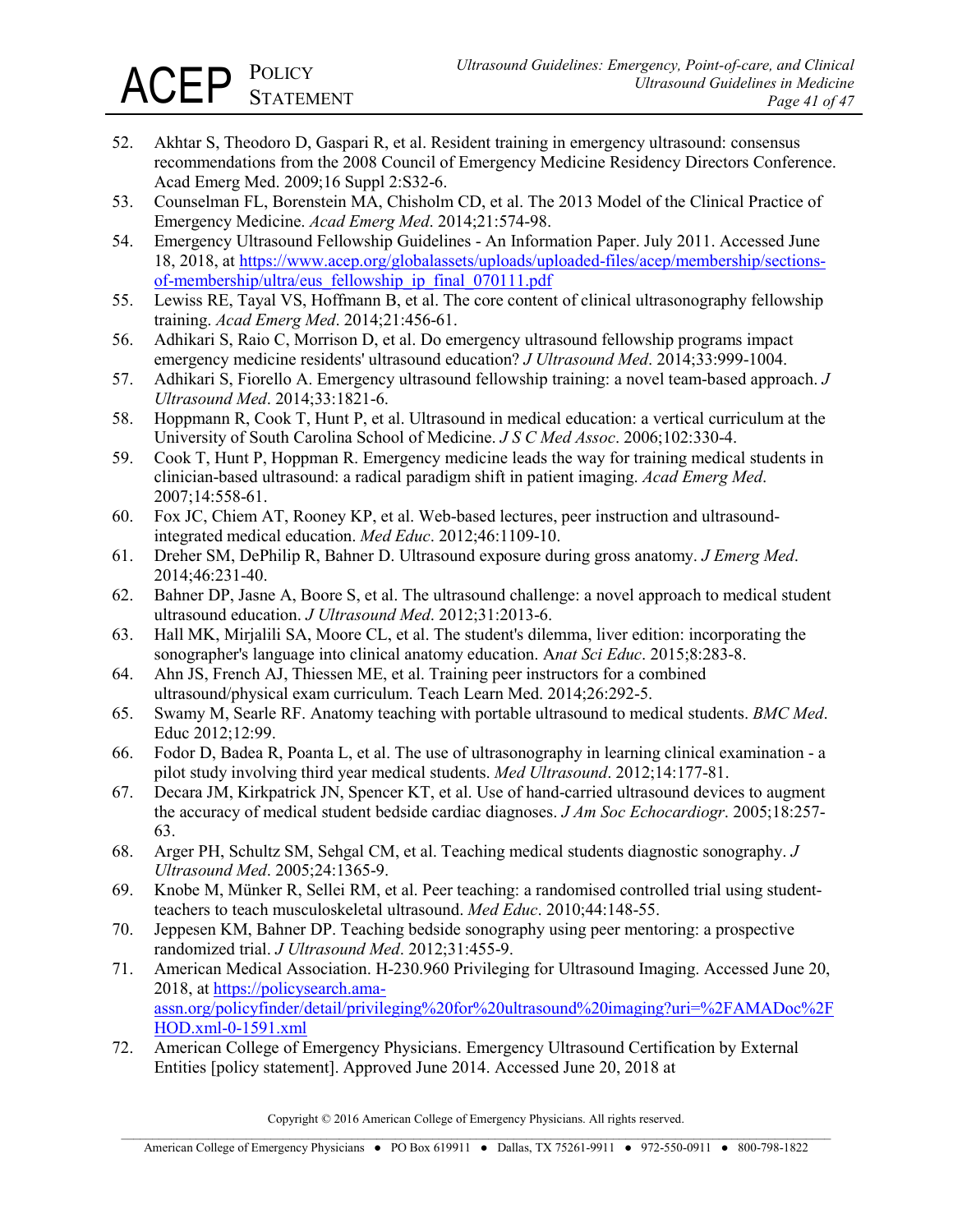https://www.acep.org/patient-care/policy-statements/emergency-ultrasound-certification-byexternal-entities

ACFP POLICY

STATEMENT

73. OPPE and FPPE: Tools to help make privileging decisions. The Joint Commission, 2013. Accessed December 20, 2015, at

[http://www.jointcommission.org/jc\\_physician\\_blog/oppe\\_fppe\\_tools\\_privileging\\_decisions/](http://www.jointcommission.org/jc_physician_blog/oppe_fppe_tools_privileging_decisions/)

- 74. American College of Emergency Physicians. Clinical Ultrasound Accreditation Program. 2015. Accessed June 20, 2018, at<http://www.acep.org/CUAP>
- 75. American College of Emergency Physicians. Emergency Ultrasound Standard Reporting Guidelines. Accessed June 20, 2018 at [https://www.acep.org/globalassets/uploads/upload](https://www.acep.org/globalassets/uploads/uploaded-files/acep/by-medical-focus/ultrasound/eus_srgs_111511_edited0116.pdf)edfiles/acep/by-medical-[focus/ultrasound/eus\\_srgs\\_111511\\_edited0116.pdf](https://www.acep.org/globalassets/uploads/uploaded-files/acep/by-medical-focus/ultrasound/eus_srgs_111511_edited0116.pdf).
- 76. American College of Emergency Physicians. Emergency Ultrasound: Workflow White Paper. 2013. Accessed June 20, 2018 at [https://www.acep.org/globalassets/uploads/uploaded](https://www.acep.org/globalassets/uploads/uploaded-files/acep/membership/sections-of-membership/ultra/workflow-white-paper.pdf)[files/acep/membership/sections](https://www.acep.org/globalassets/uploads/uploaded-files/acep/membership/sections-of-membership/ultra/workflow-white-paper.pdf)-of-membership/ultra/workflow-white-paper.pdf
- 77. Mandavia DP, Aragona J, Childs J, et al. Prospective evaluation of standardized ultrasound training for emergency physicians. *Acad Emerg Med.* 1999;6:382.
- 78. Stein JC, Wang R, Adler N, et al. Emergency physician ultrasonography for evaluating patients at risk for ectopic pregnancy: a meta-analysis. *Ann Emerg Med*. 2010;56:674-83.
- 79. Ideal Ultrasound Machine Features for the EM and Critical Care Environment. 2014. Accessed May 13, 2016 at [http://www.acep.org/Clinical](http://www.acep.org/Clinical---Practice-Management/Ideal-Ultrasound-Machine-Features-for-the-Emergency-Medicine-and-Critical-Care-Environment-2008/)---Practice-Management/Ideal-Ultrasound-Machine-Features-for-the-Emergency-Medicine[-and-Critical-Care-Environment-](http://www.acep.org/Clinical---Practice-Management/Ideal-Ultrasound-Machine-Features-for-the-Emergency-Medicine-and-Critical-Care-Environment-2008/)2008/)
- 80. Sutherland JE, Sutphin D, Redican K, et al. Telesonography: foundations and future directions. *J Ultrasound Med*. 2011;30:517-22.
- 81. Labovitz AJ, Noble VE, Bierig M, et al. Focused cardiac ultrasound in the emergent setting: a consensus statement of the American Society of Echocardiography and American College of Emergency Physicians. *J Am Soc Echocardiogr*. 2010;23:1225-30.
- 82. Sonosite iViz. 2016. Accessed March 30, 2016, at [http://www.sonosite.com/sonosite](http://www.sonosite.com/sonosite-iviz)-iviz.
- 83. Philips Lumify. Accessed March 30, 2016, at<http://www.lumify.philips.com/web/>.
- 84. Acuson Siemens Freestyle Ultrasound System. Siemens. Accessed March 30, 2016, at [http://www.healthcare.siemens.com/ultrasound/ultrasound](http://www.healthcare.siemens.com/ultrasound/ultrasound-point-of-care/acuson-freestyle-ultrasound-machine)-point-of-care/acuson-freestyle[ultrasound-machine.](http://www.healthcare.siemens.com/ultrasound/ultrasound-point-of-care/acuson-freestyle-ultrasound-machine)
- 85. VScan portfolio. Accessed March 30, 2016, at [http://www3.gehealthcare.com/en/products/categories/ultrasound/vscan\\_portfolio](http://www3.gehealthcare.com/en/products/categories/ultrasound/vscan_portfolio).
- 86. Sutherland JE, Sutphin HD, Rawlins F, et al. A comparison of telesonography with standard ultrasound care in a rural Dominican clinic. *J Telemed Telecare.* 2009;15:191-5.
- 87. Hoffmann R, Pohlemann T, Wippermann B, et al. [Management of sonography in blunt abdominal trauma]. *Unfallchirurg*. 1989;92:471-6.
- 88. Ma OJ, Mateer JR, Ogata M, et al. Prospective analysis of a rapid trauma ultrasound examination performed by emergency physicians. *J Trauma.* 1995;38:879-85.
- 89. Plummer D, Brunnette D, Asinger R,et al. Emergency Department Echocardiography Improves Outcome in Penetrating Cardiac Injury. *Ann Emerg Med*. 1992;21:709-12.
- 90. Melniker LA, Leibner E, McKenney MG, et al. Randomized controlled clinical trial of point-ofcare, limited ultrasonography for trauma in the emergency department: the first sonography outcomes assessment program trial. *Ann Emerg Med*. 2006;48:227-35.
- 91. Nandipati KC, Allamaneni S, Kakarla R, et al. Extended focused assessment with sonography for trauma (EFAST) in the diagnosis of pneumothorax: experience at a community based level I trauma center. *Injury*. 2011;42:511-4.
- 92. Sheng AY, Dalziel P, Liteplo AS, et al. Focused Assessment with Sonography in Trauma and Abdominal Computed Tomography Utilization in Adult Trauma Patients: Trends over the Last Decade. *Emerg Med Int*. 2013;2013:678380.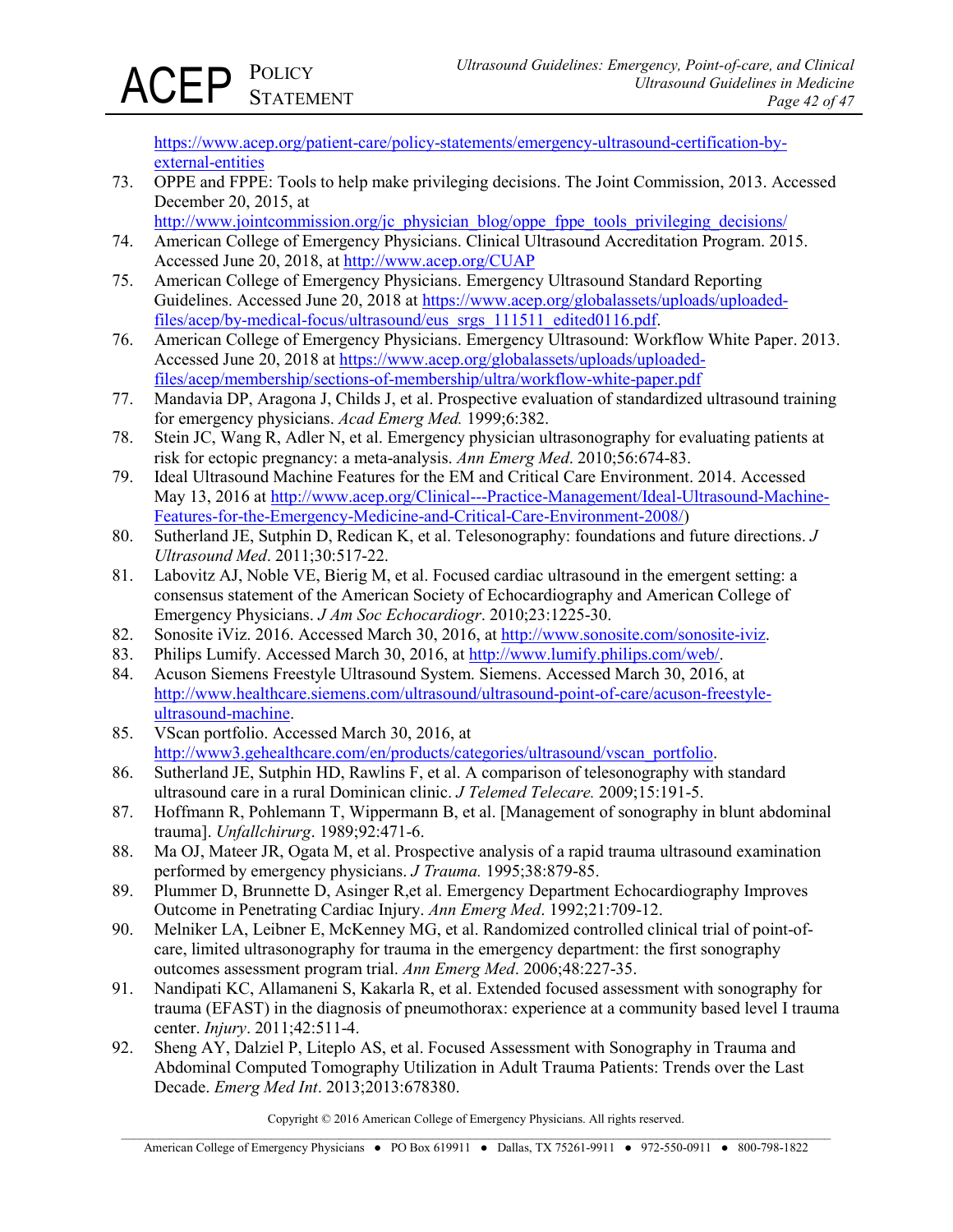- 93. Durham B. Emergency medicine physicians saving time with ultrasound. *Am J Emerg Med*. 1996;14:309-13.
- 94. Jang TB, Ruggeri W, Dyne P, et al. Learning curve of emergency physicians using emergency bedside sonography for symptomatic first-trimester pregnancy. *J Ultrasound Med*. 2010;29:1423-8.
- 95. Mateer JR, Valley VT, Aiman EJ, et al. Outcome analysis of a protocol including bedside endovaginal sonography in patients at risk for ectopic pregnancy. *Ann Emerg Med*. 1996;27:283-9.
- 96. Panebianco NL, Shofer F, Fields JM, et al. The utility of transvaginal ultrasound in the ED evaluation of complications of first trimester pregnancy. *Am J Emerg Med*. 2015;33:743-8.
- 97. Kuhn M, Bonnin RL, Davey MJ, et al. Emergency department ultrasound scanning for abdominal aortic aneurysm: accessible, accurate, and advantageous. *Ann Emerg Med*. 2000;36:219-23.
- 98. Tayal VS, Graf CD, Gibbs, MA. Prospective Study of Accuracy and Outcome of Emergency Ultrasound for Abdominal Aortic Aneurysm over Two Years. *Acad Emerg Med*. 2003;10:867-71.
- 99. Goodman A, Perera P, Mailhot T, et al. The role of bedside ultrasound in the diagnosis of pericardial effusion and cardiac tamponade. *J Emerg Trauma Shock*. 2012;5:72-5.
- 100. Mandavia D, Hoffner R, Mahaney K, et al. Bedside Echocardiography by Emergency Physicians. *Ann Emerg Med.* 2001;38:377-82.
- 101. Blaivas M, Fox J. Outcome in cardiac arrest patients found to have cardiac standstill on the bedside emergency department echocardiogram. *Acad Emerg Med.* 2001;8:616-21.
- 102. Moore CL, Rose GA, Tayal VS, et al. Determination of left ventricular function by emergency physician echocardiography of hypotensive patients. *Acad Emerg Med.* 2002;9(3):186-93.
- 103. Jones AE, Tayal VS, Sullivan DM, et al. Randomized, controlled trial of immediate versus delayed goal-directed ultrasound to identify the cause of nontraumatic hypotension in emergency department patients. *Crit Care Med*. 2004;32:1703-8.
- 104. Volpicelli G, Lamorte A, Tullio M, et al. Point-of-care multiorgan ultrasonography for the evaluation of undifferentiated hypotension in the emergency department. *Intensive Care Med*. 2013;39:1290-8.
- 105. Anderson KL, Jenq KY, Fields JM, et al. Diagnosing heart failure among acutely dyspneic patients with cardiac, inferior vena cava, and lung ultrasonography. *Am J Emerg Med*. 2013;31:1208-14.
- 106. Russell FM, Ehrman RR, Cosby K, et al. Diagnosing acute heart failure in patients with undifferentiated dyspnea: a lung and cardiac ultrasound (LuCUS) protocol. *Acad Emerg Med*. 2015;22:182-91.
- 107. Kanji HD, McCallum J, Sirounis D, et al. Limited echocardiography-guided therapy in subacute shock is associated with change in management and improved outcomes. *J Crit Care.* 2014;29:700- 5.
- 108. Nagdev AD, Merchant RC, Tirado-Gonzalez A, et al. Emergency department bedside ultrasonographic measurement of the caval index for noninvasive determination of low central venous pressure. *Ann Emerg Med.* 2010;55:290-5.
- 109. Machare-Delgado E, Decaro M, Marik PE. Inferior vena cava variation compared to pulse contour analysis as predictors of fluid responsiveness: a prospective cohort study. *J Intensive Care Med*. 2011;26:116-24.
- 110. Barbier C, Loubières Y, Schmit C, et al. Respiratory changes in inferior vena cava diameter are helpful in predicting fluid responsiveness in ventilated septic patients. *Intensive Care Med*. 2004;30:1740-6.
- 111. Blehar DJ, Glazier S, Gaspari RJ. Correlation of corrected flow time in the carotid artery with changes in intravascular volume status. *J Crit Care*. 2014;29:486-8.
- 112. Lichtenstein DA, Mezière GA, Lagoueyte JF, et al. A-lines and B-lines: lung ultrasound as a bedside tool for predicting pulmonary artery occlusion pressure in the critically ill. *Chest*. 2009;136:1014-20.

American College of Emergency Physicians ● PO Box 619911 ● Dallas, TX 75261-9911 ● 972-550-0911 ● 800-798-1822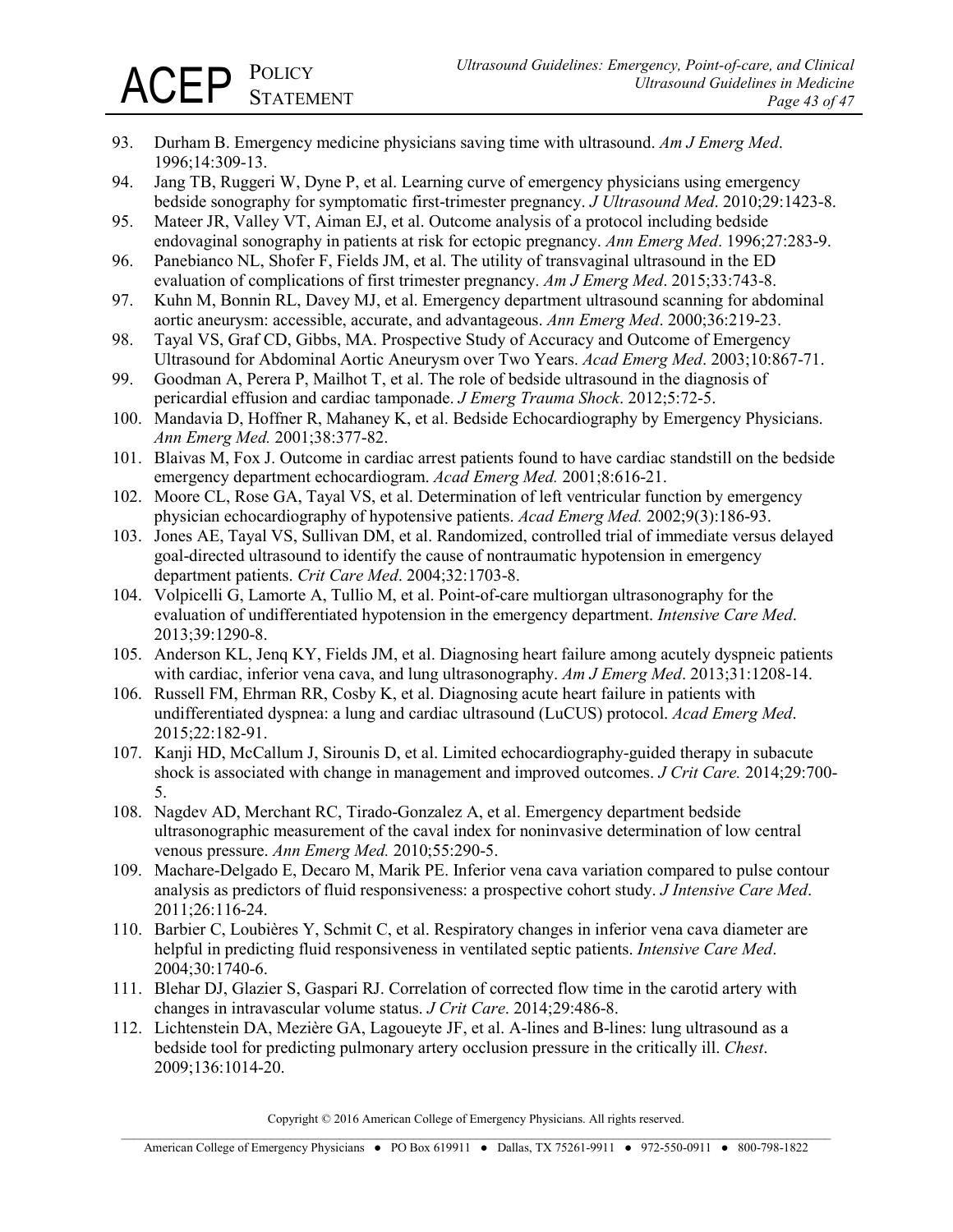- 113. Dinh VA, Ko HS, Rao R, et al. Measuring cardiac index with a focused cardiac ultrasound examination in the ED. *Am J Emerg Med*. 2012;30:1845-51.
- 114. Weekes AJ, Thacker G, Troha D, et al. Diagnostic Accuracy of Right Ventricular Dysfunction Markers in Normotensive Emergency Department Patients With Acute Pulmonary Embolism. *Ann Emerg Med*. 2016. Mar 11. pii: S0196-0644(16)00037-8. doi: 10.1016/j.annemergmed.2016.01.027. [Epub ahead of print]
- 115. Weekes AJ, Reddy A, Lewis MR, et al. E-point septal separation compared to fractional shortening measurements of systolic function in emergency department patients: prospective randomized study. *J Ultrasound Med*. 2012.31:1891-7.
- 116. Weekes AJ, Tassone HM, Babcock A, et al. Comparison of serial qualitative and quantitative assessments of caval index and left ventricular systolic function during early fluid resuscitation of hypotensive emergency department patients. *Acad Emerg Med*. 2011;18:912-21.
- 117. Villar J, Summers SM, Menchine MD, et al. The absence of gallstones on point-of-care ultrasound rules out acute cholecystitis. *J Emerg Med*. 2015;49:475-80.
- 118. Kendall JL, Shimp RJ. Performance and Interpretation of Limited Right Upper Quadrant Ultrasound by Emergency Physicians. *J Emerg Med.* 2001;21(1)7-13.
- 119. Miller AH, Pepe PE, Brockman CR, et al. ED ultrasound in hepatobiliary disease. *J Emerg Med*. 2006;30:69-74.
- 120. Ross M, Brown M, McLaughlin K, et al. Emergency physician-performed ultrasound to diagnose cholelithiasis: a systematic review. *Acad Emerg Med*. 2011;18:227-35.
- 121. Summers SM, Scruggs W, Menchine MD, et al. A prospective evaluation of emergency department bedside ultrasonography for the detection of acute cholecystitis. *Ann Emerg Med*. 2010;56:114-22.
- 122. Blaivas M, Harwood RA, Lambert MJ. Decreasing Length of Stay with Emergency Department Gallbladder Ultrasonography. *Acad Emerg Med*. 1999;6:541.
- 123. Fields JM, Fischer JI, Anderson KL, et al. The ability of renal ultrasound and ureteral jet evaluation to predict 30-day outcomes in patients with suspected nephrolithiasis. *Am J Emerg Med*. 2015;33:1402-6.
- 124. Ng C, Tsung JW. Avoiding computed tomography scans by using point-of-care ultrasound when evaluating suspected pediatric renal colic. *J Emerg Med*. 2015;49:165-71.
- 125. Rosen CL, Brown DFM, Sagarin M, et al. Ultrasonography by emergency physicians in detecting hydronephrosis in patients with suspected ureteral colic. *Acad Emerg Med*. 1996;3:541.
- 126. Gaspari RJ, Horst K. Emergency ultrasound and urinalysis in the evaluation of flank pain. *Acad Emerg Med*. 2005;12:1180-4.
- 127. Smith-Bindman R, Aubin C, Bailitz J, et al. Ultrasonography versus computed tomography for suspected nephrolithiasis. *N Engl J Med.* 2014;371:1100-10.
- 128. Pomero F, Dentali F, Borretta V, et al. Accuracy of emergency physician-performed ultrasonography in the diagnosis of deep-vein thrombosis: a systematic review and meta-analysis. *Thromb Haemost*. 2013;109:137-45.
- 129. Jang T, Docherty M, Aubin C, et al. Resident-performed compression ultrasonography for the detection of proximal deep vein thrombosis: Fast and accurate. *Acad Emerg Med.* 2004;4:319-22.
- 130. Burnside PR, Brown MD, Kline JA. Systematic review of emergency physician-performed ultrasonography for lower-extremity deep vein thrombosis. *Acad Emerg Med*. 2008;15:493-8.
- 131. Theodoro D, Blaivas M, Duggal S, et al. Real-time B-mode ultrasound in the ED saves time in the diagnosis of deep vein thrombosis (DVT). *Am J Emerg Med*. 2004;22:197-200.
- 132. Adhikari S, Blaivas M. Utility of bedside sonography to distinguish soft tissue abnormalities from joint effusions in the emergency department. *J Ultrasound Med*. 2010;29:519-26.
- 133. Squire BT, Fox JC, Anderson C. ABSCESS: applied bedside sonography for convenient evaluation of superficial soft tissue infections. *Acad Emerg Med*. 2005;12:601-6.

American College of Emergency Physicians ● PO Box 619911 ● Dallas, TX 75261-9911 ● 972-550-0911 ● 800-798-1822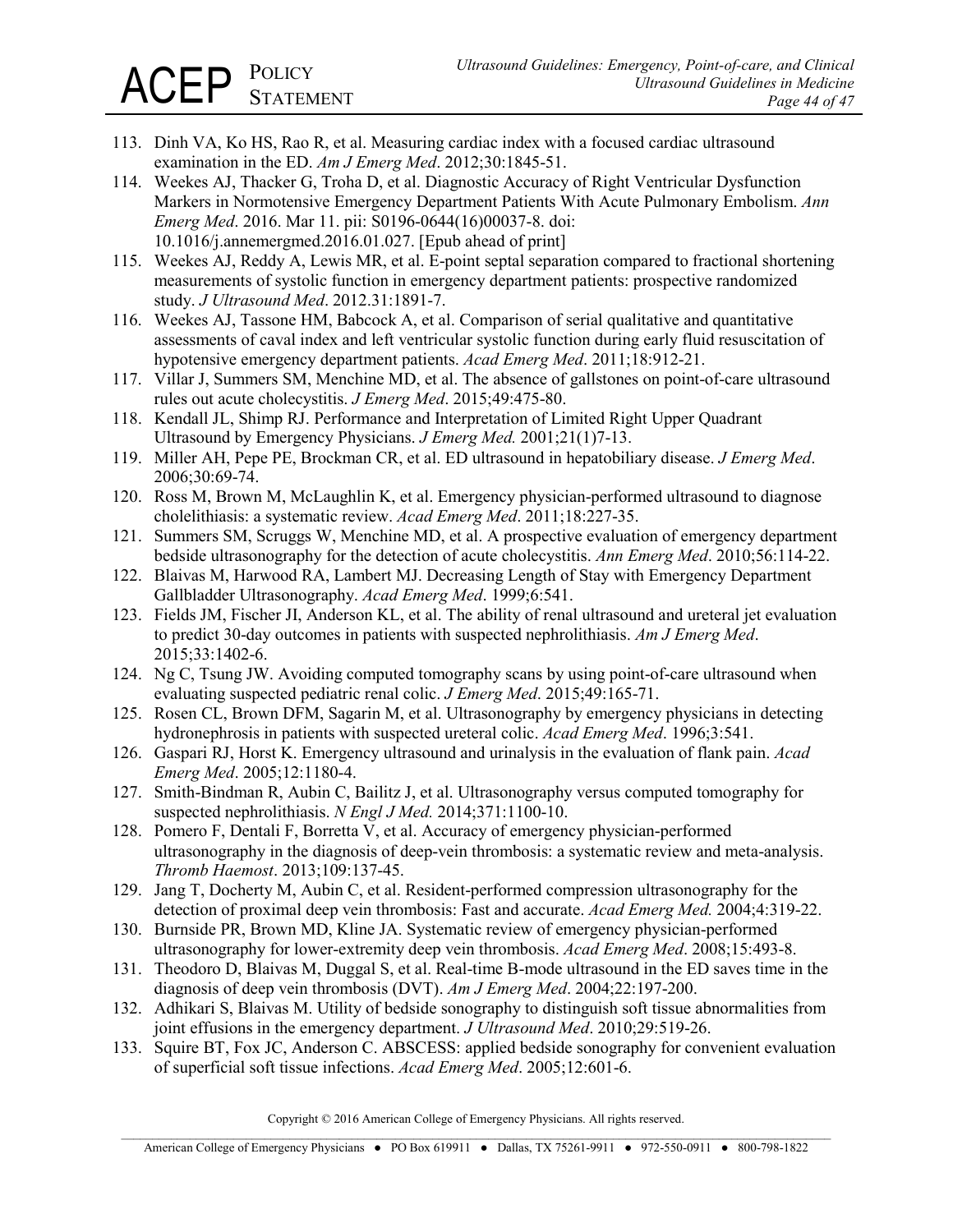- 134. Tayal VS, Hasan N, Norton HJ, et al. The effect of soft-tissue ultrasound on the management of cellulitis in the emergency department. *Acad Emerg Med*. 2006;13:384-8.
- 135. Marshburn TH, Legome E, Sargsyan A, et al. Goal-directed ultrasound in the detection of longbone fractures. *J Trauma*. 2004;57:329-32.
- 136. O'Malley P, Tayal VS. Use of emergency musculoskeletal sonography in diagnosis of an open fracture of the hand. *J Ultrasound Med*. 2007;26:679-82.
- 137. Roy S, Dewitz A, Paul I. Ultrasound-assisted ankle arthrocentesis. *Am J Emerg Med.* 1999;17:300- 1.
- 138. Freeman K, Dewitz A, Baker WE. Ultrasound-guided hip arthrocentesis in the ED. *Am J Emerg Med*. 2007;25:80-6.
- 139. Nesselroade RD, Nickels LC. Ultrasound diagnosis of bilateral quadriceps tendon rupture after statin use. *West J Emerg Med*. 2010;11:306-9.
- 140. Tayal VS, Nicks BA, Norton HJ. Emergency ultrasound evaluation of symptomatic nontraumatic pleural effusions. *Am J Emerg Med*. 2006;24:782-6.
- 141. Volpicelli G, Zanobetti M. Lung ultrasound and pulmonary consolidations. *Am J Emerg Med*. 2015;33:1307-8.
- 142. Volpicelli G, Boero E, Sverzellati N, et al. Semi-quantification of pneumothorax volume by lung ultrasound. *Intensive Care Med*. 2014;40:1460-7.
- 143. Volpicelli G. Point-of-care lung ultrasound. *Praxis* (Bern 1994). 2014;103:711-6.
- 144. Volpicelli G. Interpreting lung ultrasound B-lines in acute respiratory failure. *Chest.* 2014;146:e230.
- 145. Blaivas M, Lyon M, Duggal S. A prospective comparison of supine chest radiography and bedside ultrasound for the diagnosis of traumatic pneumothorax. *Acad Emerg Med*. 2005;12:844-9.
- 146. Karacabey S, Sanrı E, Gencer EG, et al. Tracheal ultrasonography and ultrasonographic lung sliding for confirming endotracheal tube placement: Faster? Reliable? *Am J Emerg Med*. 2016. Jan 26. pii: S0735-6757(16)00037-1. doi: 10.1016/j.ajem.2016.01.027. [Epub ahead of print]
- 147. Siddiqui N, Arzola C, Friedman Z, et al. Ultrasound Improves Cricothyrotomy Success in Cadavers with Poorly Defined Neck Anatomy: A Randomized Control Trial. *Anesthesiology*. 2015;123:1033- 41.
- 148. Gottlieb M, Bailitz J. Can Transtracheal Ultrasonography Be Used to Verify Endotracheal Tube Placement? *Ann Emerg Med*. 2015;66:394-5.
- 149. Gottlieb M, Bailitz JM, Christian E, et al. Accuracy of a novel ultrasound technique for confirmation of endotracheal intubation by expert and novice emergency physicians. *West J Emerg Med.* 2014;15:834-9.
- 150. Tessaro MO, Arroyo AC, Haines LE, et al. Inflating the endotracheal tube cuff with saline to confirm correct depth using bedside ultrasonography. *CJEM*. 2015;17:94-8.
- 151. Li Y, Wang J, Wei X. Confirmation of endotracheal tube depth using ultrasound in adults. *Can J Anaesth.* 2015;62:832.
- 152. Das SK, Choupoo NS, Haldar R, et al. Transtracheal ultrasound for verification of endotracheal tube placement: a systematic review and meta-analysis. *Can J Anaesth*. 2015;62:413-23.
- 153. Vrablik ME, Snead GR, Minnigan HJ, et al. The diagnostic accuracy of bedside ocular ultrasonography for the diagnosis of retinal detachment: a systematic review and meta-analysis. *Ann Emerg Med*. 2015;65:199-203.e1.
- 154. Tayal VS, Neulander M, Norton HJ, et al. Emergency department sonographic measurement of optic nerve sheath diameter to detect findings of increased intracranial pressure in adult head injury patients. *Ann Emerg Med*. 2007;49:508-14.
- 155. Kilker BA, Holst JM, Hoffmann B. Bedside ocular ultrasound in the emergency department. *Eur J Emerg Med*. 2014;21:246-53.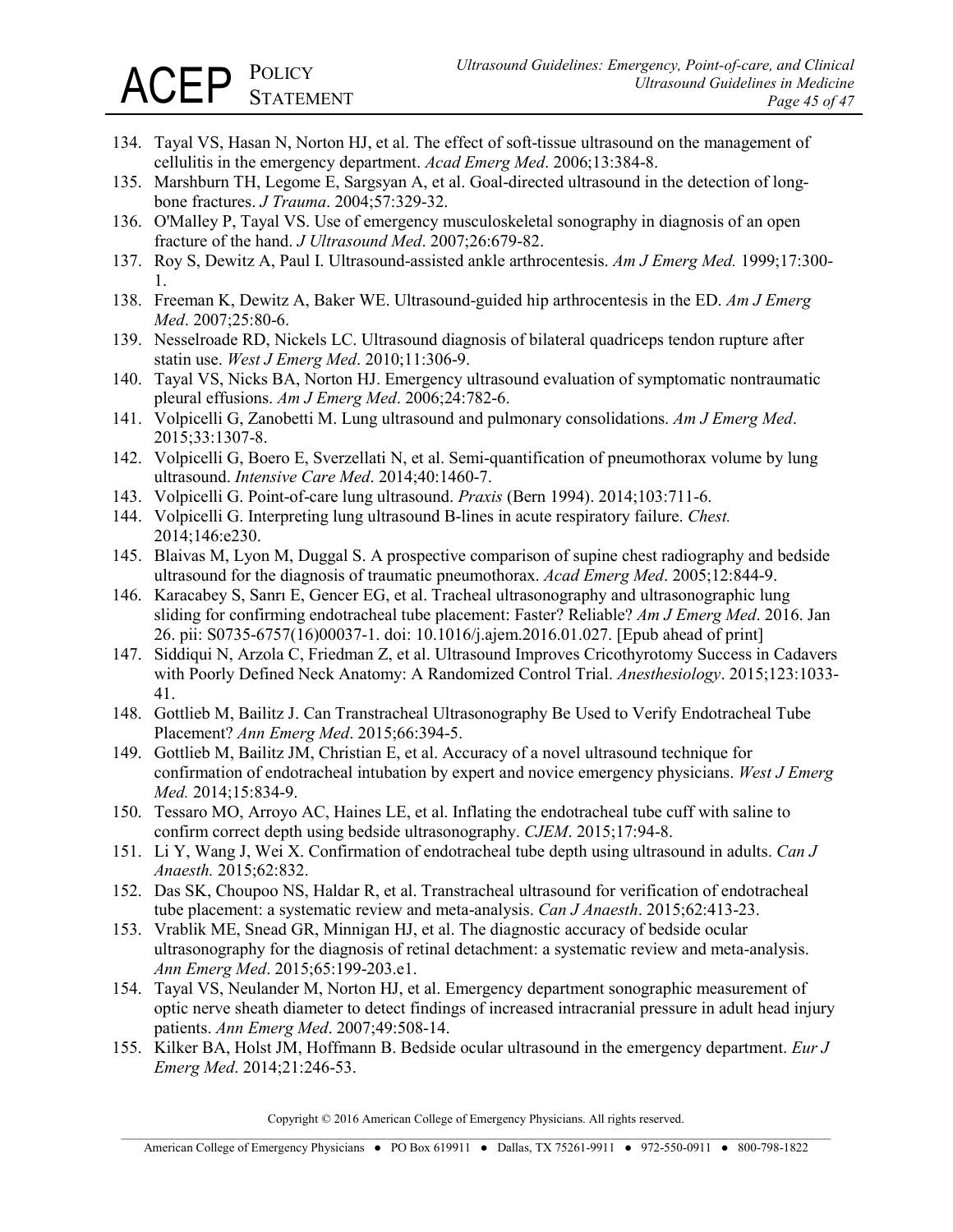- 156. Blaivas M. Bedside emergency department ultrasonography in the evaluation of ocular pathology. *Acad Emerg Med*. 2000;7:947-50.
- 157. Mallin M, Craven P, Ockerse P, et al. Diagnosis of appendicitis by bedside ultrasound in the ED. *Am J Emerg Med*. 2015;33:430-2.
- 158. Zeidan BS, Wasser T, Nicholas GG. Ultrasonography in the diagnosis of acute appendicitis. *J R Coll Surg Edinb.* 1997;42:24-6.
- 159. West W, Brady-West D, McDonald A, et al. Ultrasound and white blood cell counts in suspected acute appendicitis. *West Indian Med J.* 2006;55:100-2.
- 160. Terasawa T, Hartling L, Cramer K, Klassen T. Diagnostic Accuracy of Ultrasound and Computed Tomography for Emergency Department Diagnosis of Appendicitis: A Systematic Review. 2nd International EM Conference 2003.
- 161. Terasawa T, Blackmore CB, Bent S, et al. Systematic review: Computed tomography and ultrasonography to detect acute appendicitis in adults and adolescents. *Ann Intern Med.* 2004;141:537-46.
- 162. Tayal VS, Bullard M, Swanson DR, et al. ED endovaginal pelvic ultrasound in nonpregnant women with right lower quadrant pain. *Am J Emerg Med*. 2008;26:81-5.
- 163. Sivitz AB, Cohen SG, Tejani C. Evaluation of acute appendicitis by pediatric emergency physician sonography. *Ann Emerg Med*. 2014;64:358-64.e4.
- 164. Puylaert JB, Rutgers PH, Lalisang RI, et al. A prospective study ultrasonongraphy in the diagnosis of appendicitis. *N Engl J Med*. 1987;317:666-9.
- 165. Poortman P, Lohle PNM, Schoemaker CMC, et al. Comparison of CT and sonography in the diagnosis of acute appendicitis. *AJR Am J Roentgenol*. 2003;181:1355-9.
- 166. Oshita R, Hunt M, Fox J, et al. A retrospective analysis of the use of bedside ultrasonography in the diagnosis of acute appendicitis. *Ann Emerg Med*. 2004;44:S112.
- 167. O'Malley M, Wilson S. Ultrasonography and computed tomography of appendicitis and diverticulitis. *Sem Roentgenol*. 2001;36:138-47.
- 168. Nelson M, Chiricolo G, Raio C, et al. Can emergency physicians positively predict acute appendicitis on focused right lower quadrant ultrasound? *Ann Emerg Med*. 2005;46:27-8.
- 169. Min YG, Lee CC, Bae Y, et al. Accuracy of sonography performed by emergency medicine residents for the diagnosis of acute appendicitis. *Ann Emerg Med.* 2004;44:S60.
- 170. Lam SH, Grippo A, Kerwin C, et al. Bedside ultrasonography as an adjunct to routine evaluation of acute appendicitis in the emergency department. *West J Emerg Med*. 2014;15:808-15.
- 171. Garcia-Pena BM, Taylor GA, Fishman SJ, et al. Costs and Effectiveness of Ultrasonography and Limted Computed Tomography for Diagnosing Appendicitis in Children. *Pediatrics.* 2000;106:672-6.
- 172. Hollerweger A, Rieger S, Mayr N, et al. Strangulating closed-loop obstruction: Sonographic signs. *Ultraschall Med*. 2015 Apr 15. [Epub ahead of print]
- 173. Hollerweger A, Wüstner M, Dirks K. Bowel obstruction: Sonographic evaluation. *Ultraschall Med.* 2015;36:216-35; quiz 36-8.
- 174. Jang TB, Schindler D, Kaji AH. Predictive value of signs and symptoms for small bowel obstruction in patients with prior surgery. *Emerg Med J*. 2012;29:769-70.
- 175. Hefny AF, Corr P, Abu-Zidan FM. The role of ultrasound in the management of intestinal obstruction. *J Emerg Trauma Shock*. 2012;5:84-6.
- 176. Chen S-C, Wang H-P, Chen W-J, et al. Selective use of ultrasonography for the detection of pneumoperitoneum. *Acad Emerg Med*. 2002;9:643-5.
- 177. Baker JB, Mandavia D, Swadron SP. Diagnosis of diverticulitis by bedside ultrasound in the emergency department. *J Emerg Med*. 2006;30:327-9.
- 178. Siadecki SD, Frasure SE, Saul T, Lewiss RE. Diagnosis and reduction of a hernia by bedside ultrasound: a case report. *J Emerg Med*. 2014;47:169-71.